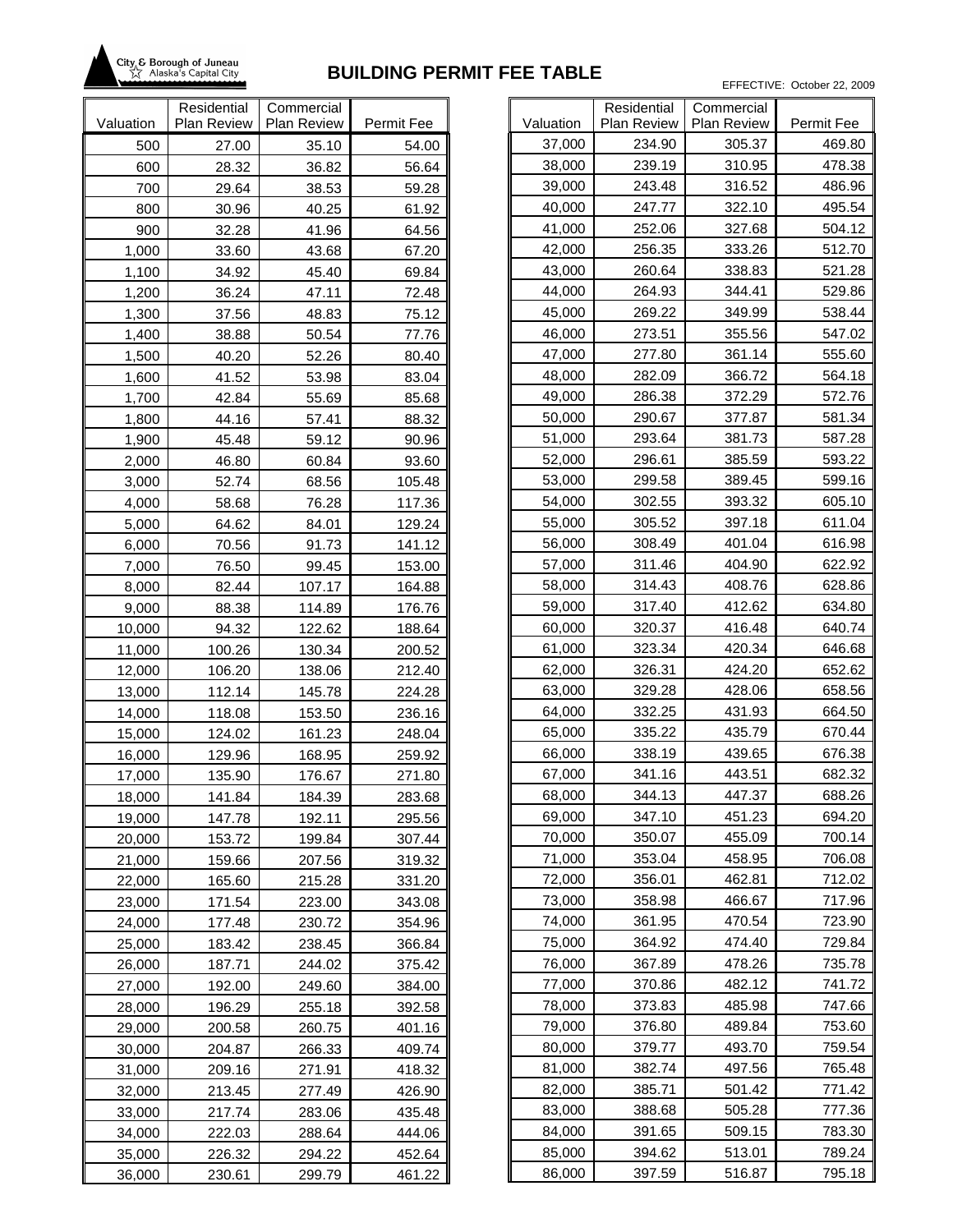

|                    | Residential        | Commercial       |                  |                    |
|--------------------|--------------------|------------------|------------------|--------------------|
| Valuation          | <b>Plan Review</b> | Plan Review      | Permit Fee       | Valuation          |
| 87,000             | 400.56             | 520.73           | 801.12           | 137,000            |
| 88,000             | 403.53             | 524.59           | 807.06           | 138,000            |
| 89,000             | 406.50             | 528.45           | 813.00           | 139,000            |
| 90,000             | 409.47             | 532.31           | 818.94           | 140,000            |
| 91,000             | 412.44             | 536.17           | 824.88           | 141,000            |
| 92,000             | 415.41             | 540.03           | 830.82           | 142,000            |
| 93,000             | 418.38             | 543.89           | 836.76           | 143,000            |
| 94,000             | 421.35             | 547.76           | 842.70           | 144,000            |
| 95,000             | 424.32             | 551.62           | 848.64           | 145,000            |
| 96,000             | 427.29             | 555.48           | 854.58           | 146,000            |
| 97,000             | 430.26             | 559.34           | 860.52           | 147,000            |
| 98,000             | 433.23             | 563.20           | 866.46           | 148,000            |
| 99,000             | 436.20             | 567.06           | 872.40           | 149,000            |
| 100,000            | 439.17             | 570.92           | 878.34           | 150,000            |
| 101,000            | 441.48             | 573.92           | 882.96           | 151,000            |
| 102,000            | 443.79             | 576.93           | 887.58           | 152,000            |
| 103,000            | 446.10             | 579.93           | 892.20           | 153,000            |
| 104,000            | 448.41             | 582.93           | 896.82           | 154,000            |
| 105,000            | 450.72             | 585.94           | 901.44           | 155,000            |
| 106,000            | 453.03             | 588.94           | 906.06           | 156,000            |
| 107,000            | 455.34             | 591.94           | 910.68           | 157,000            |
| 108,000            | 457.65             | 594.95           | 915.30           | 158,000            |
| 109,000            | 459.96             | 597.95           | 919.92           | 159,000            |
| 110,000            | 462.27             | 600.95           | 924.54           | 160,000            |
| 111,000<br>112,000 | 464.58<br>466.89   | 603.95<br>606.96 | 929.16           | 161,000            |
| 113,000            | 469.20             | 609.96           | 933.78<br>938.40 | 162,000<br>163,000 |
| 114,000            | 471.51             | 612.96           | 943.02           | 164,000            |
| 115,000            | 473.82             | 615.97           | 947.64           | 165,000            |
| 116,000            | 476.13             | 618.97           | 952.26           | 166,000            |
| 117,000            | 478.44             | 621.97           | 956.88           | 167,000            |
| 118,000            | 480.75             | 624.98           | 961.50           | 168,000            |
| 119,000            | 483.06             | 627.98           | 966.12           | 169,000            |
| 120,000            | 485.37             | 630.98           | 970.74           | 170,000            |
| 121,000            | 487.68             | 633.98           | 975.36           | 171,000            |
| 122,000            | 489.99             | 636.99           | 979.98           | 172,000            |
| 123,000            | 492.30             | 639.99           | 984.60           | 173,000            |
| 124,000            | 494.61             | 642.99           | 989.22           | 174,000            |
| 125,000            | 496.92             | 646.00           | 993.84           | 175,000            |
| 126,000            | 499.23             | 649.00           | 998.46           | 176,000            |
| 127,000            | 501.54             | 652.00           | 1003.08          | 177,000            |
| 128,000            | 503.85             | 655.01           | 1007.70          | 178,000            |
| 129,000            | 506.16             | 658.01           | 1012.32          | 179,000            |
| 130,000            | 508.47             | 661.01           | 1016.94          | 180,000            |
| 131,000            | 510.78             | 664.01           | 1021.56          | 181,000            |
| 132,000            | 513.09             | 667.02           | 1026.18          | 182,000            |
| 133,000            | 515.40             | 670.02           | 1030.80          | 183,000            |
| 134,000            | 517.71             | 673.02           | 1035.42          | 184,000            |
| 135,000            | 520.02             | 676.03           | 1040.04          | 185,000            |
| 136,000            | 522.33             | 679.03           | 1044.66          | 186,000            |

|           | Residential | Commercial  |            |
|-----------|-------------|-------------|------------|
| Valuation | Plan Review | Plan Review | Permit Fee |
| 137,000   | 524.64      | 682.03      | 1049.28    |
| 138,000   | 526.95      | 685.04      | 1053.90    |
| 139,000   | 529.26      | 688.04      | 1058.52    |
| 140,000   | 531.57      | 691.04      | 1063.14    |
| 141,000   | 533.88      | 694.04      | 1067.76    |
| 142,000   | 536.19      | 697.05      | 1072.38    |
| 143,000   | 538.50      | 700.05      | 1077.00    |
| 144,000   | 540.81      | 703.05      | 1081.62    |
| 145,000   | 543.12      | 706.06      | 1086.24    |
| 146,000   | 545.43      | 709.06      | 1090.86    |
| 147,000   | 547.74      | 712.06      | 1095.48    |
| 148,000   | 550.05      | 715.07      | 1100.10    |
| 149,000   | 552.36      | 718.07      | 1104.72    |
| 150,000   | 554.67      | 721.07      | 1109.34    |
| 151,000   | 556.98      | 724.07      | 1113.96    |
| 152,000   | 559.29      | 727.08      | 1118.58    |
| 153,000   | 561.60      | 730.08      | 1123.20    |
| 154,000   | 563.91      | 733.08      | 1127.82    |
| 155,000   | 566.22      | 736.09      | 1132.44    |
| 156,000   | 568.53      | 739.09      | 1137.06    |
| 157,000   | 570.84      | 742.09      | 1141.68    |
| 158,000   | 573.15      | 745.10      | 1146.30    |
| 159,000   | 575.46      | 748.10      | 1150.92    |
| 160,000   | 577.77      | 751.10      | 1155.54    |
| 161,000   | 580.08      | 754.10      | 1160.16    |
| 162,000   | 582.39      | 757.11      | 1164.78    |
| 163,000   | 584.70      | 760.11      | 1169.40    |
| 164,000   | 587.01      | 763.11      | 1174.02    |
| 165,000   | 589.32      | 766.12      | 1178.64    |
| 166,000   | 591.63      | 769.12      | 1183.26    |
| 167,000   | 593.94      | 772.12      | 1187.88    |
| 168,000   | 596.25      | 775.13      | 1192.50    |
| 169,000   | 598.56      | 778.13      | 1197.12    |
| 170,000   | 600.87      | 781.13      | 1201.74    |
| 171,000   | 603.18      | 784.13      | 1206.36    |
| 172,000   | 605.49      | 787.14      | 1210.98    |
| 173,000   | 607.80      | 790.14      | 1215.60    |
| 174,000   | 610.11      | 793.14      | 1220.22    |
| 175,000   | 612.42      | 796.15      | 1224.84    |
| 176,000   | 614.73      | 799.15      | 1229.46    |
| 177,000   | 617.04      | 802.15      | 1234.08    |
| 178,000   | 619.35      | 805.16      | 1238.70    |
| 179,000   | 621.66      | 808.16      | 1243.32    |
| 180,000   | 623.97      | 811.16      | 1247.94    |
| 181,000   | 626.28      | 814.16      | 1252.56    |
| 182,000   | 628.59      | 817.17      | 1257.18    |
| 183,000   | 630.90      | 820.17      | 1261.80    |
| 184,000   | 633.21      | 823.17      | 1266.42    |
| 185,000   | 635.52      | 826.18      | 1271.04    |
| 186,000   | 637.83      | 829.18      | 1275.66    |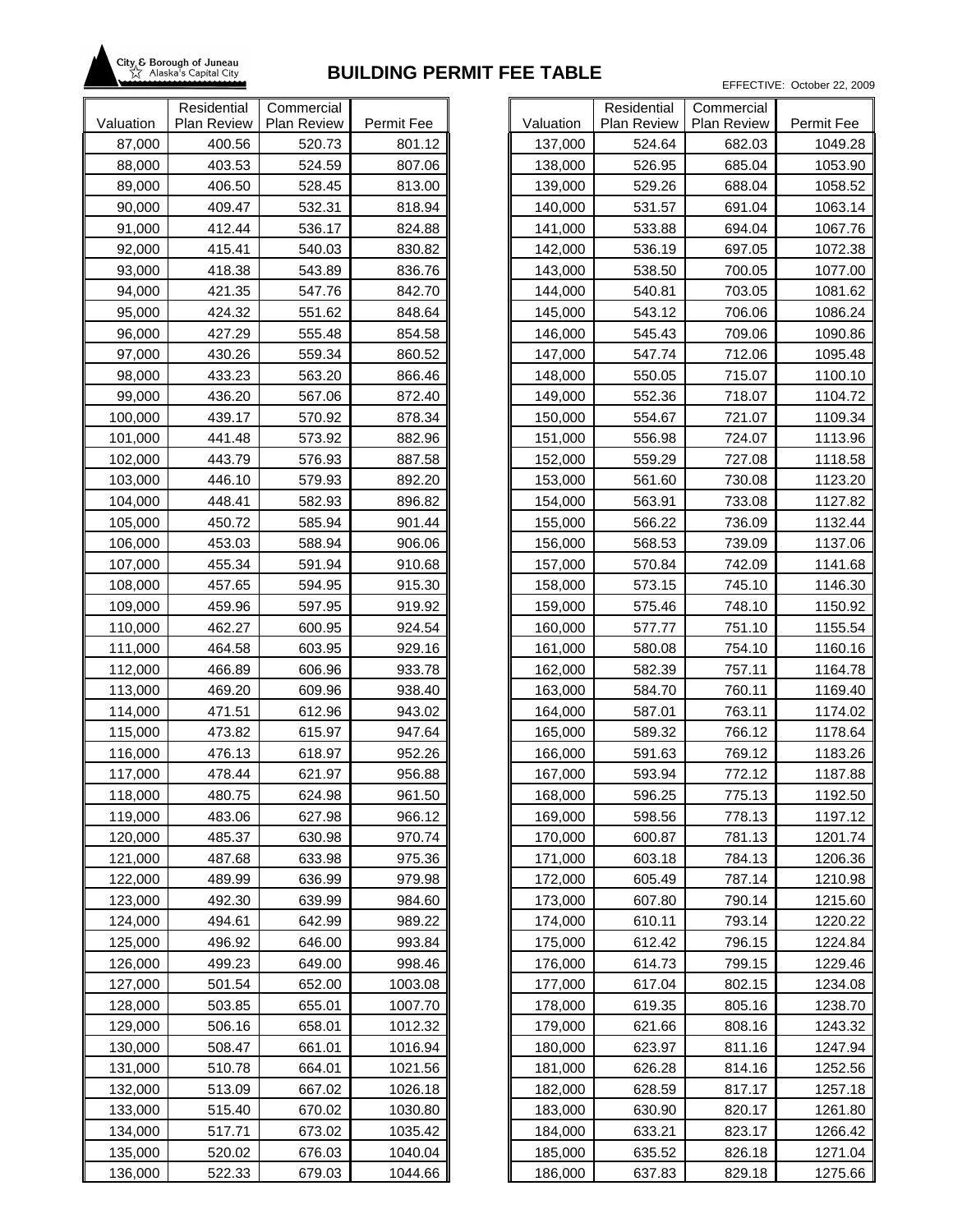

|                    | Residential      | Commercial       |                    |                    |
|--------------------|------------------|------------------|--------------------|--------------------|
| Valuation          | Plan Review      | Plan Review      | Permit Fee         | Valuation          |
| 187,000            | 640.14           | 832.18           | 1280.28            | 237,000            |
| 188,000            | 642.45           | 835.19           | 1284.90            | 238,000            |
| 189,000            | 644.76           | 838.19           | 1289.52            | 239,000            |
| 190,000            | 647.07           | 841.19           | 1294.14            | 240,000            |
| 191,000            | 649.38           | 844.19           | 1298.76            | 241,000            |
| 192,000            | 651.69           | 847.20           | 1303.38            | 242,000            |
| 193,000            | 654.00           | 850.20           | 1308.00            | 243,000            |
| 194,000            | 656.31           | 853.20           | 1312.62            | 244,000            |
| 195,000            | 658.62           | 856.21           | 1317.24            | 245,000            |
| 196,000            | 660.93           | 859.21           | 1321.86            | 246,000            |
| 197,000            | 663.24           | 862.21           | 1326.48            | 247,000            |
| 198,000            | 665.55           | 865.22           | 1331.10            | 248,000            |
| 199,000            | 667.86           | 868.22           | 1335.72            | 249,000            |
| 200,000            | 670.17           | 871.22           | 1340.34            | 250,000            |
| 201,000            | 672.48           | 874.22           | 1344.96            | 251,000            |
| 202,000            | 674.79           | 877.23           | 1349.58            | 252,000            |
| 203,000            | 677.10           | 880.23           | 1354.20            | 253,000            |
| 204,000            | 679.41           | 883.23           | 1358.82            | 254,000            |
| 205,000            | 681.72           | 886.24           | 1363.44            | 255,000            |
| 206,000            | 684.03           | 889.24           | 1368.06            | 256,000            |
| 207,000            | 686.34           | 892.24           | 1372.68            | 257,000            |
| 208,000            | 688.65           | 895.25           | 1377.30            | 258,000            |
| 209,000            | 690.96           | 898.25           | 1381.92            | 259,000            |
| 210,000            | 693.27           | 901.25           | 1386.54            | 260,000            |
| 211,000            | 695.58<br>697.89 | 904.25           | 1391.16<br>1395.78 | 261,000            |
| 212,000<br>213,000 | 700.20           | 907.26<br>910.26 | 1400.40            | 262,000<br>263,000 |
| 214,000            | 702.51           | 913.26           | 1405.02            | 264,000            |
| 215,000            | 704.82           | 916.27           | 1409.64            | 265,000            |
| 216,000            | 707.13           | 919.27           | 1414.26            | 266,000            |
| 217,000            | 709.44           | 922.27           | 1418.88            | 267,000            |
| 218,000            | 711.75           | 925.28           | 1423.50            | 268,000            |
| 219,000            | 714.06           | 928.28           | 1428.12            | 269,000            |
| 220,000            | 716.37           | 931.28           | 1432.74            | 270,000            |
| 221,000            | 718.68           | 934.28           | 1437.36            | 271,000            |
| 222,000            | 720.99           | 937.29           | 1441.98            | 272,000            |
| 223,000            | 723.30           | 940.29           | 1446.60            | 273,000            |
| 224,000            | 725.61           | 943.29           | 1451.22            | 274,000            |
| 225,000            | 727.92           | 946.30           | 1455.84            | 275,000            |
| 226,000            | 730.23           | 949.30           | 1460.46            | 276,000            |
| 227,000            | 732.54           | 952.30           | 1465.08            | 277,000            |
| 228,000            | 734.85           | 955.31           | 1469.70            | 278,000            |
| 229,000            | 737.16           | 958.31           | 1474.32            | 279,000            |
| 230,000            | 739.47           | 961.31           | 1478.94            | 280,000            |
| 231,000            | 741.78           | 964.31           | 1483.56            | 281,000            |
| 232,000            | 744.09           | 967.32           | 1488.18            | 282,000            |
| 233,000            | 746.40           | 970.32           | 1492.80            | 283,000            |
| 234,000            | 748.71           | 973.32           | 1497.42            | 284,000            |
| 235,000            | 751.02           | 976.33           | 1502.04            | 285,000            |
| 236,000            | 753.33           | 979.33           | 1506.66            | 286,000            |

|           | Residential        | Commercial         |            |
|-----------|--------------------|--------------------|------------|
| Valuation | <b>Plan Review</b> | <b>Plan Review</b> | Permit Fee |
| 237,000   | 755.64             | 982.33             | 1511.28    |
| 238,000   | 757.95             | 985.34             | 1515.90    |
| 239,000   | 760.26             | 988.34             | 1520.52    |
| 240,000   | 762.57             | 991.34             | 1525.14    |
| 241,000   | 764.88             | 994.34             | 1529.76    |
| 242,000   | 767.19             | 997.35             | 1534.38    |
| 243,000   | 769.50             | 1000.35            | 1539.00    |
| 244,000   | 771.81             | 1003.35            | 1543.62    |
| 245,000   | 774.12             | 1006.36            | 1548.24    |
| 246,000   | 776.43             | 1009.36            | 1552.86    |
| 247,000   | 778.74             | 1012.36            | 1557.48    |
| 248,000   | 781.05             | 1015.37            | 1562.10    |
| 249,000   | 783.36             | 1018.37            | 1566.72    |
| 250,000   | 785.67             | 1021.37            | 1571.34    |
| 251,000   | 787.98             | 1024.37            | 1575.96    |
| 252,000   | 790.29             | 1027.38            | 1580.58    |
| 253,000   | 792.60             | 1030.38            | 1585.20    |
| 254,000   | 794.91             | 1033.38            | 1589.82    |
| 255,000   | 797.22             | 1036.39            | 1594.44    |
| 256,000   | 799.53             | 1039.39            | 1599.06    |
| 257,000   | 801.84             | 1042.39            | 1603.68    |
| 258,000   | 804.15             | 1045.40            | 1608.30    |
| 259,000   | 806.46             | 1048.40            | 1612.92    |
| 260,000   | 808.77             | 1051.40            | 1617.54    |
| 261,000   | 811.08             | 1054.40            | 1622.16    |
| 262,000   | 813.39             | 1057.41            | 1626.78    |
| 263,000   | 815.70             | 1060.41            | 1631.40    |
| 264,000   | 818.01             | 1063.41            | 1636.02    |
| 265,000   | 820.32             | 1066.42            | 1640.64    |
| 266,000   | 822.63             | 1069.42            | 1645.26    |
| 267,000   | 824.94             | 1072.42            | 1649.88    |
| 268,000   | 827.25             | 1075.43            | 1654.50    |
| 269,000   | 829.56             | 1078.43            | 1659.12    |
| 270,000   | 831.87             | 1081.43            | 1663.74    |
| 271,000   | 834.18             | 1084.43            | 1668.36    |
| 272,000   | 836.49             | 1087.44            | 1672.98    |
| 273,000   | 838.80             | 1090.44            | 1677.60    |
| 274,000   | 841.11             | 1093.44            | 1682.22    |
| 275,000   | 843.42             | 1096.45            | 1686.84    |
| 276,000   | 845.73             | 1099.45            | 1691.46    |
| 277,000   | 848.04             | 1102.45            | 1696.08    |
| 278,000   | 850.35             | 1105.46            | 1700.70    |
| 279,000   | 852.66             | 1108.46            | 1705.32    |
| 280,000   | 854.97             | 1111.46            | 1709.94    |
| 281,000   | 857.28             | 1114.46            | 1714.56    |
| 282,000   | 859.59             | 1117.47            | 1719.18    |
| 283,000   | 861.90             | 1120.47            | 1723.80    |
| 284,000   | 864.21             | 1123.47            | 1728.42    |
| 285,000   | 866.52             | 1126.48            | 1733.04    |
| 286,000   | 868.83             | 1129.48            | 1737.66    |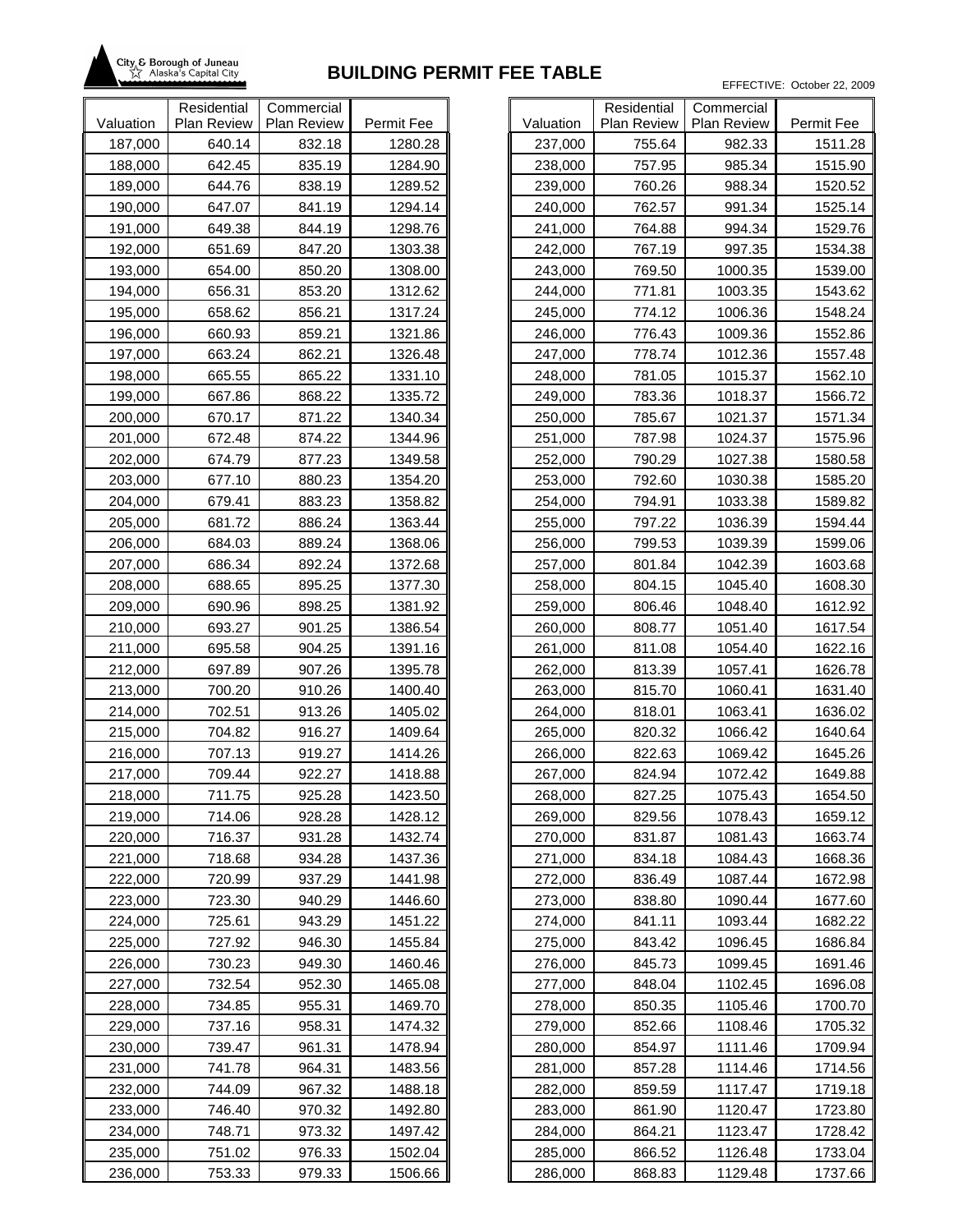

|           | Residential | Commercial  |            |           |
|-----------|-------------|-------------|------------|-----------|
| Valuation | Plan Review | Plan Review | Permit Fee | Valuation |
| 287,000   | 871.14      | 1132.48     | 1742.28    | 337,000   |
| 288,000   | 873.45      | 1135.49     | 1746.90    | 338,000   |
| 289,000   | 875.76      | 1138.49     | 1751.52    | 339,000   |
| 290,000   | 878.07      | 1141.49     | 1756.14    | 340,000   |
| 291,000   | 880.38      | 1144.49     | 1760.76    | 341,000   |
| 292,000   | 882.69      | 1147.50     | 1765.38    | 342,000   |
| 293,000   | 885.00      | 1150.50     | 1770.00    | 343,000   |
| 294,000   | 887.31      | 1153.50     | 1774.62    | 344,000   |
| 295,000   | 889.62      | 1156.51     | 1779.24    | 345,000   |
| 296,000   | 891.93      | 1159.51     | 1783.86    | 346,000   |
| 297,000   | 894.24      | 1162.51     | 1788.48    | 347,000   |
| 298,000   | 896.55      | 1165.52     | 1793.10    | 348,000   |
| 299,000   | 898.86      | 1168.52     | 1797.72    | 349,000   |
| 300,000   | 901.17      | 1171.52     | 1802.34    | 350,000   |
| 301,000   | 903.48      | 1174.52     | 1806.96    | 351,000   |
| 302,000   | 905.79      | 1177.53     | 1811.58    | 352,000   |
| 303,000   | 908.10      | 1180.53     | 1816.20    | 353,000   |
| 304,000   | 910.41      | 1183.53     | 1820.82    | 354,000   |
| 305,000   | 912.72      | 1186.54     | 1825.44    | 355,000   |
| 306,000   | 915.03      | 1189.54     | 1830.06    | 356,000   |
| 307,000   | 917.34      | 1192.54     | 1834.68    | 357,000   |
| 308,000   | 919.65      | 1195.55     | 1839.30    | 358,000   |
| 309,000   | 921.96      | 1198.55     | 1843.92    | 359,000   |
| 310,000   | 924.27      | 1201.55     | 1848.54    | 360,000   |
| 311,000   | 926.58      | 1204.55     | 1853.16    | 361,000   |
| 312,000   | 928.89      | 1207.56     | 1857.78    | 362,000   |
| 313,000   | 931.20      | 1210.56     | 1862.40    | 363,000   |
| 314,000   | 933.51      | 1213.56     | 1867.02    | 364,000   |
| 315,000   | 935.82      | 1216.57     | 1871.64    | 365,000   |
| 316,000   | 938.13      | 1219.57     | 1876.26    | 366,000   |
| 317,000   | 940.44      | 1222.57     | 1880.88    | 367,000   |
| 318,000   | 942.75      | 1225.58     | 1885.50    | 368,000   |
| 319,000   | 945.06      | 1228.58     | 1890.12    | 369,000   |
| 320,000   | 947.37      | 1231.58     | 1894.74    | 370,000   |
| 321,000   | 949.68      | 1234.58     | 1899.36    | 371,000   |
| 322,000   | 951.99      | 1237.59     | 1903.98    | 372,000   |
| 323,000   | 954.30      | 1240.59     | 1908.60    | 373,000   |
| 324,000   | 956.61      | 1243.59     | 1913.22    | 374,000   |
| 325,000   | 958.92      | 1246.60     | 1917.84    | 375,000   |
| 326,000   | 961.23      | 1249.60     | 1922.46    | 376,000   |
| 327,000   | 963.54      | 1252.60     | 1927.08    | 377,000   |
| 328,000   | 965.85      | 1255.61     | 1931.70    | 378,000   |
| 329,000   | 968.16      | 1258.61     | 1936.32    | 379,000   |
| 330,000   | 970.47      | 1261.61     | 1940.94    | 380,000   |
| 331,000   | 972.78      | 1264.61     | 1945.56    | 381,000   |
| 332,000   | 975.09      | 1267.62     | 1950.18    | 382,000   |
| 333,000   | 977.40      | 1270.62     | 1954.80    | 383,000   |
| 334,000   | 979.71      | 1273.62     | 1959.42    | 384,000   |
| 335,000   | 982.02      | 1276.63     | 1964.04    | 385,000   |
| 336,000   | 984.33      | 1279.63     | 1968.66    | 386,000   |

| Valuation          | Residential<br><b>Plan Review</b> | Commercial<br><b>Plan Review</b> | Permit Fee |
|--------------------|-----------------------------------|----------------------------------|------------|
| 337,000            | 986.64                            | 1282.63                          | 1973.28    |
| 338,000            | 988.95                            | 1285.64                          | 1977.90    |
| 339,000            | 991.26                            | 1288.64                          | 1982.52    |
| 340,000            | 993.57                            | 1291.64                          | 1987.14    |
| 341,000            | 995.88                            | 1294.64                          | 1991.76    |
| 342,000            | 998.19                            | 1297.65                          | 1996.38    |
|                    | 1000.50                           | 1300.65                          | 2001.00    |
| 343,000<br>344,000 | 1002.81                           | 1303.65                          | 2005.62    |
|                    | 1005.12                           | 1306.66                          | 2010.24    |
| 345,000            |                                   |                                  |            |
| 346,000            | 1007.43                           | 1309.66                          | 2014.86    |
| 347,000            | 1009.74                           | 1312.66                          | 2019.48    |
| 348,000            | 1012.05                           | 1315.67                          | 2024.10    |
| 349,000            | 1014.36                           | 1318.67                          | 2028.72    |
| 350,000            | 1016.67                           | 1321.67                          | 2033.34    |
| 351,000            | 1018.98                           | 1324.67                          | 2037.96    |
| 352,000            | 1021.29                           | 1327.68                          | 2042.58    |
| 353,000            | 1023.60                           | 1330.68                          | 2047.20    |
| 354,000            | 1025.91                           | 1333.68                          | 2051.82    |
| 355,000            | 1028.22                           | 1336.69                          | 2056.44    |
| 356,000            | 1030.53                           | 1339.69                          | 2061.06    |
| 357,000            | 1032.84                           | 1342.69                          | 2065.68    |
| 358,000            | 1035.15                           | 1345.70                          | 2070.30    |
| 359,000            | 1037.46                           | 1348.70                          | 2074.92    |
| 360,000            | 1039.77                           | 1351.70                          | 2079.54    |
| 361,000            | 1042.08                           | 1354.70                          | 2084.16    |
| 362,000            | 1044.39                           | 1357.71                          | 2088.78    |
| 363,000            | 1046.70                           | 1360.71                          | 2093.40    |
| 364,000            | 1049.01                           | 1363.71                          | 2098.02    |
| 365,000            | 1051.32                           | 1366.72                          | 2102.64    |
| 366,000            | 1053.63                           | 1369.72                          | 2107.26    |
| 367,000            | 1055.94                           | 1372.72                          | 2111.88    |
| 368,000            | 1058.25                           | 1375.73                          | 2116.50    |
| 369,000            | 1060.56                           | 1378.73                          | 2121.12    |
| 370,000            | 1062.87                           | 1381.73                          | 2125.74    |
| 371,000            | 1065.18                           | 1384.73                          | 2130.36    |
| 372,000            | 1067.49                           | 1387.74                          | 2134.98    |
| 373,000            | 1069.80                           | 1390.74                          | 2139.60    |
| 374,000            | 1072.11                           | 1393.74                          | 2144.22    |
| 375,000            | 1074.42                           | 1396.75                          | 2148.84    |
| 376,000            | 1076.73                           | 1399.75                          | 2153.46    |
| 377,000            | 1079.04                           | 1402.75                          | 2158.08    |
| 378,000            | 1081.35                           | 1405.76                          | 2162.70    |
| 379,000            | 1083.66                           | 1408.76                          | 2167.32    |
| 380,000            | 1085.97                           | 1411.76                          | 2171.94    |
| 381,000            | 1088.28                           | 1414.76                          | 2176.56    |
| 382,000            | 1090.59                           | 1417.77                          | 2181.18    |
| 383,000            | 1092.90                           | 1420.77                          | 2185.80    |
| 384,000            | 1095.21                           | 1423.77                          | 2190.42    |
| 385,000            | 1097.52                           | 1426.78                          | 2195.04    |
| 386,000            | 1099.83                           | 1429.78                          | 2199.66    |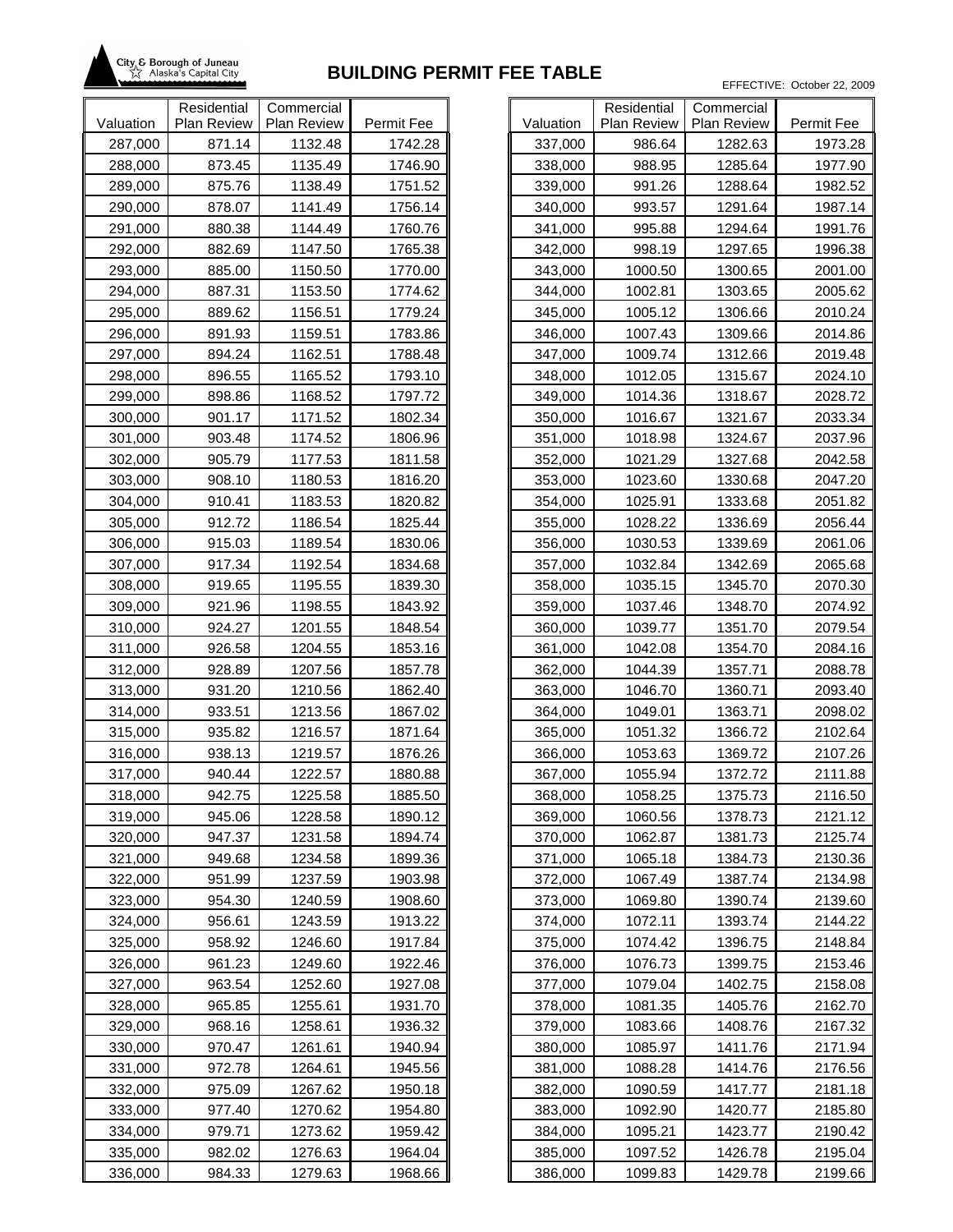

|           | Residential | Commercial  |            |           |
|-----------|-------------|-------------|------------|-----------|
| Valuation | Plan Review | Plan Review | Permit Fee | Valuation |
| 387,000   | 1102.14     | 1432.78     | 2204.28    | 437,000   |
| 388,000   | 1104.45     | 1435.79     | 2208.90    | 438,000   |
| 389,000   | 1106.76     | 1438.79     | 2213.52    | 439,000   |
| 390,000   | 1109.07     | 1441.79     | 2218.14    | 440,000   |
| 391,000   | 1111.38     | 1444.79     | 2222.76    | 441,000   |
| 392,000   | 1113.69     | 1447.80     | 2227.38    | 442,000   |
| 393,000   | 1116.00     | 1450.80     | 2232.00    | 443,000   |
| 394,000   | 1118.31     | 1453.80     | 2236.62    | 444,000   |
| 395,000   | 1120.62     | 1456.81     | 2241.24    | 445,000   |
| 396,000   | 1122.93     | 1459.81     | 2245.86    | 446,000   |
| 397,000   | 1125.24     | 1462.81     | 2250.48    | 447,000   |
| 398,000   | 1127.55     | 1465.82     | 2255.10    | 448,000   |
| 399,000   | 1129.86     | 1468.82     | 2259.72    | 449,000   |
| 400,000   | 1132.17     | 1471.82     | 2264.34    | 450,000   |
| 401,000   | 1134.48     | 1474.82     | 2268.96    | 451,000   |
| 402,000   | 1136.79     | 1477.83     | 2273.58    | 452,000   |
| 403,000   | 1139.10     | 1480.83     | 2278.20    | 453,000   |
| 404,000   | 1141.41     | 1483.83     | 2282.82    | 454,000   |
| 405,000   | 1143.72     | 1486.84     | 2287.44    | 455,000   |
| 406,000   | 1146.03     | 1489.84     | 2292.06    | 456,000   |
| 407,000   | 1148.34     | 1492.84     | 2296.68    | 457,000   |
| 408,000   | 1150.65     | 1495.85     | 2301.30    | 458,000   |
| 409,000   | 1152.96     | 1498.85     | 2305.92    | 459,000   |
| 410,000   | 1155.27     | 1501.85     | 2310.54    | 460,000   |
| 411,000   | 1157.58     | 1504.85     | 2315.16    | 461,000   |
| 412,000   | 1159.89     | 1507.86     | 2319.78    | 462,000   |
| 413,000   | 1162.20     | 1510.86     | 2324.40    | 463,000   |
| 414,000   | 1164.51     | 1513.86     | 2329.02    | 464,000   |
| 415,000   | 1166.82     | 1516.87     | 2333.64    | 465,000   |
| 416,000   | 1169.13     | 1519.87     | 2338.26    | 466,000   |
| 417,000   | 1171.44     | 1522.87     | 2342.88    | 467,000   |
| 418,000   | 1173.75     | 1525.88     | 2347.50    | 468,000   |
| 419,000   | 1176.06     | 1528.88     | 2352.12    | 469,000   |
| 420,000   | 1178.37     | 1531.88     | 2356.74    | 470,000   |
| 421,000   | 1180.68     | 1534.88     | 2361.36    | 471,000   |
| 422,000   | 1182.99     | 1537.89     | 2365.98    | 472,000   |
| 423,000   | 1185.30     | 1540.89     | 2370.60    | 473,000   |
| 424,000   | 1187.61     | 1543.89     | 2375.22    | 474,000   |
| 425,000   | 1189.92     | 1546.90     | 2379.84    | 475,000   |
| 426,000   | 1192.23     | 1549.90     | 2384.46    | 476,000   |
| 427,000   | 1194.54     | 1552.90     | 2389.08    | 477,000   |
| 428,000   | 1196.85     | 1555.91     | 2393.70    | 478,000   |
| 429,000   | 1199.16     | 1558.91     | 2398.32    | 479,000   |
| 430,000   | 1201.47     | 1561.91     | 2402.94    | 480,000   |
| 431,000   | 1203.78     | 1564.91     | 2407.56    | 481,000   |
| 432,000   | 1206.09     | 1567.92     | 2412.18    | 482,000   |
| 433,000   | 1208.40     | 1570.92     | 2416.80    | 483,000   |
| 434,000   | 1210.71     | 1573.92     | 2421.42    | 484,000   |
| 435,000   | 1213.02     | 1576.93     | 2426.04    | 485,000   |
| 436,000   | 1215.33     | 1579.93     | 2430.66    | 486,000   |

|           | Residential        | Commercial         |            |
|-----------|--------------------|--------------------|------------|
| Valuation | <b>Plan Review</b> | <b>Plan Review</b> | Permit Fee |
| 437,000   | 1217.64            | 1582.93            | 2435.28    |
| 438,000   | 1219.95            | 1585.94            | 2439.90    |
| 439,000   | 1222.26            | 1588.94            | 2444.52    |
| 440,000   | 1224.57            | 1591.94            | 2449.14    |
| 441,000   | 1226.88            | 1594.94            | 2453.76    |
| 442,000   | 1229.19            | 1597.95            | 2458.38    |
| 443,000   | 1231.50            | 1600.95            | 2463.00    |
| 444,000   | 1233.81            | 1603.95            | 2467.62    |
| 445,000   | 1236.12            | 1606.96            | 2472.24    |
| 446,000   | 1238.43            | 1609.96            | 2476.86    |
| 447,000   | 1240.74            | 1612.96            | 2481.48    |
| 448,000   | 1243.05            | 1615.97            | 2486.10    |
| 449,000   | 1245.36            | 1618.97            | 2490.72    |
| 450,000   | 1247.67            | 1621.97            | 2495.34    |
| 451,000   | 1249.98            | 1624.97            | 2499.96    |
| 452,000   | 1252.29            | 1627.98            | 2504.58    |
| 453,000   | 1254.60            | 1630.98            | 2509.20    |
| 454,000   | 1256.91            | 1633.98            | 2513.82    |
| 455,000   | 1259.22            | 1636.99            | 2518.44    |
| 456,000   | 1261.53            | 1639.99            | 2523.06    |
| 457,000   | 1263.84            | 1642.99            | 2527.68    |
| 458,000   | 1266.15            | 1646.00            | 2532.30    |
| 459,000   | 1268.46            | 1649.00            | 2536.92    |
| 460,000   | 1270.77            | 1652.00            | 2541.54    |
| 461,000   | 1273.08            | 1655.00            | 2546.16    |
| 462,000   | 1275.39            | 1658.01            | 2550.78    |
| 463,000   | 1277.70            | 1661.01            | 2555.40    |
| 464,000   | 1280.01            | 1664.01            | 2560.02    |
| 465,000   | 1282.32            | 1667.02            | 2564.64    |
| 466,000   | 1284.63            | 1670.02            | 2569.26    |
| 467,000   | 1286.94            | 1673.02            | 2573.88    |
| 468,000   | 1289.25            | 1676.03            | 2578.50    |
| 469,000   | 1291.56            | 1679.03            | 2583.12    |
| 470,000   | 1293.87            | 1682.03            | 2587.74    |
| 471,000   | 1296.18            | 1685.03            | 2592.36    |
| 472,000   | 1298.49            | 1688.04            | 2596.98    |
| 473,000   | 1300.80            | 1691.04            | 2601.60    |
| 474,000   | 1303.11            | 1694.04            | 2606.22    |
| 475,000   | 1305.42            | 1697.05            | 2610.84    |
| 476,000   | 1307.73            | 1700.05            | 2615.46    |
| 477,000   | 1310.04            | 1703.05            | 2620.08    |
| 478,000   | 1312.35            | 1706.06            | 2624.70    |
| 479,000   | 1314.66            | 1709.06            | 2629.32    |
| 480,000   | 1316.97            | 1712.06            | 2633.94    |
| 481,000   | 1319.28            | 1715.06            | 2638.56    |
| 482,000   | 1321.59            | 1718.07            | 2643.18    |
| 483,000   | 1323.90            | 1721.07            | 2647.80    |
| 484,000   | 1326.21            | 1724.07            | 2652.42    |
| 485,000   | 1328.52            | 1727.08            | 2657.04    |
| 486,000   | 1330.83            | 1730.08            | 2661.66    |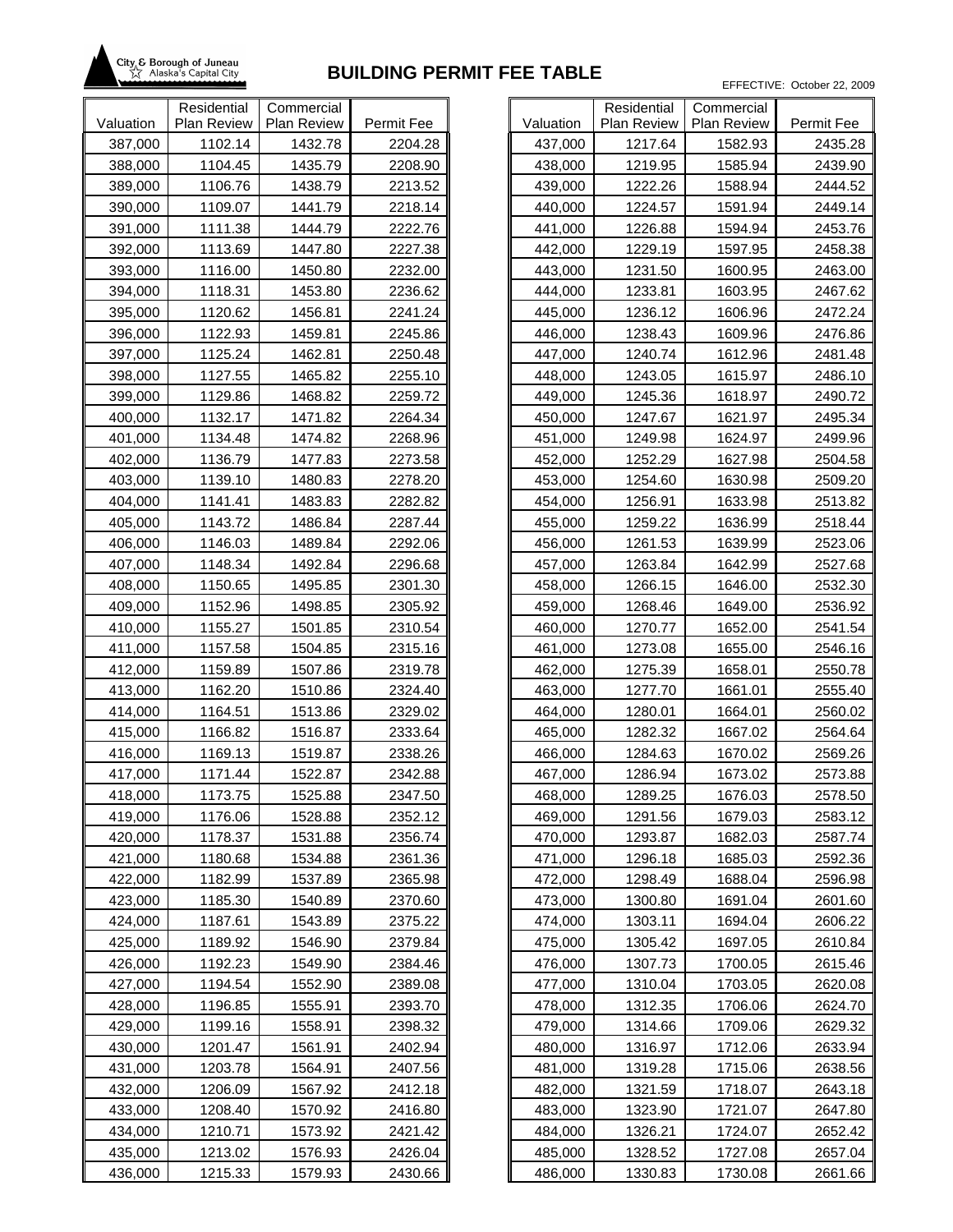

|           | Residential | Commercial  |            |           |
|-----------|-------------|-------------|------------|-----------|
| Valuation | Plan Review | Plan Review | Permit Fee | Valuation |
| 487,000   | 1333.14     | 1733.08     | 2666.28    | 537,000   |
| 488,000   | 1335.45     | 1736.09     | 2670.90    | 538,000   |
| 489,000   | 1337.76     | 1739.09     | 2675.52    | 539,000   |
| 490,000   | 1340.07     | 1742.09     | 2680.14    | 540,000   |
| 491,000   | 1342.38     | 1745.09     | 2684.76    | 541,000   |
| 492,000   | 1344.69     | 1748.10     | 2689.38    | 542,000   |
| 493,000   | 1347.00     | 1751.10     | 2694.00    | 543,000   |
| 494,000   | 1349.31     | 1754.10     | 2698.62    | 544,000   |
| 495,000   | 1351.62     | 1757.11     | 2703.24    | 545,000   |
| 496,000   | 1353.93     | 1760.11     | 2707.86    | 546,000   |
| 497,000   | 1356.24     | 1763.11     | 2712.48    | 547,000   |
| 498,000   | 1358.55     | 1766.12     | 2717.10    | 548,000   |
| 499,000   | 1360.86     | 1769.12     | 2721.72    | 549,000   |
| 500,000   | 1363.17     | 1772.12     | 2726.34    | 550,000   |
| 501,000   | 1365.15     | 1774.70     | 2730.30    | 551,000   |
| 502,000   | 1367.13     | 1777.27     | 2734.26    | 552,000   |
| 503,000   | 1369.11     | 1779.84     | 2738.22    | 553,000   |
| 504,000   | 1371.09     | 1782.42     | 2742.18    | 554,000   |
| 505,000   | 1373.07     | 1784.99     | 2746.14    | 555,000   |
| 506,000   | 1375.05     | 1787.57     | 2750.10    | 556,000   |
| 507,000   | 1377.03     | 1790.14     | 2754.06    | 557,000   |
| 508,000   | 1379.01     | 1792.71     | 2758.02    | 558,000   |
| 509,000   | 1380.99     | 1795.29     | 2761.98    | 559,000   |
| 510,000   | 1382.97     | 1797.86     | 2765.94    | 560,000   |
| 511,000   | 1384.95     | 1800.44     | 2769.90    | 561,000   |
| 512,000   | 1386.93     | 1803.01     | 2773.86    | 562,000   |
| 513,000   | 1388.91     | 1805.58     | 2777.82    | 563,000   |
| 514,000   | 1390.89     | 1808.16     | 2781.78    | 564,000   |
| 515,000   | 1392.87     | 1810.73     | 2785.74    | 565,000   |
| 516,000   | 1394.85     | 1813.31     | 2789.70    | 566,000   |
| 517,000   | 1396.83     | 1815.88     | 2793.66    | 567,000   |
| 518,000   | 1398.81     | 1818.45     | 2797.62    | 568,000   |
| 519,000   | 1400.79     | 1821.03     | 2801.58    | 569,000   |
| 520,000   | 1402.77     | 1823.60     | 2805.54    | 570,000   |
| 521,000   | 1404.75     | 1826.18     | 2809.50    | 571,000   |
| 522,000   | 1406.73     | 1828.75     | 2813.46    | 572,000   |
| 523,000   | 1408.71     | 1831.32     | 2817.42    | 573,000   |
| 524,000   | 1410.69     | 1833.90     | 2821.38    | 574,000   |
| 525,000   | 1412.67     | 1836.47     | 2825.34    | 575,000   |
| 526,000   | 1414.65     | 1839.05     | 2829.30    | 576,000   |
| 527,000   | 1416.63     | 1841.62     | 2833.26    | 577,000   |
| 528,000   | 1418.61     | 1844.19     | 2837.22    | 578,000   |
| 529,000   | 1420.59     | 1846.77     | 2841.18    | 579,000   |
| 530,000   | 1422.57     | 1849.34     | 2845.14    | 580,000   |
| 531,000   | 1424.55     | 1851.92     | 2849.10    | 581,000   |
| 532,000   | 1426.53     | 1854.49     | 2853.06    | 582,000   |
| 533,000   | 1428.51     | 1857.06     | 2857.02    | 583,000   |
| 534,000   | 1430.49     | 1859.64     | 2860.98    | 584,000   |
| 535,000   | 1432.47     | 1862.21     | 2864.94    | 585,000   |
| 536,000   | 1434.45     | 1864.79     | 2868.90    | 586,000   |

|           | Residential        | Commercial         |            |
|-----------|--------------------|--------------------|------------|
| Valuation | <b>Plan Review</b> | <b>Plan Review</b> | Permit Fee |
| 537,000   | 1436.43            | 1867.36            | 2872.86    |
| 538,000   | 1438.41            | 1869.93            | 2876.82    |
| 539,000   | 1440.39            | 1872.51            | 2880.78    |
| 540,000   | 1442.37            | 1875.08            | 2884.74    |
| 541,000   | 1444.35            | 1877.66            | 2888.70    |
| 542,000   | 1446.33            | 1880.23            | 2892.66    |
| 543,000   | 1448.31            | 1882.80            | 2896.62    |
| 544,000   | 1450.29            | 1885.38            | 2900.58    |
| 545,000   | 1452.27            | 1887.95            | 2904.54    |
| 546,000   | 1454.25            | 1890.53            | 2908.50    |
| 547,000   | 1456.23            | 1893.10            | 2912.46    |
| 548,000   | 1458.21            | 1895.67            | 2916.42    |
| 549,000   | 1460.19            | 1898.25            | 2920.38    |
| 550,000   | 1462.17            | 1900.82            | 2924.34    |
| 551,000   | 1464.15            | 1903.40            | 2928.30    |
| 552,000   | 1466.13            | 1905.97            | 2932.26    |
| 553,000   | 1468.11            | 1908.54            | 2936.22    |
| 554,000   | 1470.09            | 1911.12            | 2940.18    |
| 555,000   | 1472.07            | 1913.69            | 2944.14    |
| 556,000   | 1474.05            | 1916.27            | 2948.10    |
| 557,000   | 1476.03            | 1918.84            | 2952.06    |
| 558,000   | 1478.01            | 1921.41            | 2956.02    |
| 559,000   | 1479.99            | 1923.99            | 2959.98    |
| 560,000   | 1481.97            | 1926.56            | 2963.94    |
| 561,000   | 1483.95            | 1929.14            | 2967.90    |
| 562,000   | 1485.93            | 1931.71            | 2971.86    |
| 563,000   | 1487.91            | 1934.28            | 2975.82    |
| 564,000   | 1489.89            | 1936.86            | 2979.78    |
| 565,000   | 1491.87            | 1939.43            | 2983.74    |
| 566,000   | 1493.85            | 1942.01            | 2987.70    |
| 567,000   | 1495.83            | 1944.58            | 2991.66    |
| 568,000   | 1497.81            | 1947.15            | 2995.62    |
| 569,000   | 1499.79            | 1949.73            | 2999.58    |
| 570,000   | 1501.77            | 1952.30            | 3003.54    |
| 571,000   | 1503.75            | 1954.88            | 3007.50    |
| 572,000   | 1505.73            | 1957.45            | 3011.46    |
| 573,000   | 1507.71            | 1960.02            | 3015.42    |
| 574,000   | 1509.69            | 1962.60            | 3019.38    |
| 575,000   | 1511.67            | 1965.17            | 3023.34    |
| 576,000   | 1513.65            | 1967.75            | 3027.30    |
| 577,000   | 1515.63            | 1970.32            | 3031.26    |
| 578,000   | 1517.61            | 1972.89            | 3035.22    |
| 579,000   | 1519.59            | 1975.47            | 3039.18    |
| 580,000   | 1521.57            | 1978.04            | 3043.14    |
| 581,000   | 1523.55            | 1980.62            | 3047.10    |
| 582,000   | 1525.53            | 1983.19            | 3051.06    |
| 583,000   | 1527.51            | 1985.76            | 3055.02    |
| 584,000   | 1529.49            | 1988.34            | 3058.98    |
| 585,000   | 1531.47            | 1990.91            | 3062.94    |
| 586,000   | 1533.45            | 1993.49            | 3066.90    |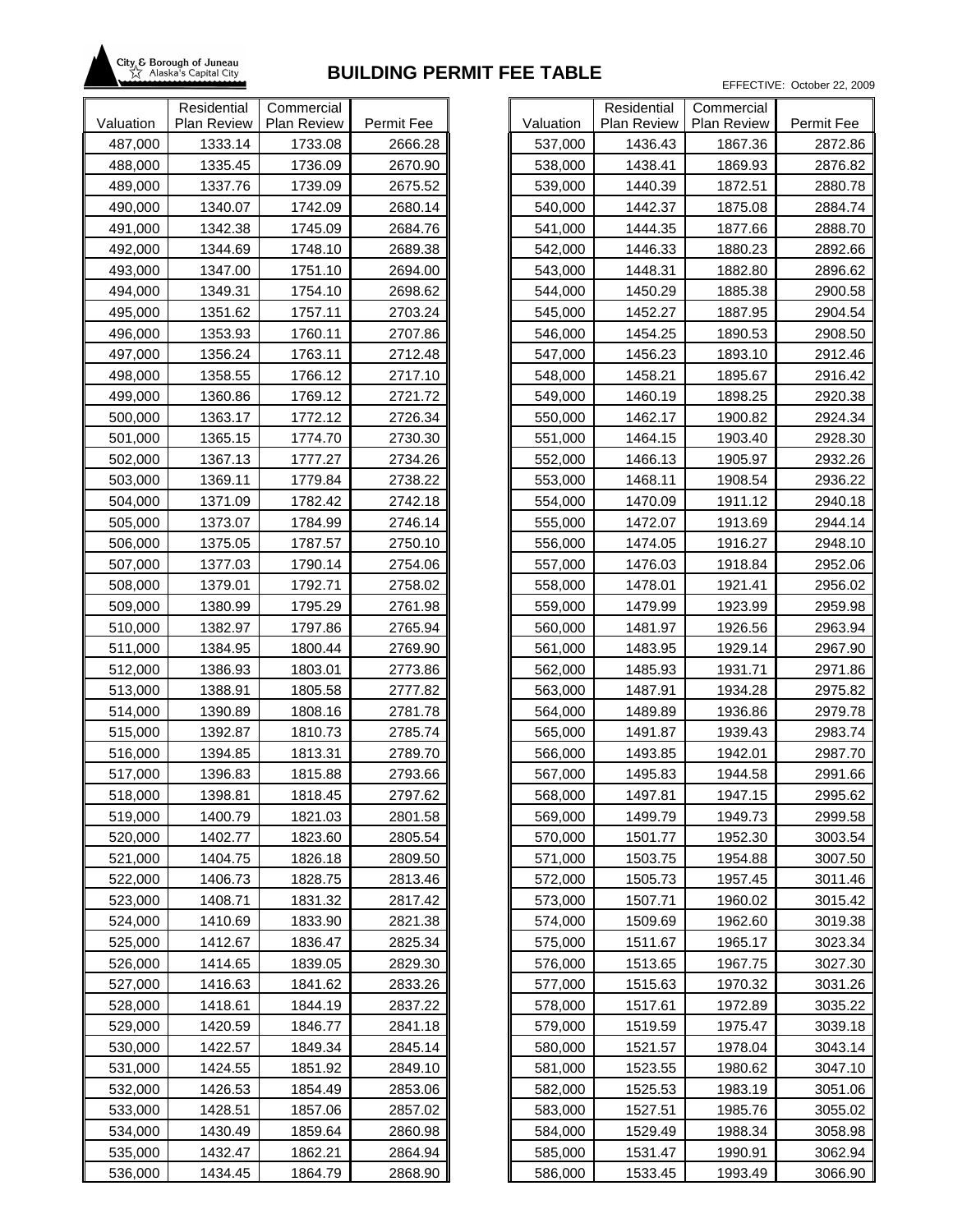

|           | Residential | Commercial  |            |           |
|-----------|-------------|-------------|------------|-----------|
| Valuation | Plan Review | Plan Review | Permit Fee | Valuation |
| 587,000   | 1535.43     | 1996.06     | 3070.86    | 637,000   |
| 588,000   | 1537.41     | 1998.63     | 3074.82    | 638,000   |
| 589,000   | 1539.39     | 2001.21     | 3078.78    | 639,000   |
| 590,000   | 1541.37     | 2003.78     | 3082.74    | 640,000   |
| 591,000   | 1543.35     | 2006.36     | 3086.70    | 641,000   |
| 592,000   | 1545.33     | 2008.93     | 3090.66    | 642,000   |
| 593,000   | 1547.31     | 2011.50     | 3094.62    | 643,000   |
| 594,000   | 1549.29     | 2014.08     | 3098.58    | 644,000   |
| 595,000   | 1551.27     | 2016.65     | 3102.54    | 645,000   |
| 596,000   | 1553.25     | 2019.23     | 3106.50    | 646,000   |
| 597,000   | 1555.23     | 2021.80     | 3110.46    | 647,000   |
| 598,000   | 1557.21     | 2024.37     | 3114.42    | 648,000   |
| 599,000   | 1559.19     | 2026.95     | 3118.38    | 649,000   |
| 600,000   | 1561.17     | 2029.52     | 3122.34    | 650,000   |
| 601,000   | 1563.15     | 2032.10     | 3126.30    | 651,000   |
| 602,000   | 1565.13     | 2034.67     | 3130.26    | 652,000   |
| 603,000   | 1567.11     | 2037.24     | 3134.22    | 653,000   |
| 604,000   | 1569.09     | 2039.82     | 3138.18    | 654,000   |
| 605,000   | 1571.07     | 2042.39     | 3142.14    | 655,000   |
| 606,000   | 1573.05     | 2044.97     | 3146.10    | 656,000   |
| 607,000   | 1575.03     | 2047.54     | 3150.06    | 657,000   |
| 608,000   | 1577.01     | 2050.11     | 3154.02    | 658,000   |
| 609,000   | 1578.99     | 2052.69     | 3157.98    | 659,000   |
| 610,000   | 1580.97     | 2055.26     | 3161.94    | 660,000   |
| 611,000   | 1582.95     | 2057.84     | 3165.90    | 661,000   |
| 612,000   | 1584.93     | 2060.41     | 3169.86    | 662,000   |
| 613,000   | 1586.91     | 2062.98     | 3173.82    | 663,000   |
| 614,000   | 1588.89     | 2065.56     | 3177.78    | 664,000   |
| 615,000   | 1590.87     | 2068.13     | 3181.74    | 665,000   |
| 616,000   | 1592.85     | 2070.71     | 3185.70    | 666,000   |
| 617,000   | 1594.83     | 2073.28     | 3189.66    | 667,000   |
| 618,000   | 1596.81     | 2075.85     | 3193.62    | 668,000   |
| 619,000   | 1598.79     | 2078.43     | 3197.58    | 669,000   |
| 620,000   | 1600.77     | 2081.00     | 3201.54    | 670,000   |
| 621,000   | 1602.75     | 2083.58     | 3205.50    | 671,000   |
| 622,000   | 1604.73     | 2086.15     | 3209.46    | 672,000   |
| 623,000   | 1606.71     | 2088.72     | 3213.42    | 673,000   |
| 624,000   | 1608.69     | 2091.30     | 3217.38    | 674,000   |
| 625,000   | 1610.67     | 2093.87     | 3221.34    | 675,000   |
| 626,000   | 1612.65     | 2096.45     | 3225.30    | 676,000   |
| 627,000   | 1614.63     | 2099.02     | 3229.26    | 677,000   |
| 628,000   | 1616.61     | 2101.59     | 3233.22    | 678,000   |
| 629,000   | 1618.59     | 2104.17     | 3237.18    | 679,000   |
| 630,000   | 1620.57     | 2106.74     | 3241.14    | 680,000   |
| 631,000   | 1622.55     | 2109.32     | 3245.10    | 681,000   |
| 632,000   | 1624.53     | 2111.89     | 3249.06    | 682,000   |
| 633,000   | 1626.51     | 2114.46     | 3253.02    | 683,000   |
| 634,000   | 1628.49     | 2117.04     | 3256.98    | 684,000   |
| 635,000   | 1630.47     | 2119.61     | 3260.94    | 685,000   |
| 636,000   | 1632.45     | 2122.19     | 3264.90    | 686,000   |

| Valuation<br><b>Plan Review</b><br><b>Plan Review</b><br>Permit Fee<br>1634.43<br>2124.76<br>637,000<br>3268.86<br>1636.41<br>2127.33<br>3272.82<br>638,000<br>1638.39<br>2129.91<br>3276.78<br>639,000<br>640,000<br>1640.37<br>2132.48<br>3280.74<br>1642.35<br>2135.06<br>641,000<br>3284.70<br>642,000<br>1644.33<br>2137.63<br>3288.66<br>643,000<br>1646.31<br>2140.20<br>3292.62<br>644,000<br>1648.29<br>2142.78<br>3296.58<br>2145.35<br>3300.54<br>645,000<br>1650.27<br>2147.93<br>3304.50<br>646,000<br>1652.25<br>1654.23<br>647,000<br>2150.50<br>3308.46<br>1656.21<br>2153.07<br>3312.42<br>648,000<br>1658.19<br>2155.65<br>649,000<br>3316.38<br>1660.17<br>650,000<br>2158.22<br>3320.34<br>651,000<br>1662.15<br>2160.80<br>3324.30<br>1664.13<br>2163.37<br>652,000<br>3328.26<br>2165.94<br>3332.22<br>653,000<br>1666.11<br>1668.09<br>3336.18<br>654,000<br>2168.52<br>1670.07<br>2171.09<br>655,000<br>3340.14<br>1672.05<br>2173.67<br>3344.10<br>656,000<br>2176.24<br>657,000<br>1674.03<br>3348.06<br>1676.01<br>2178.81<br>3352.02<br>658,000<br>659,000<br>1677.99<br>2181.39<br>3355.98<br>660,000<br>1679.97<br>2183.96<br>3359.94<br>2186.54<br>3363.90<br>661,000<br>1681.95<br>2189.11<br>3367.86<br>662,000<br>1683.93<br>663,000<br>1685.91<br>2191.68<br>3371.82<br>1687.89<br>2194.26<br>3375.78<br>664,000<br>3379.74<br>665,000<br>1689.87<br>2196.83<br>666,000<br>1691.85<br>2199.41<br>3383.70<br>667,000<br>1693.83<br>3387.66<br>2201.98<br>668,000<br>1695.81<br>2204.55<br>3391.62<br>669,000<br>1697.79<br>2207.13<br>3395.58<br>670,000<br>1699.77<br>2209.70<br>3399.54<br>671,000<br>1701.75<br>2212.28<br>3403.50<br>3407.46<br>672,000<br>1703.73<br>2214.85<br>673,000<br>1705.71<br>2217.42<br>3411.42<br>674,000<br>1707.69<br>2220.00<br>3415.38<br>675,000<br>1709.67<br>2222.57<br>3419.34<br>1711.65<br>676,000<br>2225.15<br>3423.30<br>677,000<br>1713.63<br>3427.26<br>2227.72<br>678,000<br>1715.61<br>2230.29<br>3431.22<br>679,000<br>1717.59<br>2232.87<br>3435.18<br>3439.14<br>680,000<br>1719.57<br>2235.44<br>681,000<br>1721.55<br>3443.10<br>2238.02<br>3447.06<br>682,000<br>1723.53<br>2240.59<br>683,000<br>1725.51<br>2243.16<br>3451.02<br>1727.49<br>2245.74<br>3454.98<br>684,000<br>685,000<br>1729.47<br>2248.31<br>3458.94 |         |             |            |         |
|-----------------------------------------------------------------------------------------------------------------------------------------------------------------------------------------------------------------------------------------------------------------------------------------------------------------------------------------------------------------------------------------------------------------------------------------------------------------------------------------------------------------------------------------------------------------------------------------------------------------------------------------------------------------------------------------------------------------------------------------------------------------------------------------------------------------------------------------------------------------------------------------------------------------------------------------------------------------------------------------------------------------------------------------------------------------------------------------------------------------------------------------------------------------------------------------------------------------------------------------------------------------------------------------------------------------------------------------------------------------------------------------------------------------------------------------------------------------------------------------------------------------------------------------------------------------------------------------------------------------------------------------------------------------------------------------------------------------------------------------------------------------------------------------------------------------------------------------------------------------------------------------------------------------------------------------------------------------------------------------------------------------------------------------------------------------------------------------------------------------------------------------------------------------------------------------------------------------------------------------------------------------------------------------------------------------|---------|-------------|------------|---------|
|                                                                                                                                                                                                                                                                                                                                                                                                                                                                                                                                                                                                                                                                                                                                                                                                                                                                                                                                                                                                                                                                                                                                                                                                                                                                                                                                                                                                                                                                                                                                                                                                                                                                                                                                                                                                                                                                                                                                                                                                                                                                                                                                                                                                                                                                                                                 |         | Residential | Commercial |         |
|                                                                                                                                                                                                                                                                                                                                                                                                                                                                                                                                                                                                                                                                                                                                                                                                                                                                                                                                                                                                                                                                                                                                                                                                                                                                                                                                                                                                                                                                                                                                                                                                                                                                                                                                                                                                                                                                                                                                                                                                                                                                                                                                                                                                                                                                                                                 |         |             |            |         |
|                                                                                                                                                                                                                                                                                                                                                                                                                                                                                                                                                                                                                                                                                                                                                                                                                                                                                                                                                                                                                                                                                                                                                                                                                                                                                                                                                                                                                                                                                                                                                                                                                                                                                                                                                                                                                                                                                                                                                                                                                                                                                                                                                                                                                                                                                                                 |         |             |            |         |
|                                                                                                                                                                                                                                                                                                                                                                                                                                                                                                                                                                                                                                                                                                                                                                                                                                                                                                                                                                                                                                                                                                                                                                                                                                                                                                                                                                                                                                                                                                                                                                                                                                                                                                                                                                                                                                                                                                                                                                                                                                                                                                                                                                                                                                                                                                                 |         |             |            |         |
|                                                                                                                                                                                                                                                                                                                                                                                                                                                                                                                                                                                                                                                                                                                                                                                                                                                                                                                                                                                                                                                                                                                                                                                                                                                                                                                                                                                                                                                                                                                                                                                                                                                                                                                                                                                                                                                                                                                                                                                                                                                                                                                                                                                                                                                                                                                 |         |             |            |         |
|                                                                                                                                                                                                                                                                                                                                                                                                                                                                                                                                                                                                                                                                                                                                                                                                                                                                                                                                                                                                                                                                                                                                                                                                                                                                                                                                                                                                                                                                                                                                                                                                                                                                                                                                                                                                                                                                                                                                                                                                                                                                                                                                                                                                                                                                                                                 |         |             |            |         |
|                                                                                                                                                                                                                                                                                                                                                                                                                                                                                                                                                                                                                                                                                                                                                                                                                                                                                                                                                                                                                                                                                                                                                                                                                                                                                                                                                                                                                                                                                                                                                                                                                                                                                                                                                                                                                                                                                                                                                                                                                                                                                                                                                                                                                                                                                                                 |         |             |            |         |
|                                                                                                                                                                                                                                                                                                                                                                                                                                                                                                                                                                                                                                                                                                                                                                                                                                                                                                                                                                                                                                                                                                                                                                                                                                                                                                                                                                                                                                                                                                                                                                                                                                                                                                                                                                                                                                                                                                                                                                                                                                                                                                                                                                                                                                                                                                                 |         |             |            |         |
|                                                                                                                                                                                                                                                                                                                                                                                                                                                                                                                                                                                                                                                                                                                                                                                                                                                                                                                                                                                                                                                                                                                                                                                                                                                                                                                                                                                                                                                                                                                                                                                                                                                                                                                                                                                                                                                                                                                                                                                                                                                                                                                                                                                                                                                                                                                 |         |             |            |         |
|                                                                                                                                                                                                                                                                                                                                                                                                                                                                                                                                                                                                                                                                                                                                                                                                                                                                                                                                                                                                                                                                                                                                                                                                                                                                                                                                                                                                                                                                                                                                                                                                                                                                                                                                                                                                                                                                                                                                                                                                                                                                                                                                                                                                                                                                                                                 |         |             |            |         |
|                                                                                                                                                                                                                                                                                                                                                                                                                                                                                                                                                                                                                                                                                                                                                                                                                                                                                                                                                                                                                                                                                                                                                                                                                                                                                                                                                                                                                                                                                                                                                                                                                                                                                                                                                                                                                                                                                                                                                                                                                                                                                                                                                                                                                                                                                                                 |         |             |            |         |
|                                                                                                                                                                                                                                                                                                                                                                                                                                                                                                                                                                                                                                                                                                                                                                                                                                                                                                                                                                                                                                                                                                                                                                                                                                                                                                                                                                                                                                                                                                                                                                                                                                                                                                                                                                                                                                                                                                                                                                                                                                                                                                                                                                                                                                                                                                                 |         |             |            |         |
|                                                                                                                                                                                                                                                                                                                                                                                                                                                                                                                                                                                                                                                                                                                                                                                                                                                                                                                                                                                                                                                                                                                                                                                                                                                                                                                                                                                                                                                                                                                                                                                                                                                                                                                                                                                                                                                                                                                                                                                                                                                                                                                                                                                                                                                                                                                 |         |             |            |         |
|                                                                                                                                                                                                                                                                                                                                                                                                                                                                                                                                                                                                                                                                                                                                                                                                                                                                                                                                                                                                                                                                                                                                                                                                                                                                                                                                                                                                                                                                                                                                                                                                                                                                                                                                                                                                                                                                                                                                                                                                                                                                                                                                                                                                                                                                                                                 |         |             |            |         |
|                                                                                                                                                                                                                                                                                                                                                                                                                                                                                                                                                                                                                                                                                                                                                                                                                                                                                                                                                                                                                                                                                                                                                                                                                                                                                                                                                                                                                                                                                                                                                                                                                                                                                                                                                                                                                                                                                                                                                                                                                                                                                                                                                                                                                                                                                                                 |         |             |            |         |
|                                                                                                                                                                                                                                                                                                                                                                                                                                                                                                                                                                                                                                                                                                                                                                                                                                                                                                                                                                                                                                                                                                                                                                                                                                                                                                                                                                                                                                                                                                                                                                                                                                                                                                                                                                                                                                                                                                                                                                                                                                                                                                                                                                                                                                                                                                                 |         |             |            |         |
|                                                                                                                                                                                                                                                                                                                                                                                                                                                                                                                                                                                                                                                                                                                                                                                                                                                                                                                                                                                                                                                                                                                                                                                                                                                                                                                                                                                                                                                                                                                                                                                                                                                                                                                                                                                                                                                                                                                                                                                                                                                                                                                                                                                                                                                                                                                 |         |             |            |         |
|                                                                                                                                                                                                                                                                                                                                                                                                                                                                                                                                                                                                                                                                                                                                                                                                                                                                                                                                                                                                                                                                                                                                                                                                                                                                                                                                                                                                                                                                                                                                                                                                                                                                                                                                                                                                                                                                                                                                                                                                                                                                                                                                                                                                                                                                                                                 |         |             |            |         |
|                                                                                                                                                                                                                                                                                                                                                                                                                                                                                                                                                                                                                                                                                                                                                                                                                                                                                                                                                                                                                                                                                                                                                                                                                                                                                                                                                                                                                                                                                                                                                                                                                                                                                                                                                                                                                                                                                                                                                                                                                                                                                                                                                                                                                                                                                                                 |         |             |            |         |
|                                                                                                                                                                                                                                                                                                                                                                                                                                                                                                                                                                                                                                                                                                                                                                                                                                                                                                                                                                                                                                                                                                                                                                                                                                                                                                                                                                                                                                                                                                                                                                                                                                                                                                                                                                                                                                                                                                                                                                                                                                                                                                                                                                                                                                                                                                                 |         |             |            |         |
|                                                                                                                                                                                                                                                                                                                                                                                                                                                                                                                                                                                                                                                                                                                                                                                                                                                                                                                                                                                                                                                                                                                                                                                                                                                                                                                                                                                                                                                                                                                                                                                                                                                                                                                                                                                                                                                                                                                                                                                                                                                                                                                                                                                                                                                                                                                 |         |             |            |         |
|                                                                                                                                                                                                                                                                                                                                                                                                                                                                                                                                                                                                                                                                                                                                                                                                                                                                                                                                                                                                                                                                                                                                                                                                                                                                                                                                                                                                                                                                                                                                                                                                                                                                                                                                                                                                                                                                                                                                                                                                                                                                                                                                                                                                                                                                                                                 |         |             |            |         |
|                                                                                                                                                                                                                                                                                                                                                                                                                                                                                                                                                                                                                                                                                                                                                                                                                                                                                                                                                                                                                                                                                                                                                                                                                                                                                                                                                                                                                                                                                                                                                                                                                                                                                                                                                                                                                                                                                                                                                                                                                                                                                                                                                                                                                                                                                                                 |         |             |            |         |
|                                                                                                                                                                                                                                                                                                                                                                                                                                                                                                                                                                                                                                                                                                                                                                                                                                                                                                                                                                                                                                                                                                                                                                                                                                                                                                                                                                                                                                                                                                                                                                                                                                                                                                                                                                                                                                                                                                                                                                                                                                                                                                                                                                                                                                                                                                                 |         |             |            |         |
|                                                                                                                                                                                                                                                                                                                                                                                                                                                                                                                                                                                                                                                                                                                                                                                                                                                                                                                                                                                                                                                                                                                                                                                                                                                                                                                                                                                                                                                                                                                                                                                                                                                                                                                                                                                                                                                                                                                                                                                                                                                                                                                                                                                                                                                                                                                 |         |             |            |         |
|                                                                                                                                                                                                                                                                                                                                                                                                                                                                                                                                                                                                                                                                                                                                                                                                                                                                                                                                                                                                                                                                                                                                                                                                                                                                                                                                                                                                                                                                                                                                                                                                                                                                                                                                                                                                                                                                                                                                                                                                                                                                                                                                                                                                                                                                                                                 |         |             |            |         |
|                                                                                                                                                                                                                                                                                                                                                                                                                                                                                                                                                                                                                                                                                                                                                                                                                                                                                                                                                                                                                                                                                                                                                                                                                                                                                                                                                                                                                                                                                                                                                                                                                                                                                                                                                                                                                                                                                                                                                                                                                                                                                                                                                                                                                                                                                                                 |         |             |            |         |
|                                                                                                                                                                                                                                                                                                                                                                                                                                                                                                                                                                                                                                                                                                                                                                                                                                                                                                                                                                                                                                                                                                                                                                                                                                                                                                                                                                                                                                                                                                                                                                                                                                                                                                                                                                                                                                                                                                                                                                                                                                                                                                                                                                                                                                                                                                                 |         |             |            |         |
|                                                                                                                                                                                                                                                                                                                                                                                                                                                                                                                                                                                                                                                                                                                                                                                                                                                                                                                                                                                                                                                                                                                                                                                                                                                                                                                                                                                                                                                                                                                                                                                                                                                                                                                                                                                                                                                                                                                                                                                                                                                                                                                                                                                                                                                                                                                 |         |             |            |         |
|                                                                                                                                                                                                                                                                                                                                                                                                                                                                                                                                                                                                                                                                                                                                                                                                                                                                                                                                                                                                                                                                                                                                                                                                                                                                                                                                                                                                                                                                                                                                                                                                                                                                                                                                                                                                                                                                                                                                                                                                                                                                                                                                                                                                                                                                                                                 |         |             |            |         |
|                                                                                                                                                                                                                                                                                                                                                                                                                                                                                                                                                                                                                                                                                                                                                                                                                                                                                                                                                                                                                                                                                                                                                                                                                                                                                                                                                                                                                                                                                                                                                                                                                                                                                                                                                                                                                                                                                                                                                                                                                                                                                                                                                                                                                                                                                                                 |         |             |            |         |
|                                                                                                                                                                                                                                                                                                                                                                                                                                                                                                                                                                                                                                                                                                                                                                                                                                                                                                                                                                                                                                                                                                                                                                                                                                                                                                                                                                                                                                                                                                                                                                                                                                                                                                                                                                                                                                                                                                                                                                                                                                                                                                                                                                                                                                                                                                                 |         |             |            |         |
|                                                                                                                                                                                                                                                                                                                                                                                                                                                                                                                                                                                                                                                                                                                                                                                                                                                                                                                                                                                                                                                                                                                                                                                                                                                                                                                                                                                                                                                                                                                                                                                                                                                                                                                                                                                                                                                                                                                                                                                                                                                                                                                                                                                                                                                                                                                 |         |             |            |         |
|                                                                                                                                                                                                                                                                                                                                                                                                                                                                                                                                                                                                                                                                                                                                                                                                                                                                                                                                                                                                                                                                                                                                                                                                                                                                                                                                                                                                                                                                                                                                                                                                                                                                                                                                                                                                                                                                                                                                                                                                                                                                                                                                                                                                                                                                                                                 |         |             |            |         |
|                                                                                                                                                                                                                                                                                                                                                                                                                                                                                                                                                                                                                                                                                                                                                                                                                                                                                                                                                                                                                                                                                                                                                                                                                                                                                                                                                                                                                                                                                                                                                                                                                                                                                                                                                                                                                                                                                                                                                                                                                                                                                                                                                                                                                                                                                                                 |         |             |            |         |
|                                                                                                                                                                                                                                                                                                                                                                                                                                                                                                                                                                                                                                                                                                                                                                                                                                                                                                                                                                                                                                                                                                                                                                                                                                                                                                                                                                                                                                                                                                                                                                                                                                                                                                                                                                                                                                                                                                                                                                                                                                                                                                                                                                                                                                                                                                                 |         |             |            |         |
|                                                                                                                                                                                                                                                                                                                                                                                                                                                                                                                                                                                                                                                                                                                                                                                                                                                                                                                                                                                                                                                                                                                                                                                                                                                                                                                                                                                                                                                                                                                                                                                                                                                                                                                                                                                                                                                                                                                                                                                                                                                                                                                                                                                                                                                                                                                 |         |             |            |         |
|                                                                                                                                                                                                                                                                                                                                                                                                                                                                                                                                                                                                                                                                                                                                                                                                                                                                                                                                                                                                                                                                                                                                                                                                                                                                                                                                                                                                                                                                                                                                                                                                                                                                                                                                                                                                                                                                                                                                                                                                                                                                                                                                                                                                                                                                                                                 |         |             |            |         |
|                                                                                                                                                                                                                                                                                                                                                                                                                                                                                                                                                                                                                                                                                                                                                                                                                                                                                                                                                                                                                                                                                                                                                                                                                                                                                                                                                                                                                                                                                                                                                                                                                                                                                                                                                                                                                                                                                                                                                                                                                                                                                                                                                                                                                                                                                                                 |         |             |            |         |
|                                                                                                                                                                                                                                                                                                                                                                                                                                                                                                                                                                                                                                                                                                                                                                                                                                                                                                                                                                                                                                                                                                                                                                                                                                                                                                                                                                                                                                                                                                                                                                                                                                                                                                                                                                                                                                                                                                                                                                                                                                                                                                                                                                                                                                                                                                                 |         |             |            |         |
|                                                                                                                                                                                                                                                                                                                                                                                                                                                                                                                                                                                                                                                                                                                                                                                                                                                                                                                                                                                                                                                                                                                                                                                                                                                                                                                                                                                                                                                                                                                                                                                                                                                                                                                                                                                                                                                                                                                                                                                                                                                                                                                                                                                                                                                                                                                 |         |             |            |         |
|                                                                                                                                                                                                                                                                                                                                                                                                                                                                                                                                                                                                                                                                                                                                                                                                                                                                                                                                                                                                                                                                                                                                                                                                                                                                                                                                                                                                                                                                                                                                                                                                                                                                                                                                                                                                                                                                                                                                                                                                                                                                                                                                                                                                                                                                                                                 |         |             |            |         |
|                                                                                                                                                                                                                                                                                                                                                                                                                                                                                                                                                                                                                                                                                                                                                                                                                                                                                                                                                                                                                                                                                                                                                                                                                                                                                                                                                                                                                                                                                                                                                                                                                                                                                                                                                                                                                                                                                                                                                                                                                                                                                                                                                                                                                                                                                                                 |         |             |            |         |
|                                                                                                                                                                                                                                                                                                                                                                                                                                                                                                                                                                                                                                                                                                                                                                                                                                                                                                                                                                                                                                                                                                                                                                                                                                                                                                                                                                                                                                                                                                                                                                                                                                                                                                                                                                                                                                                                                                                                                                                                                                                                                                                                                                                                                                                                                                                 |         |             |            |         |
|                                                                                                                                                                                                                                                                                                                                                                                                                                                                                                                                                                                                                                                                                                                                                                                                                                                                                                                                                                                                                                                                                                                                                                                                                                                                                                                                                                                                                                                                                                                                                                                                                                                                                                                                                                                                                                                                                                                                                                                                                                                                                                                                                                                                                                                                                                                 |         |             |            |         |
|                                                                                                                                                                                                                                                                                                                                                                                                                                                                                                                                                                                                                                                                                                                                                                                                                                                                                                                                                                                                                                                                                                                                                                                                                                                                                                                                                                                                                                                                                                                                                                                                                                                                                                                                                                                                                                                                                                                                                                                                                                                                                                                                                                                                                                                                                                                 |         |             |            |         |
|                                                                                                                                                                                                                                                                                                                                                                                                                                                                                                                                                                                                                                                                                                                                                                                                                                                                                                                                                                                                                                                                                                                                                                                                                                                                                                                                                                                                                                                                                                                                                                                                                                                                                                                                                                                                                                                                                                                                                                                                                                                                                                                                                                                                                                                                                                                 |         |             |            |         |
|                                                                                                                                                                                                                                                                                                                                                                                                                                                                                                                                                                                                                                                                                                                                                                                                                                                                                                                                                                                                                                                                                                                                                                                                                                                                                                                                                                                                                                                                                                                                                                                                                                                                                                                                                                                                                                                                                                                                                                                                                                                                                                                                                                                                                                                                                                                 |         |             |            |         |
|                                                                                                                                                                                                                                                                                                                                                                                                                                                                                                                                                                                                                                                                                                                                                                                                                                                                                                                                                                                                                                                                                                                                                                                                                                                                                                                                                                                                                                                                                                                                                                                                                                                                                                                                                                                                                                                                                                                                                                                                                                                                                                                                                                                                                                                                                                                 |         |             |            |         |
|                                                                                                                                                                                                                                                                                                                                                                                                                                                                                                                                                                                                                                                                                                                                                                                                                                                                                                                                                                                                                                                                                                                                                                                                                                                                                                                                                                                                                                                                                                                                                                                                                                                                                                                                                                                                                                                                                                                                                                                                                                                                                                                                                                                                                                                                                                                 |         |             |            |         |
|                                                                                                                                                                                                                                                                                                                                                                                                                                                                                                                                                                                                                                                                                                                                                                                                                                                                                                                                                                                                                                                                                                                                                                                                                                                                                                                                                                                                                                                                                                                                                                                                                                                                                                                                                                                                                                                                                                                                                                                                                                                                                                                                                                                                                                                                                                                 |         |             |            |         |
|                                                                                                                                                                                                                                                                                                                                                                                                                                                                                                                                                                                                                                                                                                                                                                                                                                                                                                                                                                                                                                                                                                                                                                                                                                                                                                                                                                                                                                                                                                                                                                                                                                                                                                                                                                                                                                                                                                                                                                                                                                                                                                                                                                                                                                                                                                                 | 686,000 | 1731.45     | 2250.89    | 3462.90 |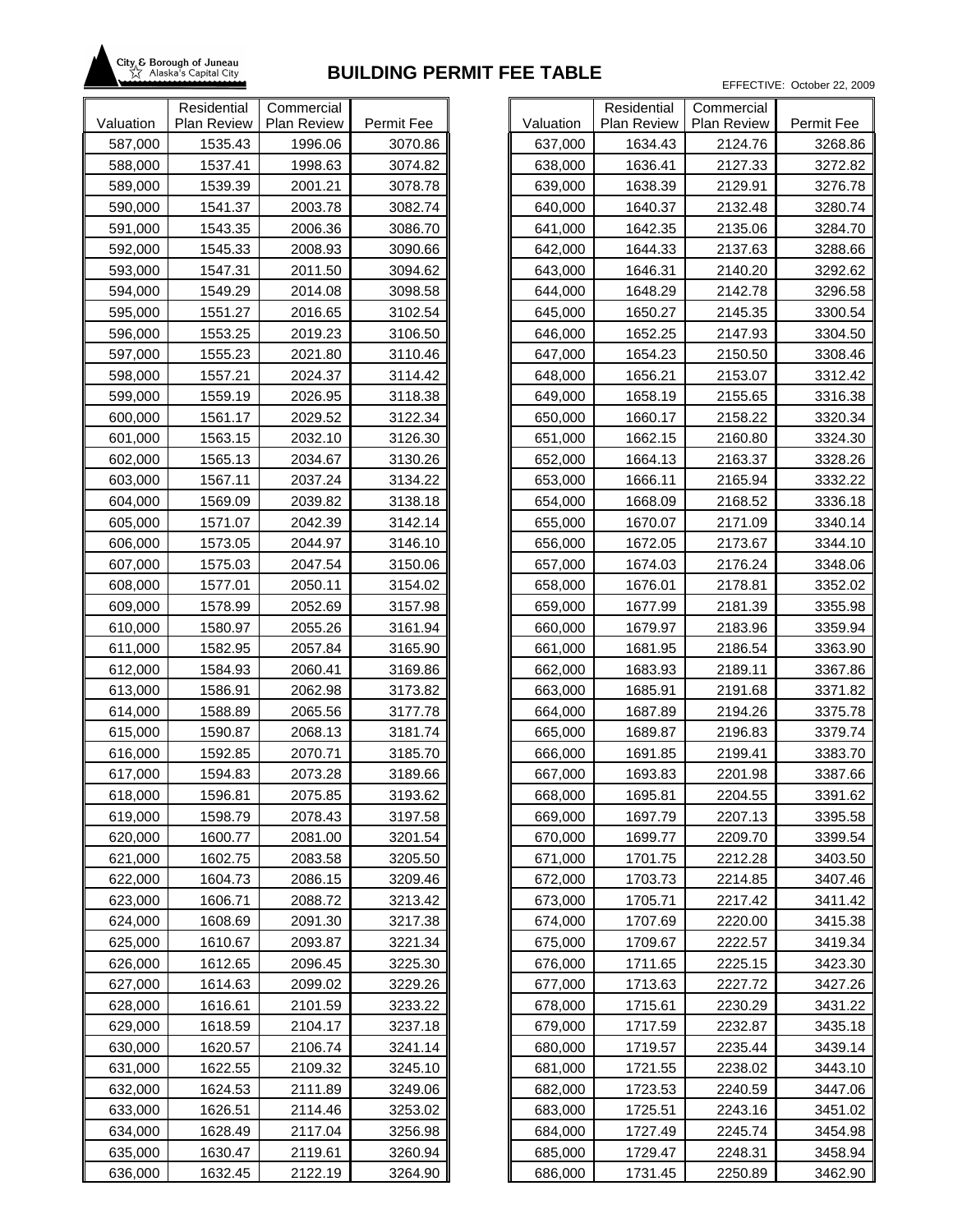

|           | Residential | Commercial  |            |           |
|-----------|-------------|-------------|------------|-----------|
| Valuation | Plan Review | Plan Review | Permit Fee | Valuation |
| 687,000   | 1733.43     | 2253.46     | 3466.86    | 737,000   |
| 688,000   | 1735.41     | 2256.03     | 3470.82    | 738,000   |
| 689,000   | 1737.39     | 2258.61     | 3474.78    | 739,000   |
| 690,000   | 1739.37     | 2261.18     | 3478.74    | 740,000   |
| 691,000   | 1741.35     | 2263.76     | 3482.70    | 741,000   |
| 692,000   | 1743.33     | 2266.33     | 3486.66    | 742,000   |
| 693,000   | 1745.31     | 2268.90     | 3490.62    | 743,000   |
| 694,000   | 1747.29     | 2271.48     | 3494.58    | 744,000   |
| 695,000   | 1749.27     | 2274.05     | 3498.54    | 745,000   |
| 696,000   | 1751.25     | 2276.63     | 3502.50    | 746,000   |
| 697,000   | 1753.23     | 2279.20     | 3506.46    | 747,000   |
| 698,000   | 1755.21     | 2281.77     | 3510.42    | 748,000   |
| 699,000   | 1757.19     | 2284.35     | 3514.38    | 749,000   |
| 700,000   | 1759.17     | 2286.92     | 3518.34    | 750,000   |
| 701,000   | 1761.15     | 2289.50     | 3522.30    | 751,000   |
| 702,000   | 1763.13     | 2292.07     | 3526.26    | 752,000   |
| 703,000   | 1765.11     | 2294.64     | 3530.22    | 753,000   |
| 704,000   | 1767.09     | 2297.22     | 3534.18    | 754,000   |
| 705,000   | 1769.07     | 2299.79     | 3538.14    | 755,000   |
| 706,000   | 1771.05     | 2302.37     | 3542.10    | 756,000   |
| 707,000   | 1773.03     | 2304.94     | 3546.06    | 757,000   |
| 708,000   | 1775.01     | 2307.51     | 3550.02    | 758,000   |
| 709,000   | 1776.99     | 2310.09     | 3553.98    | 759,000   |
| 710,000   | 1778.97     | 2312.66     | 3557.94    | 760,000   |
| 711,000   | 1780.95     | 2315.24     | 3561.90    | 761,000   |
| 712,000   | 1782.93     | 2317.81     | 3565.86    | 762,000   |
| 713,000   | 1784.91     | 2320.38     | 3569.82    | 763,000   |
| 714,000   | 1786.89     | 2322.96     | 3573.78    | 764,000   |
| 715,000   | 1788.87     | 2325.53     | 3577.74    | 765,000   |
| 716,000   | 1790.85     | 2328.11     | 3581.70    | 766,000   |
| 717,000   | 1792.83     | 2330.68     | 3585.66    | 767,000   |
| 718,000   | 1794.81     | 2333.25     | 3589.62    | 768,000   |
| 719,000   | 1796.79     | 2335.83     | 3593.58    | 769,000   |
| 720,000   | 1798.77     | 2338.40     | 3597.54    | 770,000   |
| 721,000   | 1800.75     | 2340.98     | 3601.50    | 771,000   |
| 722,000   | 1802.73     | 2343.55     | 3605.46    | 772,000   |
| 723,000   | 1804.71     | 2346.12     | 3609.42    | 773,000   |
| 724,000   | 1806.69     | 2348.70     | 3613.38    | 774,000   |
| 725,000   | 1808.67     | 2351.27     | 3617.34    | 775,000   |
| 726,000   | 1810.65     | 2353.85     | 3621.30    | 776,000   |
| 727,000   | 1812.63     | 2356.42     | 3625.26    | 777,000   |
| 728,000   | 1814.61     | 2358.99     | 3629.22    | 778,000   |
| 729,000   | 1816.59     | 2361.57     | 3633.18    | 779,000   |
| 730,000   | 1818.57     | 2364.14     | 3637.14    | 780,000   |
| 731,000   | 1820.55     | 2366.72     | 3641.10    | 781,000   |
| 732,000   | 1822.53     | 2369.29     | 3645.06    | 782,000   |
| 733,000   | 1824.51     | 2371.86     | 3649.02    | 783,000   |
| 734,000   | 1826.49     | 2374.44     | 3652.98    | 784,000   |
| 735,000   | 1828.47     | 2377.01     | 3656.94    | 785,000   |
| 736,000   | 1830.45     | 2379.59     | 3660.90    | 786,000   |

|           | Residential        | Commercial         |            |
|-----------|--------------------|--------------------|------------|
| Valuation | <b>Plan Review</b> | <b>Plan Review</b> | Permit Fee |
| 737,000   | 1832.43            | 2382.16            | 3664.86    |
| 738,000   | 1834.41            | 2384.73            | 3668.82    |
| 739,000   | 1836.39            | 2387.31            | 3672.78    |
| 740,000   | 1838.37            | 2389.88            | 3676.74    |
| 741,000   | 1840.35            | 2392.46            | 3680.70    |
| 742,000   | 1842.33            | 2395.03            | 3684.66    |
| 743,000   | 1844.31            | 2397.60            | 3688.62    |
| 744,000   | 1846.29            | 2400.18            | 3692.58    |
| 745,000   | 1848.27            | 2402.75            | 3696.54    |
| 746,000   | 1850.25            | 2405.33            | 3700.50    |
| 747,000   | 1852.23            | 2407.90            | 3704.46    |
| 748,000   | 1854.21            | 2410.47            | 3708.42    |
| 749,000   | 1856.19            | 2413.05            | 3712.38    |
| 750,000   | 1858.17            | 2415.62            | 3716.34    |
| 751,000   | 1860.15            | 2418.20            | 3720.30    |
| 752,000   | 1862.13            | 2420.77            | 3724.26    |
| 753,000   | 1864.11            | 2423.34            | 3728.22    |
| 754,000   | 1866.09            | 2425.92            | 3732.18    |
| 755,000   | 1868.07            | 2428.49            | 3736.14    |
| 756,000   | 1870.05            | 2431.07            | 3740.10    |
| 757,000   | 1872.03            | 2433.64            | 3744.06    |
| 758,000   | 1874.01            | 2436.21            | 3748.02    |
| 759,000   | 1875.99            | 2438.79            | 3751.98    |
| 760,000   | 1877.97            | 2441.36            | 3755.94    |
| 761,000   | 1879.95            | 2443.94            | 3759.90    |
| 762,000   | 1881.93            | 2446.51            | 3763.86    |
| 763,000   | 1883.91            | 2449.08            | 3767.82    |
| 764,000   | 1885.89            | 2451.66            | 3771.78    |
| 765,000   | 1887.87            | 2454.23            | 3775.74    |
| 766,000   | 1889.85            | 2456.81            | 3779.70    |
| 767,000   | 1891.83            | 2459.38            | 3783.66    |
| 768,000   | 1893.81            | 2461.95            | 3787.62    |
| 769,000   | 1895.79            | 2464.53            | 3791.58    |
| 770,000   | 1897.77            | 2467.10            | 3795.54    |
| 771,000   | 1899.75            | 2469.68            | 3799.50    |
| 772,000   | 1901.73            | 2472.25            | 3803.46    |
| 773,000   | 1903.71            | 2474.82            | 3807.42    |
| 774,000   | 1905.69            | 2477.40            | 3811.38    |
| 775,000   | 1907.67            | 2479.97            | 3815.34    |
| 776,000   | 1909.65            | 2482.55            | 3819.30    |
| 777,000   | 1911.63            | 2485.12            | 3823.26    |
| 778,000   | 1913.61            | 2487.69            | 3827.22    |
| 779,000   | 1915.59            | 2490.27            | 3831.18    |
| 780,000   | 1917.57            | 2492.84            | 3835.14    |
| 781,000   | 1919.55            | 2495.42            | 3839.10    |
| 782,000   | 1921.53            | 2497.99            | 3843.06    |
| 783,000   | 1923.51            | 2500.56            | 3847.02    |
| 784,000   | 1925.49            | 2503.14            | 3850.98    |
| 785,000   | 1927.47            | 2505.71            | 3854.94    |
| 786,000   | 1929.45            | 2508.29            | 3858.90    |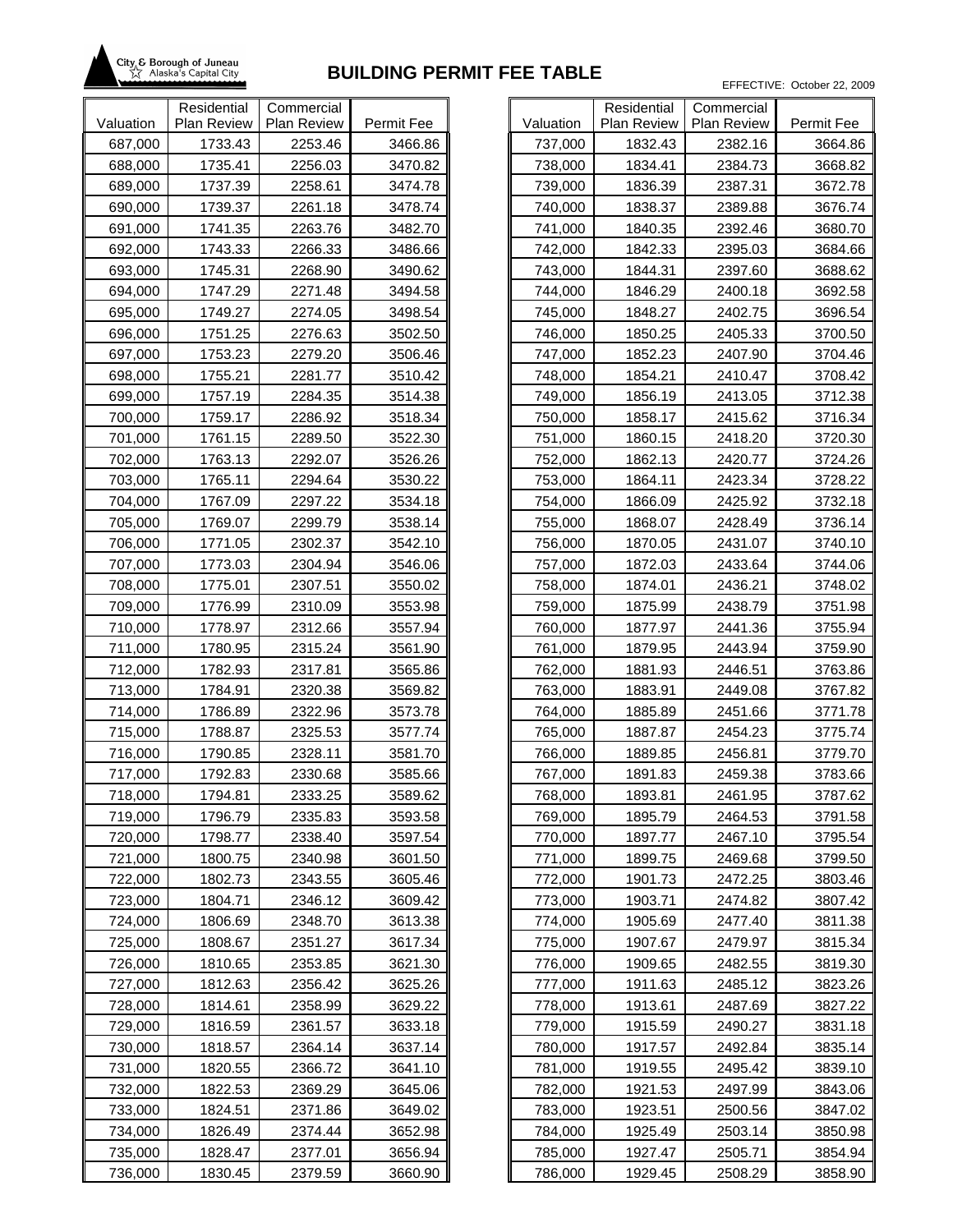

|           | Residential | Commercial  |            |           |
|-----------|-------------|-------------|------------|-----------|
| Valuation | Plan Review | Plan Review | Permit Fee | Valuation |
| 787,000   | 1931.43     | 2510.86     | 3862.86    | 837,000   |
| 788,000   | 1933.41     | 2513.43     | 3866.82    | 838,000   |
| 789,000   | 1935.39     | 2516.01     | 3870.78    | 839,000   |
| 790,000   | 1937.37     | 2518.58     | 3874.74    | 840,000   |
| 791,000   | 1939.35     | 2521.16     | 3878.70    | 841,000   |
| 792,000   | 1941.33     | 2523.73     | 3882.66    | 842,000   |
| 793,000   | 1943.31     | 2526.30     | 3886.62    | 843,000   |
| 794,000   | 1945.29     | 2528.88     | 3890.58    | 844,000   |
| 795,000   | 1947.27     | 2531.45     | 3894.54    | 845,000   |
| 796,000   | 1949.25     | 2534.03     | 3898.50    | 846,000   |
| 797,000   | 1951.23     | 2536.60     | 3902.46    | 847,000   |
| 798,000   | 1953.21     | 2539.17     | 3906.42    | 848,000   |
| 799,000   | 1955.19     | 2541.75     | 3910.38    | 849,000   |
| 800,000   | 1957.17     | 2544.32     | 3914.34    | 850,000   |
| 801,000   | 1959.15     | 2546.90     | 3918.30    | 851,000   |
| 802,000   | 1961.13     | 2549.47     | 3922.26    | 852,000   |
| 803,000   | 1963.11     | 2552.04     | 3926.22    | 853,000   |
| 804,000   | 1965.09     | 2554.62     | 3930.18    | 854,000   |
| 805,000   | 1967.07     | 2557.19     | 3934.14    | 855,000   |
| 806,000   | 1969.05     | 2559.77     | 3938.10    | 856,000   |
| 807,000   | 1971.03     | 2562.34     | 3942.06    | 857,000   |
| 808,000   | 1973.01     | 2564.91     | 3946.02    | 858,000   |
| 809,000   | 1974.99     | 2567.49     | 3949.98    | 859,000   |
| 810,000   | 1976.97     | 2570.06     | 3953.94    | 860,000   |
| 811,000   | 1978.95     | 2572.64     | 3957.90    | 861,000   |
| 812,000   | 1980.93     | 2575.21     | 3961.86    | 862,000   |
| 813,000   | 1982.91     | 2577.78     | 3965.82    | 863,000   |
| 814,000   | 1984.89     | 2580.36     | 3969.78    | 864,000   |
| 815,000   | 1986.87     | 2582.93     | 3973.74    | 865,000   |
| 816,000   | 1988.85     | 2585.51     | 3977.70    | 866,000   |
| 817,000   | 1990.83     | 2588.08     | 3981.66    | 867,000   |
| 818,000   | 1992.81     | 2590.65     | 3985.62    | 868,000   |
| 819,000   | 1994.79     | 2593.23     | 3989.58    | 869,000   |
| 820,000   | 1996.77     | 2595.80     | 3993.54    | 870,000   |
| 821,000   | 1998.75     | 2598.38     | 3997.50    | 871,000   |
| 822,000   | 2000.73     | 2600.95     | 4001.46    | 872,000   |
| 823,000   | 2002.71     | 2603.52     | 4005.42    | 873,000   |
| 824,000   | 2004.69     | 2606.10     | 4009.38    | 874,000   |
| 825,000   | 2006.67     | 2608.67     | 4013.34    | 875,000   |
| 826,000   | 2008.65     | 2611.25     | 4017.30    | 876,000   |
| 827,000   | 2010.63     | 2613.82     | 4021.26    | 877,000   |
| 828,000   | 2012.61     | 2616.39     | 4025.22    | 878,000   |
| 829,000   | 2014.59     | 2618.97     | 4029.18    | 879,000   |
| 830,000   | 2016.57     | 2621.54     | 4033.14    | 880,000   |
| 831,000   | 2018.55     | 2624.12     | 4037.10    | 881,000   |
| 832,000   | 2020.53     | 2626.69     | 4041.06    | 882,000   |
| 833,000   | 2022.51     | 2629.26     | 4045.02    | 883,000   |
| 834,000   | 2024.49     | 2631.84     | 4048.98    | 884,000   |
| 835,000   | 2026.47     | 2634.41     | 4052.94    | 885,000   |
| 836,000   | 2028.45     | 2636.99     | 4056.90    | 886,000   |

|           | Residential        | Commercial         |            |
|-----------|--------------------|--------------------|------------|
| Valuation | <b>Plan Review</b> | <b>Plan Review</b> | Permit Fee |
| 837,000   | 2030.43            | 2639.56            | 4060.86    |
| 838,000   | 2032.41            | 2642.13            | 4064.82    |
| 839,000   | 2034.39            | 2644.71            | 4068.78    |
| 840,000   | 2036.37            | 2647.28            | 4072.74    |
| 841,000   | 2038.35            | 2649.86            | 4076.70    |
| 842,000   | 2040.33            | 2652.43            | 4080.66    |
| 843,000   | 2042.31            | 2655.00            | 4084.62    |
| 844,000   | 2044.29            | 2657.58            | 4088.58    |
| 845,000   | 2046.27            | 2660.15            | 4092.54    |
| 846,000   | 2048.25            | 2662.73            | 4096.50    |
| 847,000   | 2050.23            | 2665.30            | 4100.46    |
| 848,000   | 2052.21            | 2667.87            | 4104.42    |
| 849,000   | 2054.19            | 2670.45            | 4108.38    |
| 850,000   | 2056.17            | 2673.02            | 4112.34    |
| 851,000   | 2058.15            | 2675.60            | 4116.30    |
| 852,000   | 2060.13            | 2678.17            | 4120.26    |
| 853,000   | 2062.11            | 2680.74            | 4124.22    |
| 854,000   | 2064.09            | 2683.32            | 4128.18    |
| 855,000   | 2066.07            | 2685.89            | 4132.14    |
| 856,000   | 2068.05            | 2688.47            | 4136.10    |
| 857,000   | 2070.03            | 2691.04            | 4140.06    |
| 858,000   | 2072.01            | 2693.61            | 4144.02    |
| 859,000   | 2073.99            | 2696.19            | 4147.98    |
| 860,000   | 2075.97            | 2698.76            | 4151.94    |
| 861,000   | 2077.95            | 2701.34            | 4155.90    |
| 862,000   | 2079.93            | 2703.91            | 4159.86    |
| 863,000   | 2081.91            | 2706.48            | 4163.82    |
| 864,000   | 2083.89            | 2709.06            | 4167.78    |
| 865,000   | 2085.87            | 2711.63            | 4171.74    |
| 866,000   | 2087.85            | 2714.21            | 4175.70    |
| 867,000   | 2089.83            | 2716.78            | 4179.66    |
| 868,000   | 2091.81            | 2719.35            | 4183.62    |
| 869,000   | 2093.79            | 2721.93            | 4187.58    |
| 870,000   | 2095.77            | 2724.50            | 4191.54    |
| 871,000   | 2097.75            | 2727.08            | 4195.50    |
| 872,000   | 2099.73            | 2729.65            | 4199.46    |
| 873,000   | 2101.71            | 2732.22            | 4203.42    |
| 874,000   | 2103.69            | 2734.80            | 4207.38    |
| 875,000   | 2105.67            | 2737.37            | 4211.34    |
| 876,000   | 2107.65            | 2739.95            | 4215.30    |
| 877,000   | 2109.63            | 2742.52            | 4219.26    |
| 878,000   | 2111.61            | 2745.09            | 4223.22    |
| 879,000   | 2113.59            | 2747.67            | 4227.18    |
| 880,000   | 2115.57            | 2750.24            | 4231.14    |
| 881,000   | 2117.55            | 2752.82            | 4235.10    |
| 882,000   | 2119.53            | 2755.39            | 4239.06    |
| 883,000   | 2121.51            | 2757.96            | 4243.02    |
| 884,000   | 2123.49            | 2760.54            | 4246.98    |
| 885,000   | 2125.47            | 2763.11            | 4250.94    |
| 886,000   | 2127.45            | 2765.69            | 4254.90    |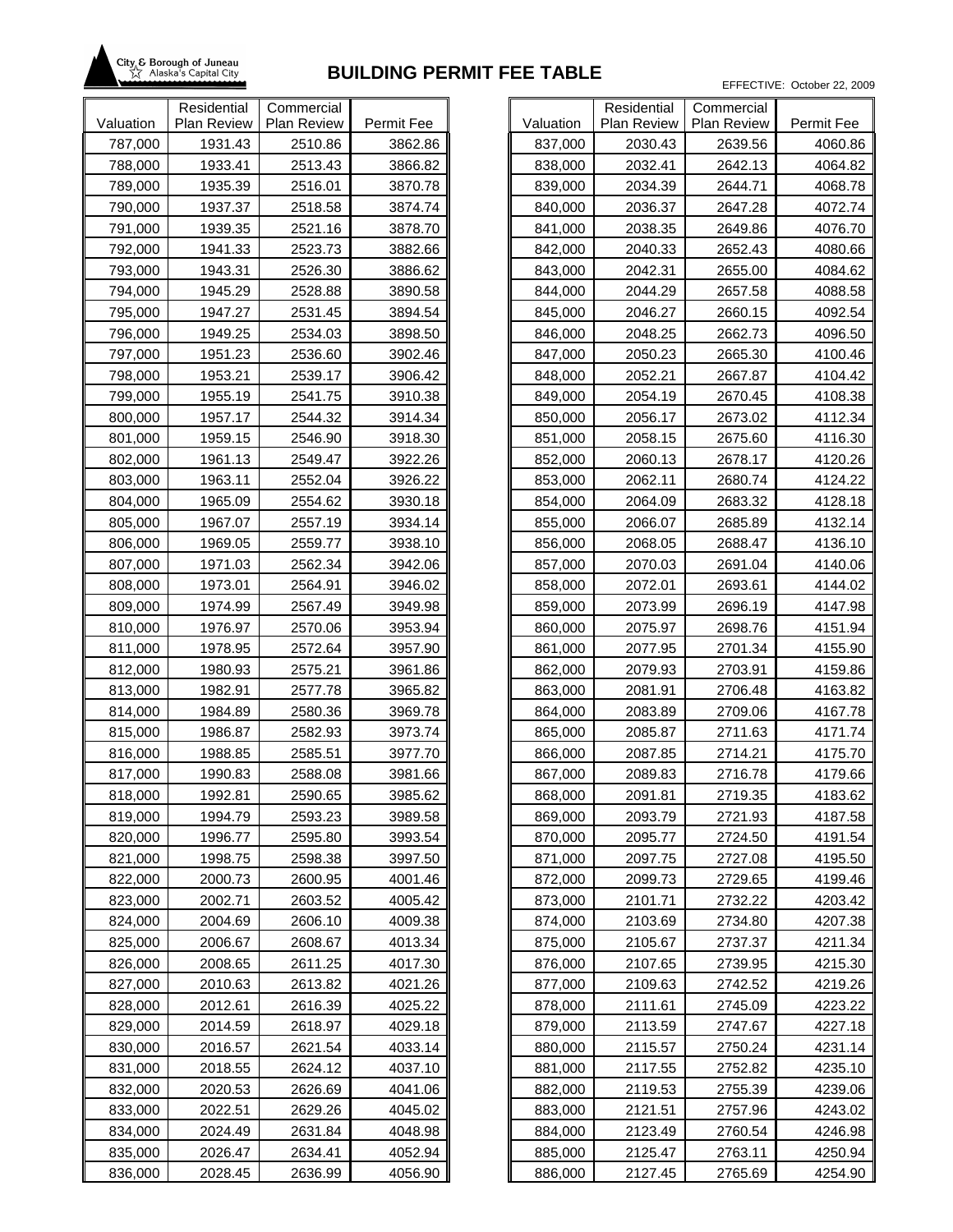

|           | Residential | Commercial  |            |           |
|-----------|-------------|-------------|------------|-----------|
| Valuation | Plan Review | Plan Review | Permit Fee | Valuation |
| 887,000   | 2129.43     | 2768.26     | 4258.86    | 937,000   |
| 888,000   | 2131.41     | 2770.83     | 4262.82    | 938,000   |
| 889,000   | 2133.39     | 2773.41     | 4266.78    | 939,000   |
| 890,000   | 2135.37     | 2775.98     | 4270.74    | 940,000   |
| 891,000   | 2137.35     | 2778.56     | 4274.70    | 941,000   |
| 892,000   | 2139.33     | 2781.13     | 4278.66    | 942,000   |
| 893,000   | 2141.31     | 2783.70     | 4282.62    | 943,000   |
| 894,000   | 2143.29     | 2786.28     | 4286.58    | 944,000   |
| 895,000   | 2145.27     | 2788.85     | 4290.54    | 945,000   |
| 896,000   | 2147.25     | 2791.43     | 4294.50    | 946,000   |
| 897,000   | 2149.23     | 2794.00     | 4298.46    | 947,000   |
| 898,000   | 2151.21     | 2796.57     | 4302.42    | 948,000   |
| 899,000   | 2153.19     | 2799.15     | 4306.38    | 949,000   |
| 900,000   | 2155.17     | 2801.72     | 4310.34    | 950,000   |
| 901,000   | 2157.15     | 2804.30     | 4314.30    | 951,000   |
| 902,000   | 2159.13     | 2806.87     | 4318.26    | 952,000   |
| 903,000   | 2161.11     | 2809.44     | 4322.22    | 953,000   |
| 904,000   | 2163.09     | 2812.02     | 4326.18    | 954,000   |
| 905,000   | 2165.07     | 2814.59     | 4330.14    | 955,000   |
| 906,000   | 2167.05     | 2817.17     | 4334.10    | 956,000   |
| 907,000   | 2169.03     | 2819.74     | 4338.06    | 957,000   |
| 908,000   | 2171.01     | 2822.31     | 4342.02    | 958,000   |
| 909,000   | 2172.99     | 2824.89     | 4345.98    | 959,000   |
| 910,000   | 2174.97     | 2827.46     | 4349.94    | 960,000   |
| 911,000   | 2176.95     | 2830.04     | 4353.90    | 961,000   |
| 912,000   | 2178.93     | 2832.61     | 4357.86    | 962,000   |
| 913,000   | 2180.91     | 2835.18     | 4361.82    | 963,000   |
| 914,000   | 2182.89     | 2837.76     | 4365.78    | 964,000   |
| 915,000   | 2184.87     | 2840.33     | 4369.74    | 965,000   |
| 916,000   | 2186.85     | 2842.91     | 4373.70    | 966,000   |
| 917,000   | 2188.83     | 2845.48     | 4377.66    | 967,000   |
| 918,000   | 2190.81     | 2848.05     | 4381.62    | 968,000   |
| 919,000   | 2192.79     | 2850.63     | 4385.58    | 969,000   |
| 920,000   | 2194.77     | 2853.20     | 4389.54    | 970,000   |
| 921,000   | 2196.75     | 2855.78     | 4393.50    | 971,000   |
| 922,000   | 2198.73     | 2858.35     | 4397.46    | 972,000   |
| 923,000   | 2200.71     | 2860.92     | 4401.42    | 973,000   |
| 924,000   | 2202.69     | 2863.50     | 4405.38    | 974,000   |
| 925,000   | 2204.67     | 2866.07     | 4409.34    | 975,000   |
| 926,000   | 2206.65     | 2868.65     | 4413.30    | 976,000   |
| 927,000   | 2208.63     | 2871.22     | 4417.26    | 977,000   |
| 928,000   | 2210.61     | 2873.79     | 4421.22    | 978,000   |
| 929,000   | 2212.59     | 2876.37     | 4425.18    | 979,000   |
| 930,000   | 2214.57     | 2878.94     | 4429.14    | 980,000   |
| 931,000   | 2216.55     | 2881.52     | 4433.10    | 981,000   |
| 932,000   | 2218.53     | 2884.09     | 4437.06    | 982,000   |
| 933,000   | 2220.51     | 2886.66     | 4441.02    | 983,000   |
| 934,000   | 2222.49     | 2889.24     | 4444.98    | 984,000   |
| 935,000   | 2224.47     | 2891.81     | 4448.94    | 985,000   |
| 936,000   | 2226.45     | 2894.39     | 4452.90    | 986,000   |

| Valuation | Residential<br><b>Plan Review</b> | Commercial<br><b>Plan Review</b> | Permit Fee |
|-----------|-----------------------------------|----------------------------------|------------|
| 937,000   | 2228.43                           | 2896.96                          | 4456.86    |
| 938,000   | 2230.41                           | 2899.53                          | 4460.82    |
| 939,000   | 2232.39                           | 2902.11                          | 4464.78    |
| 940,000   | 2234.37                           | 2904.68                          | 4468.74    |
| 941,000   | 2236.35                           | 2907.26                          | 4472.70    |
|           |                                   |                                  | 4476.66    |
| 942,000   | 2238.33                           | 2909.83                          |            |
| 943,000   | 2240.31                           | 2912.40                          | 4480.62    |
| 944,000   | 2242.29                           | 2914.98                          | 4484.58    |
| 945,000   | 2244.27                           | 2917.55                          | 4488.54    |
| 946,000   | 2246.25                           | 2920.13                          | 4492.50    |
| 947,000   | 2248.23                           | 2922.70                          | 4496.46    |
| 948,000   | 2250.21                           | 2925.27                          | 4500.42    |
| 949,000   | 2252.19                           | 2927.85                          | 4504.38    |
| 950,000   | 2254.17                           | 2930.42                          | 4508.34    |
| 951,000   | 2256.15                           | 2933.00                          | 4512.30    |
| 952,000   | 2258.13                           | 2935.57                          | 4516.26    |
| 953,000   | 2260.11                           | 2938.14                          | 4520.22    |
| 954,000   | 2262.09                           | 2940.72                          | 4524.18    |
| 955,000   | 2264.07                           | 2943.29                          | 4528.14    |
| 956,000   | 2266.05                           | 2945.87                          | 4532.10    |
| 957,000   | 2268.03                           | 2948.44                          | 4536.06    |
| 958,000   | 2270.01                           | 2951.01                          | 4540.02    |
| 959,000   | 2271.99                           | 2953.59                          | 4543.98    |
| 960,000   | 2273.97                           | 2956.16                          | 4547.94    |
| 961,000   | 2275.95                           | 2958.74                          | 4551.90    |
| 962,000   | 2277.93                           | 2961.31                          | 4555.86    |
| 963,000   | 2279.91                           | 2963.88                          | 4559.82    |
| 964,000   | 2281.89                           | 2966.46                          | 4563.78    |
| 965,000   | 2283.87                           | 2969.03                          | 4567.74    |
| 966,000   | 2285.85                           | 2971.61                          | 4571.70    |
| 967,000   | 2287.83                           | 2974.18                          | 4575.66    |
| 968,000   | 2289.81                           | 2976.75                          | 4579.62    |
| 969,000   | 2291.79                           | 2979.33                          | 4583.58    |
| 970,000   | 2293.77                           | 2981.90                          | 4587.54    |
| 971,000   | 2295.75                           | 2984.48                          | 4591.50    |
| 972,000   | 2297.73                           | 2987.05                          | 4595.46    |
| 973,000   | 2299.71                           | 2989.62                          | 4599.42    |
| 974,000   | 2301.69                           | 2992.20                          | 4603.38    |
| 975,000   | 2303.67                           | 2994.77                          | 4607.34    |
| 976,000   | 2305.65                           | 2997.35                          | 4611.30    |
| 977,000   | 2307.63                           | 2999.92                          | 4615.26    |
| 978,000   | 2309.61                           | 3002.49                          | 4619.22    |
| 979,000   | 2311.59                           | 3005.07                          | 4623.18    |
| 980,000   | 2313.57                           | 3007.64                          | 4627.14    |
| 981,000   | 2315.55                           | 3010.22                          | 4631.10    |
| 982,000   | 2317.53                           | 3012.79                          | 4635.06    |
| 983,000   | 2319.51                           | 3015.36                          | 4639.02    |
| 984,000   | 2321.49                           | 3017.94                          | 4642.98    |
| 985,000   | 2323.47                           | 3020.51                          | 4646.94    |
| 986,000   | 2325.45                           | 3023.09                          | 4650.90    |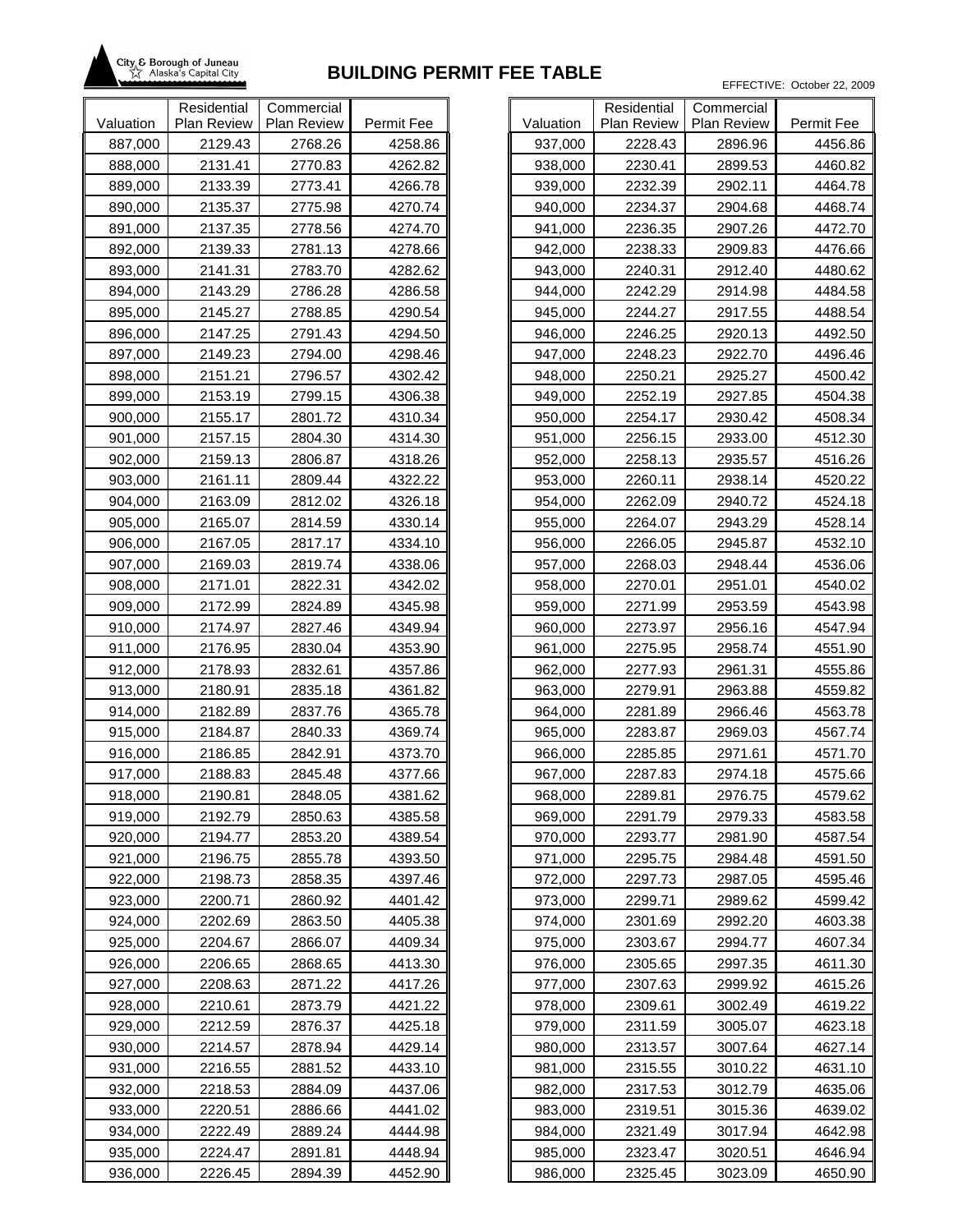

|           | Residential | Commercial  |            |           |
|-----------|-------------|-------------|------------|-----------|
| Valuation | Plan Review | Plan Review | Permit Fee | Valuation |
| 987,000   | 2327.43     | 3025.66     | 4654.86    | 1,037,000 |
| 988,000   | 2329.41     | 3028.23     | 4658.82    | 1,038,000 |
| 989,000   | 2331.39     | 3030.81     | 4662.78    | 1,039,000 |
| 990,000   | 2333.37     | 3033.38     | 4666.74    | 1,040,000 |
| 991,000   | 2335.35     | 3035.96     | 4670.70    | 1,041,000 |
| 992,000   | 2337.33     | 3038.53     | 4674.66    | 1,042,000 |
| 993,000   | 2339.31     | 3041.10     | 4678.62    | 1,043,000 |
| 994,000   | 2341.29     | 3043.68     | 4682.58    | 1,044,000 |
| 995,000   | 2343.27     | 3046.25     | 4686.54    | 1,045,000 |
| 996,000   | 2345.25     | 3048.83     | 4690.50    | 1,046,000 |
| 997,000   | 2347.23     | 3051.40     | 4694.46    | 1,047,000 |
| 998,000   | 2349.21     | 3053.97     | 4698.42    | 1,048,000 |
| 999,000   | 2351.19     | 3056.55     | 4702.38    | 1,049,000 |
| 1,000,000 | 2353.17     | 3059.12     | 4706.34    | 1,050,000 |
| 1,001,000 | 2354.49     | 3060.84     | 4708.98    | 1,051,000 |
| 1,002,000 | 2355.81     | 3062.55     | 4711.62    | 1,052,000 |
| 1,003,000 | 2357.13     | 3064.27     | 4714.26    | 1,053,000 |
| 1,004,000 | 2358.45     | 3065.99     | 4716.90    | 1,054,000 |
| 1,005,000 | 2359.77     | 3067.70     | 4719.54    | 1,055,000 |
| 1,006,000 | 2361.09     | 3069.42     | 4722.18    | 1,056,000 |
| 1,007,000 | 2362.41     | 3071.13     | 4724.82    | 1,057,000 |
| 1,008,000 | 2363.73     | 3072.85     | 4727.46    | 1,058,000 |
| 1,009,000 | 2365.05     | 3074.57     | 4730.10    | 1,059,000 |
| 1,010,000 | 2366.37     | 3076.28     | 4732.74    | 1,060,000 |
| 1,011,000 | 2367.69     | 3078.00     | 4735.38    | 1,061,000 |
| 1,012,000 | 2369.01     | 3079.71     | 4738.02    | 1,062,000 |
| 1,013,000 | 2370.33     | 3081.43     | 4740.66    | 1,063,000 |
| 1,014,000 | 2371.65     | 3083.15     | 4743.30    | 1,064,000 |
| 1,015,000 | 2372.97     | 3084.86     | 4745.94    | 1,065,000 |
| 1,016,000 | 2374.29     | 3086.58     | 4748.58    | 1,066,000 |
| 1,017,000 | 2375.61     | 3088.29     | 4751.22    | 1,067,000 |
| 1,018,000 | 2376.93     | 3090.01     | 4753.86    | 1,068,000 |
| 1,019,000 | 2378.25     | 3091.73     | 4756.50    | 1,069,000 |
| 1,020,000 | 2379.57     | 3093.44     | 4759.14    | 1,070,000 |
| 1,021,000 | 2380.89     | 3095.16     | 4761.78    | 1,071,000 |
| 1,022,000 | 2382.21     | 3096.87     | 4764.42    | 1,072,000 |
| 1,023,000 | 2383.53     | 3098.59     | 4767.06    | 1,073,000 |
| 1,024,000 | 2384.85     | 3100.31     | 4769.70    | 1,074,000 |
| 1,025,000 | 2386.17     | 3102.02     | 4772.34    | 1,075,000 |
| 1,026,000 | 2387.49     | 3103.74     | 4774.98    | 1,076,000 |
| 1,027,000 | 2388.81     | 3105.45     | 4777.62    | 1,077,000 |
| 1,028,000 | 2390.13     | 3107.17     | 4780.26    | 1,078,000 |
| 1,029,000 | 2391.45     | 3108.89     | 4782.90    | 1,079,000 |
| 1,030,000 | 2392.77     | 3110.60     | 4785.54    | 1,080,000 |
| 1,031,000 | 2394.09     | 3112.32     | 4788.18    | 1,081,000 |
| 1,032,000 | 2395.41     | 3114.03     | 4790.82    | 1,082,000 |
| 1,033,000 | 2396.73     | 3115.75     | 4793.46    | 1,083,000 |
| 1,034,000 | 2398.05     | 3117.47     | 4796.10    | 1,084,000 |
| 1,035,000 | 2399.37     | 3119.18     | 4798.74    | 1,085,000 |
| 1,036,000 | 2400.69     | 3120.90     | 4801.38    | 1,086,000 |

|           | Residential        | Commercial         |            |
|-----------|--------------------|--------------------|------------|
| Valuation | <b>Plan Review</b> | <b>Plan Review</b> | Permit Fee |
| 1,037,000 | 2402.01            | 3122.61            | 4804.02    |
| 1,038,000 | 2403.33            | 3124.33            | 4806.66    |
| 1,039,000 | 2404.65            | 3126.05            | 4809.30    |
| 1,040,000 | 2405.97            | 3127.76            | 4811.94    |
| 1,041,000 | 2407.29            | 3129.48            | 4814.58    |
| 1,042,000 | 2408.61            | 3131.19            | 4817.22    |
| 1,043,000 | 2409.93            | 3132.91            | 4819.86    |
| 1,044,000 | 2411.25            | 3134.63            | 4822.50    |
| 1,045,000 | 2412.57            | 3136.34            | 4825.14    |
| 1,046,000 | 2413.89            | 3138.06            | 4827.78    |
| 1,047,000 | 2415.21            | 3139.77            | 4830.42    |
| 1,048,000 | 2416.53            | 3141.49            | 4833.06    |
| 1,049,000 | 2417.85            | 3143.21            | 4835.70    |
| 1,050,000 | 2419.17            | 3144.92            | 4838.34    |
| 1,051,000 | 2420.49            | 3146.64            | 4840.98    |
| 1,052,000 | 2421.81            | 3148.35            | 4843.62    |
| 1,053,000 | 2423.13            | 3150.07            | 4846.26    |
| 1,054,000 | 2424.45            | 3151.79            | 4848.90    |
| 1,055,000 | 2425.77            | 3153.50            | 4851.54    |
| 1,056,000 | 2427.09            | 3155.22            | 4854.18    |
| 1,057,000 | 2428.41            | 3156.93            | 4856.82    |
| 1,058,000 | 2429.73            | 3158.65            | 4859.46    |
| 1,059,000 | 2431.05            | 3160.37            | 4862.10    |
| 1,060,000 | 2432.37            | 3162.08            | 4864.74    |
| 1,061,000 | 2433.69            | 3163.80            | 4867.38    |
| 1,062,000 | 2435.01            | 3165.51            | 4870.02    |
| 1,063,000 | 2436.33            | 3167.23            | 4872.66    |
| 1,064,000 | 2437.65            | 3168.95            | 4875.30    |
| 1,065,000 | 2438.97            | 3170.66            | 4877.94    |
| 1,066,000 | 2440.29            | 3172.38            | 4880.58    |
| 1,067,000 | 2441.61            | 3174.09            | 4883.22    |
| 1,068,000 | 2442.93            | 3175.81            | 4885.86    |
| 1,069,000 | 2444.25            | 3177.53            | 4888.50    |
| 1,070,000 | 2445.57            | 3179.24            | 4891.14    |
| 1,071,000 | 2446.89            | 3180.96            | 4893.78    |
| 1,072,000 | 2448.21            | 3182.67            | 4896.42    |
| 1,073,000 | 2449.53            | 3184.39            | 4899.06    |
| 1,074,000 | 2450.85            | 3186.11            | 4901.70    |
| 1,075,000 | 2452.17            | 3187.82            | 4904.34    |
| 1,076,000 | 2453.49            | 3189.54            | 4906.98    |
| 1,077,000 | 2454.81            | 3191.25            | 4909.62    |
| 1,078,000 | 2456.13            | 3192.97            | 4912.26    |
| 1,079,000 | 2457.45            | 3194.69            | 4914.90    |
| 1,080,000 | 2458.77            | 3196.40            | 4917.54    |
| 1,081,000 | 2460.09            | 3198.12            | 4920.18    |
| 1,082,000 | 2461.41            | 3199.83            | 4922.82    |
| 1,083,000 | 2462.73            | 3201.55            | 4925.46    |
| 1,084,000 | 2464.05            | 3203.27            | 4928.10    |
| 1,085,000 | 2465.37            | 3204.98            | 4930.74    |
| 1,086,000 | 2466.69            | 3206.70            | 4933.38    |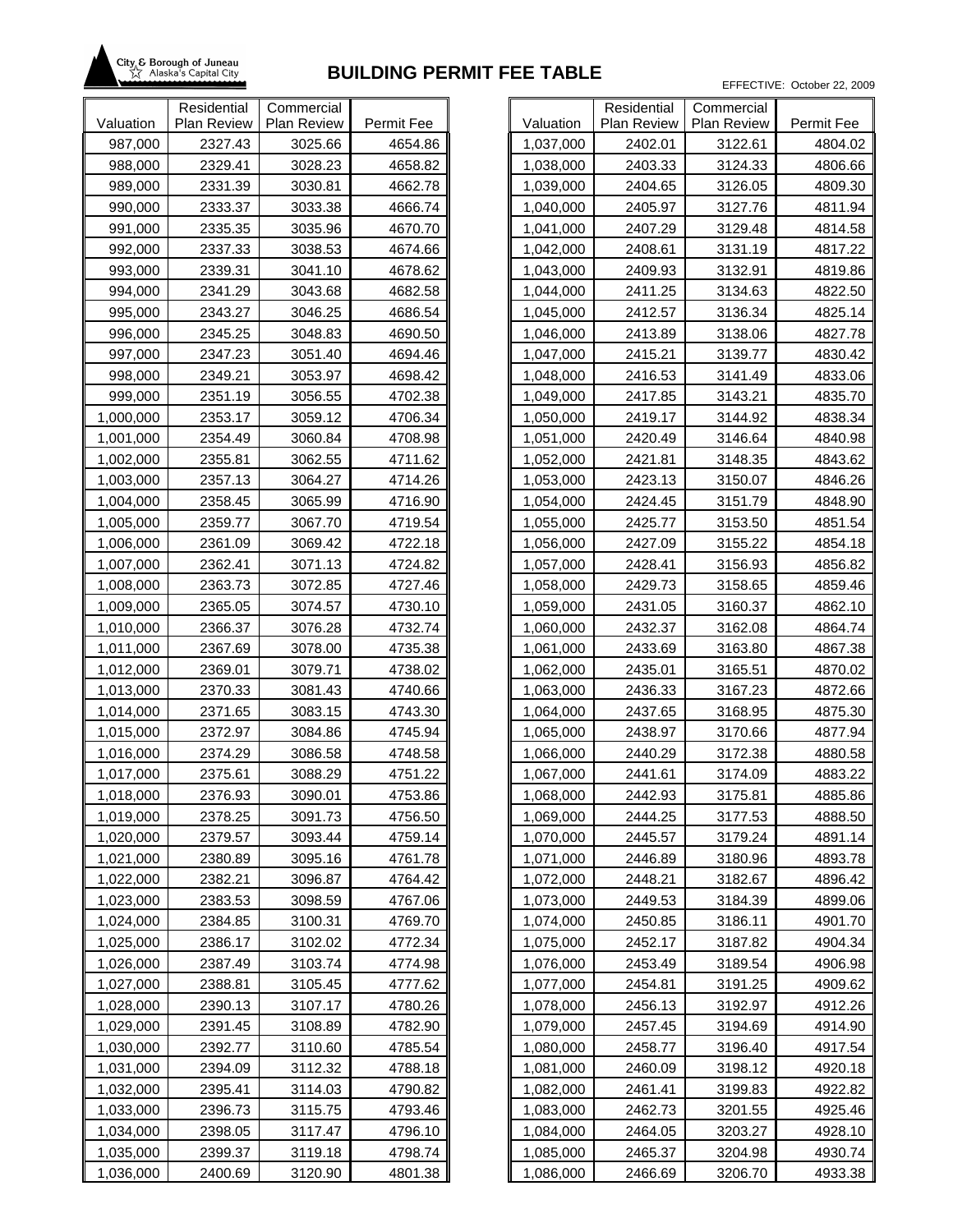

|           | Residential | Commercial  |            |           |
|-----------|-------------|-------------|------------|-----------|
| Valuation | Plan Review | Plan Review | Permit Fee | Valuation |
| 1,087,000 | 2468.01     | 3208.41     | 4936.02    | 1,137,000 |
| 1,088,000 | 2469.33     | 3210.13     | 4938.66    | 1,138,000 |
| 1,089,000 | 2470.65     | 3211.85     | 4941.30    | 1,139,000 |
| 1,090,000 | 2471.97     | 3213.56     | 4943.94    | 1,140,000 |
| 1,091,000 | 2473.29     | 3215.28     | 4946.58    | 1,141,000 |
| 1,092,000 | 2474.61     | 3216.99     | 4949.22    | 1,142,000 |
| 1,093,000 | 2475.93     | 3218.71     | 4951.86    | 1,143,000 |
| 1,094,000 | 2477.25     | 3220.43     | 4954.50    | 1,144,000 |
| 1,095,000 | 2478.57     | 3222.14     | 4957.14    | 1,145,000 |
| 1,096,000 | 2479.89     | 3223.86     | 4959.78    | 1,146,000 |
| 1,097,000 | 2481.21     | 3225.57     | 4962.42    | 1,147,000 |
| 1,098,000 | 2482.53     | 3227.29     | 4965.06    | 1,148,000 |
| 1,099,000 | 2483.85     | 3229.01     | 4967.70    | 1,149,000 |
| 1,100,000 | 2485.17     | 3230.72     | 4970.34    | 1,150,000 |
| 1,101,000 | 2486.49     | 3232.44     | 4972.98    | 1,151,000 |
| 1,102,000 | 2487.81     | 3234.15     | 4975.62    | 1,152,000 |
| 1,103,000 | 2489.13     | 3235.87     | 4978.26    | 1,153,000 |
| 1,104,000 | 2490.45     | 3237.59     | 4980.90    | 1,154,000 |
| 1,105,000 | 2491.77     | 3239.30     | 4983.54    | 1,155,000 |
| 1,106,000 | 2493.09     | 3241.02     | 4986.18    | 1,156,000 |
| 1,107,000 | 2494.41     | 3242.73     | 4988.82    | 1,157,000 |
| 1,108,000 | 2495.73     | 3244.45     | 4991.46    | 1,158,000 |
| 1,109,000 | 2497.05     | 3246.17     | 4994.10    | 1,159,000 |
| 1,110,000 | 2498.37     | 3247.88     | 4996.74    | 1,160,000 |
| 1,111,000 | 2499.69     | 3249.60     | 4999.38    | 1,161,000 |
| 1,112,000 | 2501.01     | 3251.31     | 5002.02    | 1,162,000 |
| 1,113,000 | 2502.33     | 3253.03     | 5004.66    | 1,163,000 |
| 1,114,000 | 2503.65     | 3254.75     | 5007.30    | 1,164,000 |
| 1,115,000 | 2504.97     | 3256.46     | 5009.94    | 1,165,000 |
| 1,116,000 | 2506.29     | 3258.18     | 5012.58    | 1,166,000 |
| 1,117,000 | 2507.61     | 3259.89     | 5015.22    | 1,167,000 |
| 1,118,000 | 2508.93     | 3261.61     | 5017.86    | 1,168,000 |
| 1,119,000 | 2510.25     | 3263.33     | 5020.50    | 1,169,000 |
| 1,120,000 | 2511.57     | 3265.04     | 5023.14    | 1,170,000 |
| 1,121,000 | 2512.89     | 3266.76     | 5025.78    | 1,171,000 |
| 1,122,000 | 2514.21     | 3268.47     | 5028.42    | 1,172,000 |
| 1,123,000 | 2515.53     | 3270.19     | 5031.06    | 1,173,000 |
| 1,124,000 | 2516.85     | 3271.91     | 5033.70    | 1,174,000 |
| 1,125,000 | 2518.17     | 3273.62     | 5036.34    | 1,175,000 |
| 1,126,000 | 2519.49     | 3275.34     | 5038.98    | 1,176,000 |
| 1,127,000 | 2520.81     | 3277.05     | 5041.62    | 1,177,000 |
| 1,128,000 | 2522.13     | 3278.77     | 5044.26    | 1,178,000 |
| 1,129,000 | 2523.45     | 3280.49     | 5046.90    | 1,179,000 |
| 1,130,000 | 2524.77     | 3282.20     | 5049.54    | 1,180,000 |
| 1,131,000 | 2526.09     | 3283.92     | 5052.18    | 1,181,000 |
| 1,132,000 | 2527.41     | 3285.63     | 5054.82    | 1,182,000 |
| 1,133,000 | 2528.73     | 3287.35     | 5057.46    | 1,183,000 |
| 1,134,000 | 2530.05     | 3289.07     | 5060.10    | 1,184,000 |
| 1,135,000 | 2531.37     | 3290.78     | 5062.74    | 1,185,000 |
| 1,136,000 | 2532.69     | 3292.50     | 5065.38    | 1,186,000 |

|           | Residential | Commercial  |            |
|-----------|-------------|-------------|------------|
| Valuation | Plan Review | Plan Review | Permit Fee |
| 1,137,000 | 2534.01     | 3294.21     | 5068.02    |
| 1,138,000 | 2535.33     | 3295.93     | 5070.66    |
| 1,139,000 | 2536.65     | 3297.65     | 5073.30    |
| 1,140,000 | 2537.97     | 3299.36     | 5075.94    |
| 1,141,000 | 2539.29     | 3301.08     | 5078.58    |
| 1,142,000 | 2540.61     | 3302.79     | 5081.22    |
| 1,143,000 | 2541.93     | 3304.51     | 5083.86    |
| 1,144,000 | 2543.25     | 3306.23     | 5086.50    |
| 1,145,000 | 2544.57     | 3307.94     | 5089.14    |
| 1,146,000 | 2545.89     | 3309.66     | 5091.78    |
| 1,147,000 | 2547.21     | 3311.37     | 5094.42    |
| 1,148,000 | 2548.53     | 3313.09     | 5097.06    |
| 1,149,000 | 2549.85     | 3314.81     | 5099.70    |
| 1,150,000 | 2551.17     | 3316.52     | 5102.34    |
| 1,151,000 | 2552.49     | 3318.24     | 5104.98    |
| 1,152,000 | 2553.81     | 3319.95     | 5107.62    |
| 1,153,000 | 2555.13     | 3321.67     | 5110.26    |
| 1,154,000 | 2556.45     | 3323.39     | 5112.90    |
| 1,155,000 | 2557.77     | 3325.10     | 5115.54    |
| 1,156,000 | 2559.09     | 3326.82     | 5118.18    |
| 1,157,000 | 2560.41     | 3328.53     | 5120.82    |
| 1,158,000 | 2561.73     | 3330.25     | 5123.46    |
| 1,159,000 | 2563.05     | 3331.97     | 5126.10    |
| 1,160,000 | 2564.37     | 3333.68     | 5128.74    |
| 1,161,000 | 2565.69     | 3335.40     | 5131.38    |
| 1,162,000 | 2567.01     | 3337.11     | 5134.02    |
| 1,163,000 | 2568.33     | 3338.83     | 5136.66    |
| 1,164,000 | 2569.65     | 3340.55     | 5139.30    |
| 1,165,000 | 2570.97     | 3342.26     | 5141.94    |
| 1,166,000 | 2572.29     | 3343.98     | 5144.58    |
| 1,167,000 | 2573.61     | 3345.69     | 5147.22    |
| 1,168,000 | 2574.93     | 3347.41     | 5149.86    |
| 1,169,000 | 2576.25     | 3349.13     | 5152.50    |
| 1,170,000 | 2577.57     | 3350.84     | 5155.14    |
| 1,171,000 | 2578.89     | 3352.56     | 5157.78    |
| 1,172,000 | 2580.21     | 3354.27     | 5160.42    |
| 1,173,000 | 2581.53     | 3355.99     | 5163.06    |
| 1,174,000 | 2582.85     | 3357.71     | 5165.70    |
| 1,175,000 | 2584.17     | 3359.42     | 5168.34    |
| 1,176,000 | 2585.49     | 3361.14     | 5170.98    |
| 1,177,000 | 2586.81     | 3362.85     | 5173.62    |
| 1,178,000 | 2588.13     | 3364.57     | 5176.26    |
| 1,179,000 | 2589.45     | 3366.29     | 5178.90    |
| 1,180,000 | 2590.77     | 3368.00     | 5181.54    |
| 1,181,000 | 2592.09     | 3369.72     | 5184.18    |
| 1,182,000 | 2593.41     | 3371.43     | 5186.82    |
| 1,183,000 | 2594.73     | 3373.15     | 5189.46    |
| 1,184,000 | 2596.05     | 3374.87     | 5192.10    |
| 1,185,000 | 2597.37     | 3376.58     | 5194.74    |
| 1,186,000 | 2598.69     | 3378.30     | 5197.38    |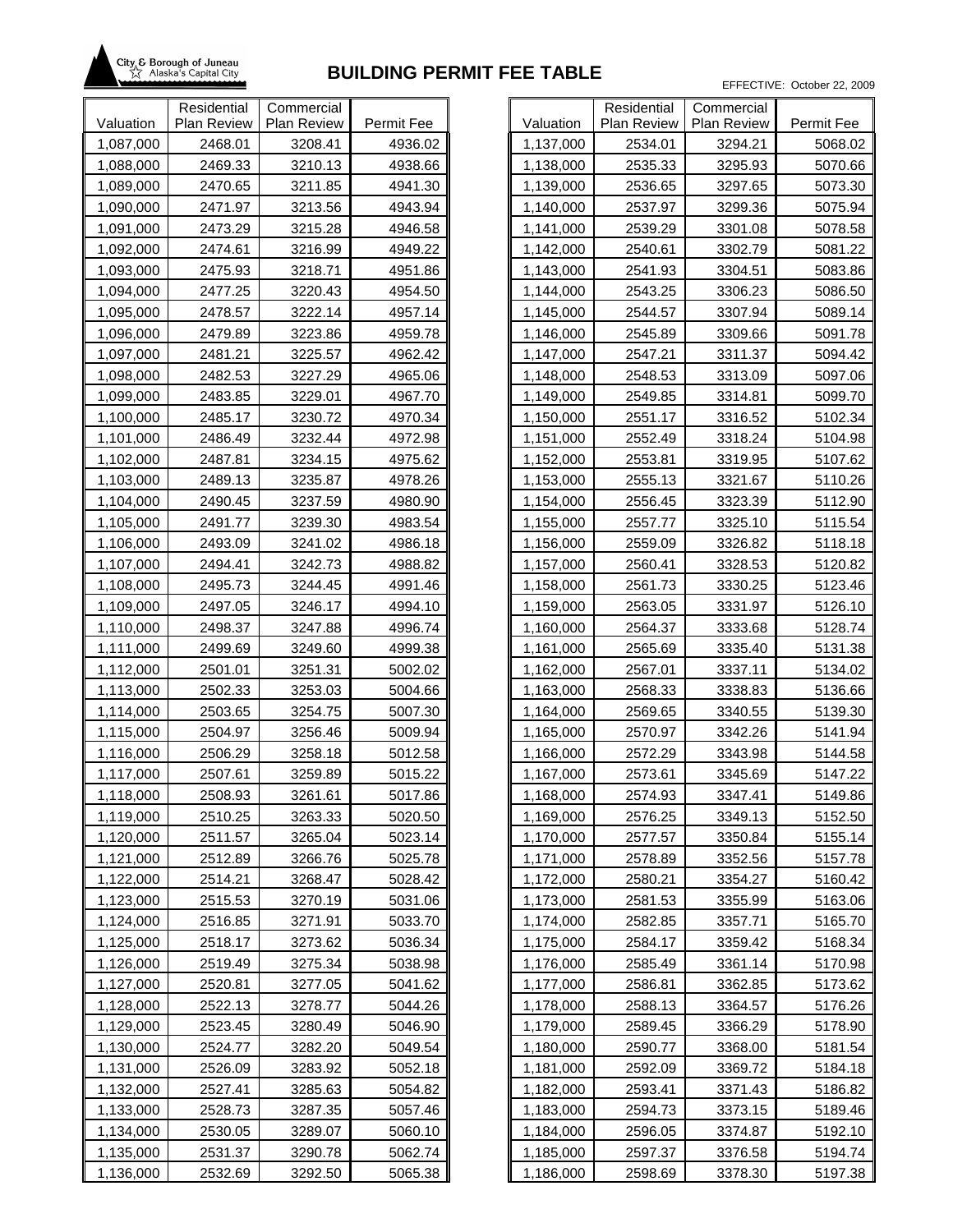

|           | Residential | Commercial  |            |           |
|-----------|-------------|-------------|------------|-----------|
| Valuation | Plan Review | Plan Review | Permit Fee | Valuation |
| 1,187,000 | 2600.01     | 3380.01     | 5200.02    | 1,237,000 |
| 1,188,000 | 2601.33     | 3381.73     | 5202.66    | 1,238,000 |
| 1,189,000 | 2602.65     | 3383.45     | 5205.30    | 1,239,000 |
| 1,190,000 | 2603.97     | 3385.16     | 5207.94    | 1,240,000 |
| 1,191,000 | 2605.29     | 3386.88     | 5210.58    | 1,241,000 |
| 1,192,000 | 2606.61     | 3388.59     | 5213.22    | 1,242,000 |
| 1,193,000 | 2607.93     | 3390.31     | 5215.86    | 1,243,000 |
| 1,194,000 | 2609.25     | 3392.03     | 5218.50    | 1,244,000 |
| 1,195,000 | 2610.57     | 3393.74     | 5221.14    | 1,245,000 |
| 1,196,000 | 2611.89     | 3395.46     | 5223.78    | 1,246,000 |
| 1,197,000 | 2613.21     | 3397.17     | 5226.42    | 1,247,000 |
| 1,198,000 | 2614.53     | 3398.89     | 5229.06    | 1,248,000 |
| 1,199,000 | 2615.85     | 3400.61     | 5231.70    | 1,249,000 |
| 1,200,000 | 2617.17     | 3402.32     | 5234.34    | 1,250,000 |
| 1,201,000 | 2618.49     | 3404.04     | 5236.98    | 1,251,000 |
| 1,202,000 | 2619.81     | 3405.75     | 5239.62    | 1,252,000 |
| 1,203,000 | 2621.13     | 3407.47     | 5242.26    | 1,253,000 |
| 1,204,000 | 2622.45     | 3409.19     | 5244.90    | 1,254,000 |
| 1,205,000 | 2623.77     | 3410.90     | 5247.54    | 1,255,000 |
| 1,206,000 | 2625.09     | 3412.62     | 5250.18    | 1,256,000 |
| 1,207,000 | 2626.41     | 3414.33     | 5252.82    | 1,257,000 |
| 1,208,000 | 2627.73     | 3416.05     | 5255.46    | 1,258,000 |
| 1,209,000 | 2629.05     | 3417.77     | 5258.10    | 1,259,000 |
| 1,210,000 | 2630.37     | 3419.48     | 5260.74    | 1,260,000 |
| 1,211,000 | 2631.69     | 3421.20     | 5263.38    | 1,261,000 |
| 1,212,000 | 2633.01     | 3422.91     | 5266.02    | 1,262,000 |
| 1,213,000 | 2634.33     | 3424.63     | 5268.66    | 1,263,000 |
| 1,214,000 | 2635.65     | 3426.35     | 5271.30    | 1,264,000 |
| 1,215,000 | 2636.97     | 3428.06     | 5273.94    | 1,265,000 |
| 1,216,000 | 2638.29     | 3429.78     | 5276.58    | 1,266,000 |
| 1,217,000 | 2639.61     | 3431.49     | 5279.22    | 1,267,000 |
| 1,218,000 | 2640.93     | 3433.21     | 5281.86    | 1,268,000 |
| 1,219,000 | 2642.25     | 3434.93     | 5284.50    | 1,269,000 |
| 1,220,000 | 2643.57     | 3436.64     | 5287.14    | 1,270,000 |
| 1,221,000 | 2644.89     | 3438.36     | 5289.78    | 1,271,000 |
| 1,222,000 | 2646.21     | 3440.07     | 5292.42    | 1,272,000 |
| 1,223,000 | 2647.53     | 3441.79     | 5295.06    | 1,273,000 |
| 1,224,000 | 2648.85     | 3443.51     | 5297.70    | 1,274,000 |
| 1,225,000 | 2650.17     | 3445.22     | 5300.34    | 1,275,000 |
| 1,226,000 | 2651.49     | 3446.94     | 5302.98    | 1,276,000 |
| 1,227,000 | 2652.81     | 3448.65     | 5305.62    | 1,277,000 |
| 1,228,000 | 2654.13     | 3450.37     | 5308.26    | 1,278,000 |
| 1,229,000 | 2655.45     | 3452.09     | 5310.90    | 1,279,000 |
| 1,230,000 | 2656.77     | 3453.80     | 5313.54    | 1,280,000 |
| 1,231,000 | 2658.09     | 3455.52     | 5316.18    | 1,281,000 |
| 1,232,000 | 2659.41     | 3457.23     | 5318.82    | 1,282,000 |
| 1,233,000 | 2660.73     | 3458.95     | 5321.46    | 1,283,000 |
| 1,234,000 | 2662.05     | 3460.67     | 5324.10    | 1,284,000 |
| 1,235,000 | 2663.37     | 3462.38     | 5326.74    | 1,285,000 |
| 1,236,000 | 2664.69     | 3464.10     | 5329.38    | 1,286,000 |

| Valuation<br><b>Plan Review</b><br><b>Plan Review</b><br>Permit Fee<br>1,237,000<br>2666.01<br>3465.81<br>5332.02<br>1,238,000<br>3467.53<br>5334.66<br>2667.33<br>2668.65<br>3469.25<br>5337.30<br>1,239,000<br>2669.97<br>3470.96<br>5339.94<br>1,240,000<br>3472.68<br>5342.58<br>1,241,000<br>2671.29<br>1,242,000<br>2672.61<br>3474.39<br>5345.22<br>1,243,000<br>2673.93<br>3476.11<br>5347.86<br>2675.25<br>3477.83<br>5350.50<br>1,244,000<br>1,245,000<br>2676.57<br>3479.54<br>5353.14<br>1,246,000<br>2677.89<br>3481.26<br>5355.78<br>1,247,000<br>2679.21<br>3482.97<br>5358.42<br>3484.69<br>5361.06<br>1,248,000<br>2680.53<br>1,249,000<br>2681.85<br>3486.41<br>5363.70<br>1,250,000<br>2683.17<br>3488.12<br>5366.34<br>1,251,000<br>2684.49<br>3489.84<br>5368.98<br>2685.81<br>3491.55<br>1,252,000<br>5371.62<br>3493.27<br>1,253,000<br>2687.13<br>5374.26<br>1,254,000<br>3494.99<br>2688.45<br>5376.90<br>2689.77<br>3496.70<br>5379.54<br>1,255,000<br>1,256,000<br>2691.09<br>3498.42<br>5382.18<br>1,257,000<br>2692.41<br>3500.13<br>5384.82<br>1,258,000<br>3501.85<br>5387.46<br>2693.73<br>1,259,000<br>2695.05<br>5390.10<br>3503.57<br>2696.37<br>3505.28<br>5392.74<br>1,260,000<br>5395.38<br>1,261,000<br>2697.69<br>3507.00<br>1,262,000<br>2699.01<br>3508.71<br>5398.02<br>3510.43<br>5400.66<br>1,263,000<br>2700.33<br>2701.65<br>3512.15<br>5403.30<br>1,264,000<br>1,265,000<br>2702.97<br>3513.86<br>5405.94<br>1,266,000<br>2704.29<br>3515.58<br>5408.58<br>1,267,000<br>2705.61<br>3517.29<br>5411.22<br>1,268,000<br>2706.93<br>3519.01<br>5413.86<br>2708.25<br>1,269,000<br>3520.73<br>5416.50<br>1,270,000<br>2709.57<br>3522.44<br>5419.14<br>1,271,000<br>3524.16<br>5421.78<br>2710.89<br>2712.21<br>1,272,000<br>3525.87<br>5424.42<br>2713.53<br>5427.06<br>1,273,000<br>3527.59<br>1,274,000<br>2714.85<br>3529.31<br>5429.70<br>5432.34<br>1,275,000<br>2716.17<br>3531.02 |           | Residential | Commercial |         |
|---------------------------------------------------------------------------------------------------------------------------------------------------------------------------------------------------------------------------------------------------------------------------------------------------------------------------------------------------------------------------------------------------------------------------------------------------------------------------------------------------------------------------------------------------------------------------------------------------------------------------------------------------------------------------------------------------------------------------------------------------------------------------------------------------------------------------------------------------------------------------------------------------------------------------------------------------------------------------------------------------------------------------------------------------------------------------------------------------------------------------------------------------------------------------------------------------------------------------------------------------------------------------------------------------------------------------------------------------------------------------------------------------------------------------------------------------------------------------------------------------------------------------------------------------------------------------------------------------------------------------------------------------------------------------------------------------------------------------------------------------------------------------------------------------------------------------------------------------------------------------------------------------------------------------------------|-----------|-------------|------------|---------|
|                                                                                                                                                                                                                                                                                                                                                                                                                                                                                                                                                                                                                                                                                                                                                                                                                                                                                                                                                                                                                                                                                                                                                                                                                                                                                                                                                                                                                                                                                                                                                                                                                                                                                                                                                                                                                                                                                                                                       |           |             |            |         |
|                                                                                                                                                                                                                                                                                                                                                                                                                                                                                                                                                                                                                                                                                                                                                                                                                                                                                                                                                                                                                                                                                                                                                                                                                                                                                                                                                                                                                                                                                                                                                                                                                                                                                                                                                                                                                                                                                                                                       |           |             |            |         |
|                                                                                                                                                                                                                                                                                                                                                                                                                                                                                                                                                                                                                                                                                                                                                                                                                                                                                                                                                                                                                                                                                                                                                                                                                                                                                                                                                                                                                                                                                                                                                                                                                                                                                                                                                                                                                                                                                                                                       |           |             |            |         |
|                                                                                                                                                                                                                                                                                                                                                                                                                                                                                                                                                                                                                                                                                                                                                                                                                                                                                                                                                                                                                                                                                                                                                                                                                                                                                                                                                                                                                                                                                                                                                                                                                                                                                                                                                                                                                                                                                                                                       |           |             |            |         |
|                                                                                                                                                                                                                                                                                                                                                                                                                                                                                                                                                                                                                                                                                                                                                                                                                                                                                                                                                                                                                                                                                                                                                                                                                                                                                                                                                                                                                                                                                                                                                                                                                                                                                                                                                                                                                                                                                                                                       |           |             |            |         |
|                                                                                                                                                                                                                                                                                                                                                                                                                                                                                                                                                                                                                                                                                                                                                                                                                                                                                                                                                                                                                                                                                                                                                                                                                                                                                                                                                                                                                                                                                                                                                                                                                                                                                                                                                                                                                                                                                                                                       |           |             |            |         |
|                                                                                                                                                                                                                                                                                                                                                                                                                                                                                                                                                                                                                                                                                                                                                                                                                                                                                                                                                                                                                                                                                                                                                                                                                                                                                                                                                                                                                                                                                                                                                                                                                                                                                                                                                                                                                                                                                                                                       |           |             |            |         |
|                                                                                                                                                                                                                                                                                                                                                                                                                                                                                                                                                                                                                                                                                                                                                                                                                                                                                                                                                                                                                                                                                                                                                                                                                                                                                                                                                                                                                                                                                                                                                                                                                                                                                                                                                                                                                                                                                                                                       |           |             |            |         |
|                                                                                                                                                                                                                                                                                                                                                                                                                                                                                                                                                                                                                                                                                                                                                                                                                                                                                                                                                                                                                                                                                                                                                                                                                                                                                                                                                                                                                                                                                                                                                                                                                                                                                                                                                                                                                                                                                                                                       |           |             |            |         |
|                                                                                                                                                                                                                                                                                                                                                                                                                                                                                                                                                                                                                                                                                                                                                                                                                                                                                                                                                                                                                                                                                                                                                                                                                                                                                                                                                                                                                                                                                                                                                                                                                                                                                                                                                                                                                                                                                                                                       |           |             |            |         |
|                                                                                                                                                                                                                                                                                                                                                                                                                                                                                                                                                                                                                                                                                                                                                                                                                                                                                                                                                                                                                                                                                                                                                                                                                                                                                                                                                                                                                                                                                                                                                                                                                                                                                                                                                                                                                                                                                                                                       |           |             |            |         |
|                                                                                                                                                                                                                                                                                                                                                                                                                                                                                                                                                                                                                                                                                                                                                                                                                                                                                                                                                                                                                                                                                                                                                                                                                                                                                                                                                                                                                                                                                                                                                                                                                                                                                                                                                                                                                                                                                                                                       |           |             |            |         |
|                                                                                                                                                                                                                                                                                                                                                                                                                                                                                                                                                                                                                                                                                                                                                                                                                                                                                                                                                                                                                                                                                                                                                                                                                                                                                                                                                                                                                                                                                                                                                                                                                                                                                                                                                                                                                                                                                                                                       |           |             |            |         |
|                                                                                                                                                                                                                                                                                                                                                                                                                                                                                                                                                                                                                                                                                                                                                                                                                                                                                                                                                                                                                                                                                                                                                                                                                                                                                                                                                                                                                                                                                                                                                                                                                                                                                                                                                                                                                                                                                                                                       |           |             |            |         |
|                                                                                                                                                                                                                                                                                                                                                                                                                                                                                                                                                                                                                                                                                                                                                                                                                                                                                                                                                                                                                                                                                                                                                                                                                                                                                                                                                                                                                                                                                                                                                                                                                                                                                                                                                                                                                                                                                                                                       |           |             |            |         |
|                                                                                                                                                                                                                                                                                                                                                                                                                                                                                                                                                                                                                                                                                                                                                                                                                                                                                                                                                                                                                                                                                                                                                                                                                                                                                                                                                                                                                                                                                                                                                                                                                                                                                                                                                                                                                                                                                                                                       |           |             |            |         |
|                                                                                                                                                                                                                                                                                                                                                                                                                                                                                                                                                                                                                                                                                                                                                                                                                                                                                                                                                                                                                                                                                                                                                                                                                                                                                                                                                                                                                                                                                                                                                                                                                                                                                                                                                                                                                                                                                                                                       |           |             |            |         |
|                                                                                                                                                                                                                                                                                                                                                                                                                                                                                                                                                                                                                                                                                                                                                                                                                                                                                                                                                                                                                                                                                                                                                                                                                                                                                                                                                                                                                                                                                                                                                                                                                                                                                                                                                                                                                                                                                                                                       |           |             |            |         |
|                                                                                                                                                                                                                                                                                                                                                                                                                                                                                                                                                                                                                                                                                                                                                                                                                                                                                                                                                                                                                                                                                                                                                                                                                                                                                                                                                                                                                                                                                                                                                                                                                                                                                                                                                                                                                                                                                                                                       |           |             |            |         |
|                                                                                                                                                                                                                                                                                                                                                                                                                                                                                                                                                                                                                                                                                                                                                                                                                                                                                                                                                                                                                                                                                                                                                                                                                                                                                                                                                                                                                                                                                                                                                                                                                                                                                                                                                                                                                                                                                                                                       |           |             |            |         |
|                                                                                                                                                                                                                                                                                                                                                                                                                                                                                                                                                                                                                                                                                                                                                                                                                                                                                                                                                                                                                                                                                                                                                                                                                                                                                                                                                                                                                                                                                                                                                                                                                                                                                                                                                                                                                                                                                                                                       |           |             |            |         |
|                                                                                                                                                                                                                                                                                                                                                                                                                                                                                                                                                                                                                                                                                                                                                                                                                                                                                                                                                                                                                                                                                                                                                                                                                                                                                                                                                                                                                                                                                                                                                                                                                                                                                                                                                                                                                                                                                                                                       |           |             |            |         |
|                                                                                                                                                                                                                                                                                                                                                                                                                                                                                                                                                                                                                                                                                                                                                                                                                                                                                                                                                                                                                                                                                                                                                                                                                                                                                                                                                                                                                                                                                                                                                                                                                                                                                                                                                                                                                                                                                                                                       |           |             |            |         |
|                                                                                                                                                                                                                                                                                                                                                                                                                                                                                                                                                                                                                                                                                                                                                                                                                                                                                                                                                                                                                                                                                                                                                                                                                                                                                                                                                                                                                                                                                                                                                                                                                                                                                                                                                                                                                                                                                                                                       |           |             |            |         |
|                                                                                                                                                                                                                                                                                                                                                                                                                                                                                                                                                                                                                                                                                                                                                                                                                                                                                                                                                                                                                                                                                                                                                                                                                                                                                                                                                                                                                                                                                                                                                                                                                                                                                                                                                                                                                                                                                                                                       |           |             |            |         |
|                                                                                                                                                                                                                                                                                                                                                                                                                                                                                                                                                                                                                                                                                                                                                                                                                                                                                                                                                                                                                                                                                                                                                                                                                                                                                                                                                                                                                                                                                                                                                                                                                                                                                                                                                                                                                                                                                                                                       |           |             |            |         |
|                                                                                                                                                                                                                                                                                                                                                                                                                                                                                                                                                                                                                                                                                                                                                                                                                                                                                                                                                                                                                                                                                                                                                                                                                                                                                                                                                                                                                                                                                                                                                                                                                                                                                                                                                                                                                                                                                                                                       |           |             |            |         |
|                                                                                                                                                                                                                                                                                                                                                                                                                                                                                                                                                                                                                                                                                                                                                                                                                                                                                                                                                                                                                                                                                                                                                                                                                                                                                                                                                                                                                                                                                                                                                                                                                                                                                                                                                                                                                                                                                                                                       |           |             |            |         |
|                                                                                                                                                                                                                                                                                                                                                                                                                                                                                                                                                                                                                                                                                                                                                                                                                                                                                                                                                                                                                                                                                                                                                                                                                                                                                                                                                                                                                                                                                                                                                                                                                                                                                                                                                                                                                                                                                                                                       |           |             |            |         |
|                                                                                                                                                                                                                                                                                                                                                                                                                                                                                                                                                                                                                                                                                                                                                                                                                                                                                                                                                                                                                                                                                                                                                                                                                                                                                                                                                                                                                                                                                                                                                                                                                                                                                                                                                                                                                                                                                                                                       |           |             |            |         |
|                                                                                                                                                                                                                                                                                                                                                                                                                                                                                                                                                                                                                                                                                                                                                                                                                                                                                                                                                                                                                                                                                                                                                                                                                                                                                                                                                                                                                                                                                                                                                                                                                                                                                                                                                                                                                                                                                                                                       |           |             |            |         |
|                                                                                                                                                                                                                                                                                                                                                                                                                                                                                                                                                                                                                                                                                                                                                                                                                                                                                                                                                                                                                                                                                                                                                                                                                                                                                                                                                                                                                                                                                                                                                                                                                                                                                                                                                                                                                                                                                                                                       |           |             |            |         |
|                                                                                                                                                                                                                                                                                                                                                                                                                                                                                                                                                                                                                                                                                                                                                                                                                                                                                                                                                                                                                                                                                                                                                                                                                                                                                                                                                                                                                                                                                                                                                                                                                                                                                                                                                                                                                                                                                                                                       |           |             |            |         |
|                                                                                                                                                                                                                                                                                                                                                                                                                                                                                                                                                                                                                                                                                                                                                                                                                                                                                                                                                                                                                                                                                                                                                                                                                                                                                                                                                                                                                                                                                                                                                                                                                                                                                                                                                                                                                                                                                                                                       |           |             |            |         |
|                                                                                                                                                                                                                                                                                                                                                                                                                                                                                                                                                                                                                                                                                                                                                                                                                                                                                                                                                                                                                                                                                                                                                                                                                                                                                                                                                                                                                                                                                                                                                                                                                                                                                                                                                                                                                                                                                                                                       |           |             |            |         |
|                                                                                                                                                                                                                                                                                                                                                                                                                                                                                                                                                                                                                                                                                                                                                                                                                                                                                                                                                                                                                                                                                                                                                                                                                                                                                                                                                                                                                                                                                                                                                                                                                                                                                                                                                                                                                                                                                                                                       |           |             |            |         |
|                                                                                                                                                                                                                                                                                                                                                                                                                                                                                                                                                                                                                                                                                                                                                                                                                                                                                                                                                                                                                                                                                                                                                                                                                                                                                                                                                                                                                                                                                                                                                                                                                                                                                                                                                                                                                                                                                                                                       |           |             |            |         |
|                                                                                                                                                                                                                                                                                                                                                                                                                                                                                                                                                                                                                                                                                                                                                                                                                                                                                                                                                                                                                                                                                                                                                                                                                                                                                                                                                                                                                                                                                                                                                                                                                                                                                                                                                                                                                                                                                                                                       |           |             |            |         |
|                                                                                                                                                                                                                                                                                                                                                                                                                                                                                                                                                                                                                                                                                                                                                                                                                                                                                                                                                                                                                                                                                                                                                                                                                                                                                                                                                                                                                                                                                                                                                                                                                                                                                                                                                                                                                                                                                                                                       |           |             |            |         |
|                                                                                                                                                                                                                                                                                                                                                                                                                                                                                                                                                                                                                                                                                                                                                                                                                                                                                                                                                                                                                                                                                                                                                                                                                                                                                                                                                                                                                                                                                                                                                                                                                                                                                                                                                                                                                                                                                                                                       |           |             |            |         |
|                                                                                                                                                                                                                                                                                                                                                                                                                                                                                                                                                                                                                                                                                                                                                                                                                                                                                                                                                                                                                                                                                                                                                                                                                                                                                                                                                                                                                                                                                                                                                                                                                                                                                                                                                                                                                                                                                                                                       | 1,276,000 | 2717.49     | 3532.74    | 5434.98 |
| 2718.81<br>3534.45<br>5437.62<br>1,277,000                                                                                                                                                                                                                                                                                                                                                                                                                                                                                                                                                                                                                                                                                                                                                                                                                                                                                                                                                                                                                                                                                                                                                                                                                                                                                                                                                                                                                                                                                                                                                                                                                                                                                                                                                                                                                                                                                            |           |             |            |         |
| 1,278,000<br>2720.13<br>3536.17<br>5440.26                                                                                                                                                                                                                                                                                                                                                                                                                                                                                                                                                                                                                                                                                                                                                                                                                                                                                                                                                                                                                                                                                                                                                                                                                                                                                                                                                                                                                                                                                                                                                                                                                                                                                                                                                                                                                                                                                            |           |             |            |         |
| 1,279,000<br>2721.45<br>3537.89<br>5442.90                                                                                                                                                                                                                                                                                                                                                                                                                                                                                                                                                                                                                                                                                                                                                                                                                                                                                                                                                                                                                                                                                                                                                                                                                                                                                                                                                                                                                                                                                                                                                                                                                                                                                                                                                                                                                                                                                            |           |             |            |         |
| 5445.54<br>1,280,000<br>2722.77<br>3539.60                                                                                                                                                                                                                                                                                                                                                                                                                                                                                                                                                                                                                                                                                                                                                                                                                                                                                                                                                                                                                                                                                                                                                                                                                                                                                                                                                                                                                                                                                                                                                                                                                                                                                                                                                                                                                                                                                            |           |             |            |         |
| 2724.09<br>3541.32<br>5448.18<br>1,281,000                                                                                                                                                                                                                                                                                                                                                                                                                                                                                                                                                                                                                                                                                                                                                                                                                                                                                                                                                                                                                                                                                                                                                                                                                                                                                                                                                                                                                                                                                                                                                                                                                                                                                                                                                                                                                                                                                            |           |             |            |         |
| 1,282,000<br>2725.41<br>3543.03<br>5450.82                                                                                                                                                                                                                                                                                                                                                                                                                                                                                                                                                                                                                                                                                                                                                                                                                                                                                                                                                                                                                                                                                                                                                                                                                                                                                                                                                                                                                                                                                                                                                                                                                                                                                                                                                                                                                                                                                            |           |             |            |         |
| 3544.75<br>1,283,000<br>2726.73<br>5453.46                                                                                                                                                                                                                                                                                                                                                                                                                                                                                                                                                                                                                                                                                                                                                                                                                                                                                                                                                                                                                                                                                                                                                                                                                                                                                                                                                                                                                                                                                                                                                                                                                                                                                                                                                                                                                                                                                            |           |             |            |         |
| 1,284,000<br>2728.05<br>3546.47<br>5456.10                                                                                                                                                                                                                                                                                                                                                                                                                                                                                                                                                                                                                                                                                                                                                                                                                                                                                                                                                                                                                                                                                                                                                                                                                                                                                                                                                                                                                                                                                                                                                                                                                                                                                                                                                                                                                                                                                            |           |             |            |         |
| 1,285,000<br>2729.37<br>3548.18<br>5458.74                                                                                                                                                                                                                                                                                                                                                                                                                                                                                                                                                                                                                                                                                                                                                                                                                                                                                                                                                                                                                                                                                                                                                                                                                                                                                                                                                                                                                                                                                                                                                                                                                                                                                                                                                                                                                                                                                            |           |             |            |         |
| 1,286,000<br>2730.69<br>3549.90<br>5461.38                                                                                                                                                                                                                                                                                                                                                                                                                                                                                                                                                                                                                                                                                                                                                                                                                                                                                                                                                                                                                                                                                                                                                                                                                                                                                                                                                                                                                                                                                                                                                                                                                                                                                                                                                                                                                                                                                            |           |             |            |         |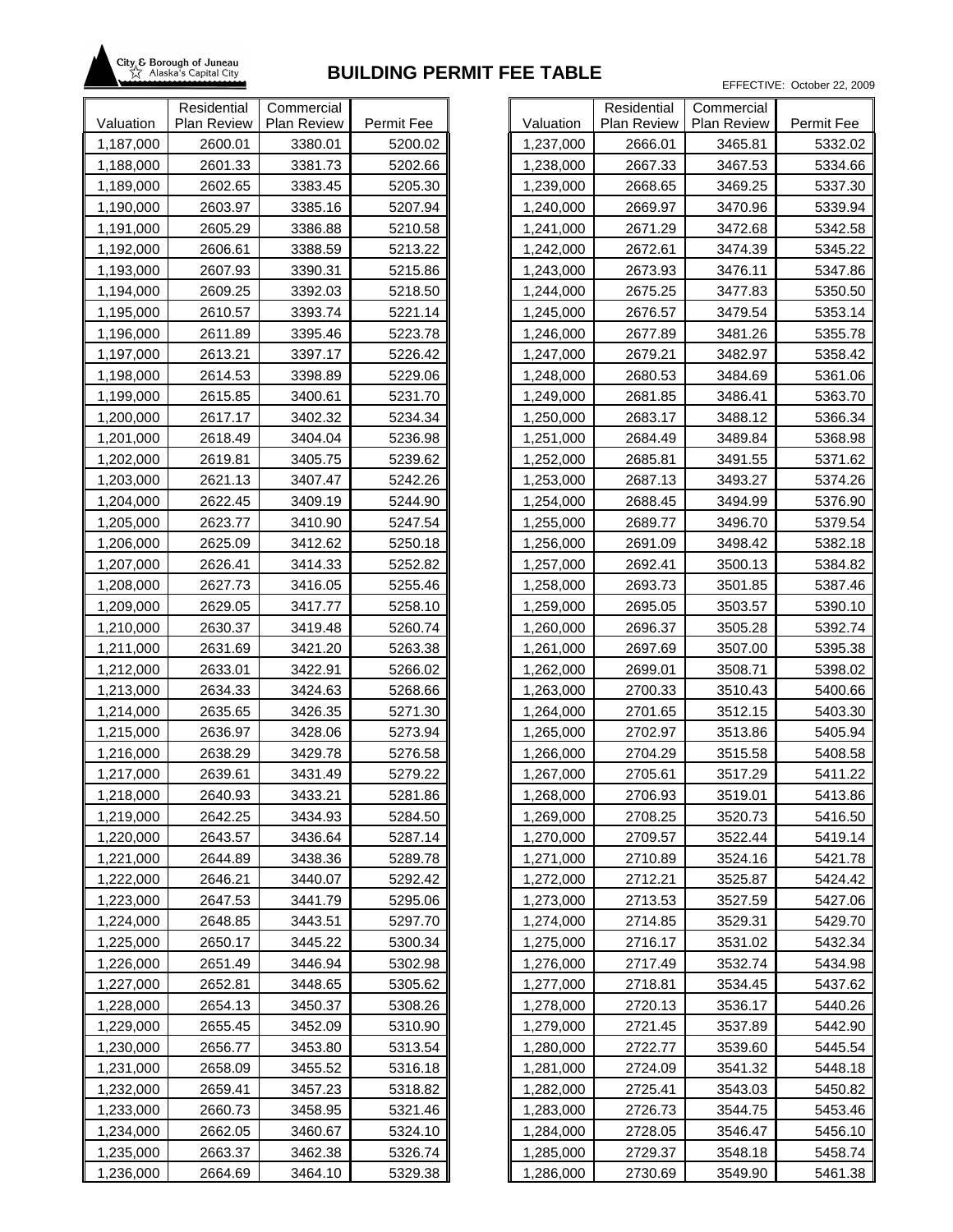

|           | Residential | Commercial  |            |           |
|-----------|-------------|-------------|------------|-----------|
| Valuation | Plan Review | Plan Review | Permit Fee | Valuation |
| 1,287,000 | 2732.01     | 3551.61     | 5464.02    | 1,337,000 |
| 1,288,000 | 2733.33     | 3553.33     | 5466.66    | 1,338,000 |
| 1,289,000 | 2734.65     | 3555.05     | 5469.30    | 1,339,000 |
| 1,290,000 | 2735.97     | 3556.76     | 5471.94    | 1,340,000 |
| 1,291,000 | 2737.29     | 3558.48     | 5474.58    | 1,341,000 |
| 1,292,000 | 2738.61     | 3560.19     | 5477.22    | 1,342,000 |
| 1,293,000 | 2739.93     | 3561.91     | 5479.86    | 1,343,000 |
| 1,294,000 | 2741.25     | 3563.63     | 5482.50    | 1,344,000 |
| 1,295,000 | 2742.57     | 3565.34     | 5485.14    | 1,345,000 |
| 1,296,000 | 2743.89     | 3567.06     | 5487.78    | 1,346,000 |
| 1,297,000 | 2745.21     | 3568.77     | 5490.42    | 1,347,000 |
| 1,298,000 | 2746.53     | 3570.49     | 5493.06    | 1,348,000 |
| 1,299,000 | 2747.85     | 3572.21     | 5495.70    | 1,349,000 |
| 1,300,000 | 2749.17     | 3573.92     | 5498.34    | 1,350,000 |
| 1,301,000 | 2750.49     | 3575.64     | 5500.98    | 1,351,000 |
| 1,302,000 | 2751.81     | 3577.35     | 5503.62    | 1,352,000 |
| 1,303,000 | 2753.13     | 3579.07     | 5506.26    | 1,353,000 |
| 1,304,000 | 2754.45     | 3580.79     | 5508.90    | 1,354,000 |
| 1,305,000 | 2755.77     | 3582.50     | 5511.54    | 1,355,000 |
| 1,306,000 | 2757.09     | 3584.22     | 5514.18    | 1,356,000 |
| 1,307,000 | 2758.41     | 3585.93     | 5516.82    | 1,357,000 |
| 1,308,000 | 2759.73     | 3587.65     | 5519.46    | 1,358,000 |
| 1,309,000 | 2761.05     | 3589.37     | 5522.10    | 1,359,000 |
| 1,310,000 | 2762.37     | 3591.08     | 5524.74    | 1,360,000 |
| 1,311,000 | 2763.69     | 3592.80     | 5527.38    | 1,361,000 |
| 1,312,000 | 2765.01     | 3594.51     | 5530.02    | 1,362,000 |
| 1,313,000 | 2766.33     | 3596.23     | 5532.66    | 1,363,000 |
| 1,314,000 | 2767.65     | 3597.95     | 5535.30    | 1,364,000 |
| 1,315,000 | 2768.97     | 3599.66     | 5537.94    | 1,365,000 |
| 1,316,000 | 2770.29     | 3601.38     | 5540.58    | 1,366,000 |
| 1,317,000 | 2771.61     | 3603.09     | 5543.22    | 1,367,000 |
| 1,318,000 | 2772.93     | 3604.81     | 5545.86    | 1,368,000 |
| 1,319,000 | 2774.25     | 3606.53     | 5548.50    | 1,369,000 |
| 1,320,000 | 2775.57     | 3608.24     | 5551.14    | 1,370,000 |
| 1,321,000 | 2776.89     | 3609.96     | 5553.78    | 1,371,000 |
| 1,322,000 | 2778.21     | 3611.67     | 5556.42    | 1,372,000 |
| 1,323,000 | 2779.53     | 3613.39     | 5559.06    | 1,373,000 |
| 1,324,000 | 2780.85     | 3615.11     | 5561.70    | 1,374,000 |
| 1,325,000 | 2782.17     | 3616.82     | 5564.34    | 1,375,000 |
| 1,326,000 | 2783.49     | 3618.54     | 5566.98    | 1,376,000 |
| 1,327,000 | 2784.81     | 3620.25     | 5569.62    | 1,377,000 |
| 1,328,000 | 2786.13     | 3621.97     | 5572.26    | 1,378,000 |
| 1,329,000 | 2787.45     | 3623.69     | 5574.90    | 1,379,000 |
| 1,330,000 | 2788.77     | 3625.40     | 5577.54    | 1,380,000 |
| 1,331,000 | 2790.09     | 3627.12     | 5580.18    | 1,381,000 |
| 1,332,000 | 2791.41     | 3628.83     | 5582.82    | 1,382,000 |
| 1,333,000 | 2792.73     | 3630.55     | 5585.46    | 1,383,000 |
| 1,334,000 | 2794.05     | 3632.27     | 5588.10    | 1,384,000 |
| 1,335,000 | 2795.37     | 3633.98     | 5590.74    | 1,385,000 |
| 1,336,000 | 2796.69     | 3635.70     | 5593.38    | 1,386,000 |

|           | Residential        | Commercial  |            |
|-----------|--------------------|-------------|------------|
| Valuation | <b>Plan Review</b> | Plan Review | Permit Fee |
| 1,337,000 | 2798.01            | 3637.41     | 5596.02    |
| 1,338,000 | 2799.33            | 3639.13     | 5598.66    |
| 1,339,000 | 2800.65            | 3640.85     | 5601.30    |
| 1,340,000 | 2801.97            | 3642.56     | 5603.94    |
| 1,341,000 | 2803.29            | 3644.28     | 5606.58    |
| 1,342,000 | 2804.61            | 3645.99     | 5609.22    |
| 1,343,000 | 2805.93            | 3647.71     | 5611.86    |
| 1,344,000 | 2807.25            | 3649.43     | 5614.50    |
| 1,345,000 | 2808.57            | 3651.14     | 5617.14    |
| 1,346,000 | 2809.89            | 3652.86     | 5619.78    |
| 1,347,000 | 2811.21            | 3654.57     | 5622.42    |
| 1,348,000 | 2812.53            | 3656.29     | 5625.06    |
| 1,349,000 | 2813.85            | 3658.01     | 5627.70    |
| 1,350,000 | 2815.17            | 3659.72     | 5630.34    |
| 1,351,000 | 2816.49            | 3661.44     | 5632.98    |
| 1,352,000 | 2817.81            | 3663.15     | 5635.62    |
| 1,353,000 | 2819.13            | 3664.87     | 5638.26    |
| 1,354,000 | 2820.45            | 3666.59     | 5640.90    |
| 1,355,000 | 2821.77            | 3668.30     | 5643.54    |
| 1,356,000 | 2823.09            | 3670.02     | 5646.18    |
| 1,357,000 | 2824.41            | 3671.73     | 5648.82    |
| 1,358,000 | 2825.73            | 3673.45     | 5651.46    |
| 1,359,000 | 2827.05            | 3675.17     | 5654.10    |
| 1,360,000 | 2828.37            | 3676.88     | 5656.74    |
| 1,361,000 | 2829.69            | 3678.60     | 5659.38    |
| 1,362,000 | 2831.01            | 3680.31     | 5662.02    |
| 1,363,000 | 2832.33            | 3682.03     | 5664.66    |
| 1,364,000 | 2833.65            | 3683.75     | 5667.30    |
| 1,365,000 | 2834.97            | 3685.46     | 5669.94    |
| 1,366,000 | 2836.29            | 3687.18     | 5672.58    |
| 1,367,000 | 2837.61            | 3688.89     | 5675.22    |
| 1,368,000 | 2838.93            | 3690.61     | 5677.86    |
| 1,369,000 | 2840.25            | 3692.33     | 5680.50    |
| 1,370,000 | 2841.57            | 3694.04     | 5683.14    |
| 1,371,000 | 2842.89            | 3695.76     | 5685.78    |
| 1,372,000 | 2844.21            | 3697.47     | 5688.42    |
| 1,373,000 | 2845.53            | 3699.19     | 5691.06    |
| 1,374,000 | 2846.85            | 3700.91     | 5693.70    |
| 1,375,000 | 2848.17            | 3702.62     | 5696.34    |
| 1,376,000 | 2849.49            | 3704.34     | 5698.98    |
| 1,377,000 | 2850.81            | 3706.05     | 5701.62    |
| 1,378,000 | 2852.13            | 3707.77     | 5704.26    |
| 1,379,000 | 2853.45            | 3709.49     | 5706.90    |
| 1,380,000 | 2854.77            | 3711.20     | 5709.54    |
| 1,381,000 | 2856.09            | 3712.92     | 5712.18    |
| 1,382,000 | 2857.41            | 3714.63     | 5714.82    |
| 1,383,000 | 2858.73            | 3716.35     | 5717.46    |
| 1,384,000 | 2860.05            | 3718.07     | 5720.10    |
| 1,385,000 | 2861.37            | 3719.78     | 5722.74    |
| 1,386,000 | 2862.69            | 3721.50     | 5725.38    |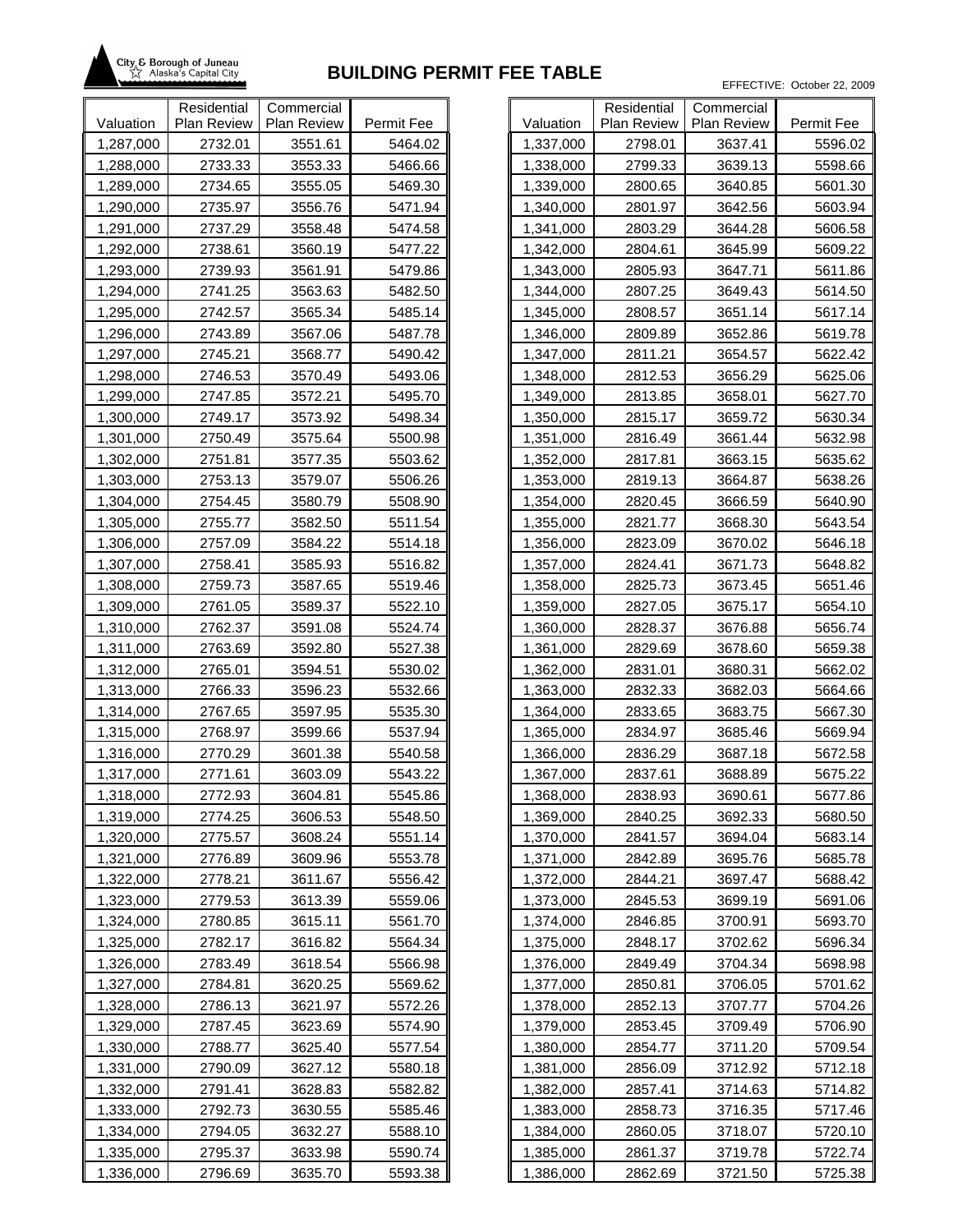

|           | Residential | Commercial  |            |           |
|-----------|-------------|-------------|------------|-----------|
| Valuation | Plan Review | Plan Review | Permit Fee | Valuation |
| 1,387,000 | 2864.01     | 3723.21     | 5728.02    | 1,437,000 |
| 1,388,000 | 2865.33     | 3724.93     | 5730.66    | 1,438,000 |
| 1,389,000 | 2866.65     | 3726.65     | 5733.30    | 1,439,000 |
| 1,390,000 | 2867.97     | 3728.36     | 5735.94    | 1,440,000 |
| 1,391,000 | 2869.29     | 3730.08     | 5738.58    | 1,441,000 |
| 1,392,000 | 2870.61     | 3731.79     | 5741.22    | 1,442,000 |
| 1,393,000 | 2871.93     | 3733.51     | 5743.86    | 1,443,000 |
| 1,394,000 | 2873.25     | 3735.23     | 5746.50    | 1,444,000 |
| 1,395,000 | 2874.57     | 3736.94     | 5749.14    | 1,445,000 |
| 1,396,000 | 2875.89     | 3738.66     | 5751.78    | 1,446,000 |
| 1,397,000 | 2877.21     | 3740.37     | 5754.42    | 1,447,000 |
| 1,398,000 | 2878.53     | 3742.09     | 5757.06    | 1,448,000 |
| 1,399,000 | 2879.85     | 3743.81     | 5759.70    | 1,449,000 |
| 1,400,000 | 2881.17     | 3745.52     | 5762.34    | 1,450,000 |
| 1,401,000 | 2882.49     | 3747.24     | 5764.98    | 1,451,000 |
| 1,402,000 | 2883.81     | 3748.95     | 5767.62    | 1,452,000 |
| 1,403,000 | 2885.13     | 3750.67     | 5770.26    | 1,453,000 |
| 1,404,000 | 2886.45     | 3752.39     | 5772.90    | 1,454,000 |
| 1,405,000 | 2887.77     | 3754.10     | 5775.54    | 1,455,000 |
| 1,406,000 | 2889.09     | 3755.82     | 5778.18    | 1,456,000 |
| 1,407,000 | 2890.41     | 3757.53     | 5780.82    | 1,457,000 |
| 1,408,000 | 2891.73     | 3759.25     | 5783.46    | 1,458,000 |
| 1,409,000 | 2893.05     | 3760.97     | 5786.10    | 1,459,000 |
| 1,410,000 | 2894.37     | 3762.68     | 5788.74    | 1,460,000 |
| 1,411,000 | 2895.69     | 3764.40     | 5791.38    | 1,461,000 |
| 1,412,000 | 2897.01     | 3766.11     | 5794.02    | 1,462,000 |
| 1,413,000 | 2898.33     | 3767.83     | 5796.66    | 1,463,000 |
| 1,414,000 | 2899.65     | 3769.55     | 5799.30    | 1,464,000 |
| 1,415,000 | 2900.97     | 3771.26     | 5801.94    | 1,465,000 |
| 1,416,000 | 2902.29     | 3772.98     | 5804.58    | 1,466,000 |
| 1,417,000 | 2903.61     | 3774.69     | 5807.22    | 1,467,000 |
| 1,418,000 | 2904.93     | 3776.41     | 5809.86    | 1,468,000 |
| 1,419,000 | 2906.25     | 3778.13     | 5812.50    | 1,469,000 |
| 1,420,000 | 2907.57     | 3779.84     | 5815.14    | 1,470,000 |
| 1,421,000 | 2908.89     | 3781.56     | 5817.78    | 1,471,000 |
| 1,422,000 | 2910.21     | 3783.27     | 5820.42    | 1,472,000 |
| 1,423,000 | 2911.53     | 3784.99     | 5823.06    | 1,473,000 |
| 1,424,000 | 2912.85     | 3786.71     | 5825.70    | 1,474,000 |
| 1,425,000 | 2914.17     | 3788.42     | 5828.34    | 1,475,000 |
| 1,426,000 | 2915.49     | 3790.14     | 5830.98    | 1,476,000 |
| 1,427,000 | 2916.81     | 3791.85     | 5833.62    | 1,477,000 |
| 1,428,000 | 2918.13     | 3793.57     | 5836.26    | 1,478,000 |
| 1,429,000 | 2919.45     | 3795.29     | 5838.90    | 1,479,000 |
| 1,430,000 | 2920.77     | 3797.00     | 5841.54    | 1,480,000 |
| 1,431,000 | 2922.09     | 3798.72     | 5844.18    | 1,481,000 |
| 1,432,000 | 2923.41     | 3800.43     | 5846.82    | 1,482,000 |
| 1,433,000 | 2924.73     | 3802.15     | 5849.46    | 1,483,000 |
| 1,434,000 | 2926.05     | 3803.87     | 5852.10    | 1,484,000 |
| 1,435,000 | 2927.37     | 3805.58     | 5854.74    | 1,485,000 |
| 1,436,000 | 2928.69     | 3807.30     | 5857.38    | 1,486,000 |

|           | Residential | Commercial  |            |
|-----------|-------------|-------------|------------|
| Valuation | Plan Review | Plan Review | Permit Fee |
| 1,437,000 | 2930.01     | 3809.01     | 5860.02    |
| 1,438,000 | 2931.33     | 3810.73     | 5862.66    |
| 1,439,000 | 2932.65     | 3812.45     | 5865.30    |
| 1,440,000 | 2933.97     | 3814.16     | 5867.94    |
| 1,441,000 | 2935.29     | 3815.88     | 5870.58    |
| 1,442,000 | 2936.61     | 3817.59     | 5873.22    |
| 1,443,000 | 2937.93     | 3819.31     | 5875.86    |
| 1,444,000 | 2939.25     | 3821.03     | 5878.50    |
| 1,445,000 | 2940.57     | 3822.74     | 5881.14    |
| 1,446,000 | 2941.89     | 3824.46     | 5883.78    |
| 1,447,000 | 2943.21     | 3826.17     | 5886.42    |
| 1,448,000 | 2944.53     | 3827.89     | 5889.06    |
| 1,449,000 | 2945.85     | 3829.61     | 5891.70    |
| 1,450,000 | 2947.17     | 3831.32     | 5894.34    |
| 1,451,000 | 2948.49     | 3833.04     | 5896.98    |
| 1,452,000 | 2949.81     | 3834.75     | 5899.62    |
| 1,453,000 | 2951.13     | 3836.47     | 5902.26    |
| 1,454,000 | 2952.45     | 3838.19     | 5904.90    |
| 1,455,000 | 2953.77     | 3839.90     | 5907.54    |
| 1,456,000 | 2955.09     | 3841.62     | 5910.18    |
| 1,457,000 | 2956.41     | 3843.33     | 5912.82    |
| 1,458,000 | 2957.73     | 3845.05     | 5915.46    |
| 1,459,000 | 2959.05     | 3846.77     | 5918.10    |
| 1,460,000 | 2960.37     | 3848.48     | 5920.74    |
| 1,461,000 | 2961.69     | 3850.20     | 5923.38    |
| 1,462,000 | 2963.01     | 3851.91     | 5926.02    |
| 1,463,000 | 2964.33     | 3853.63     | 5928.66    |
| 1,464,000 | 2965.65     | 3855.35     | 5931.30    |
| 1,465,000 | 2966.97     | 3857.06     | 5933.94    |
| 1,466,000 | 2968.29     | 3858.78     | 5936.58    |
| 1,467,000 | 2969.61     | 3860.49     | 5939.22    |
| 1,468,000 | 2970.93     | 3862.21     | 5941.86    |
| 1,469,000 | 2972.25     | 3863.93     | 5944.50    |
| 1,470,000 | 2973.57     | 3865.64     | 5947.14    |
| 1,471,000 | 2974.89     | 3867.36     | 5949.78    |
| 1,472,000 | 2976.21     | 3869.07     | 5952.42    |
| 1,473,000 | 2977.53     | 3870.79     | 5955.06    |
| 1,474,000 | 2978.85     | 3872.51     | 5957.70    |
| 1,475,000 | 2980.17     | 3874.22     | 5960.34    |
| 1,476,000 | 2981.49     | 3875.94     | 5962.98    |
| 1,477,000 | 2982.81     | 3877.65     | 5965.62    |
| 1,478,000 | 2984.13     | 3879.37     | 5968.26    |
| 1,479,000 | 2985.45     | 3881.09     | 5970.90    |
| 1,480,000 | 2986.77     | 3882.80     | 5973.54    |
| 1,481,000 | 2988.09     | 3884.52     | 5976.18    |
| 1,482,000 | 2989.41     | 3886.23     | 5978.82    |
| 1,483,000 | 2990.73     | 3887.95     | 5981.46    |
| 1,484,000 | 2992.05     | 3889.67     | 5984.10    |
| 1,485,000 | 2993.37     | 3891.38     | 5986.74    |
| 1,486,000 | 2994.69     | 3893.10     | 5989.38    |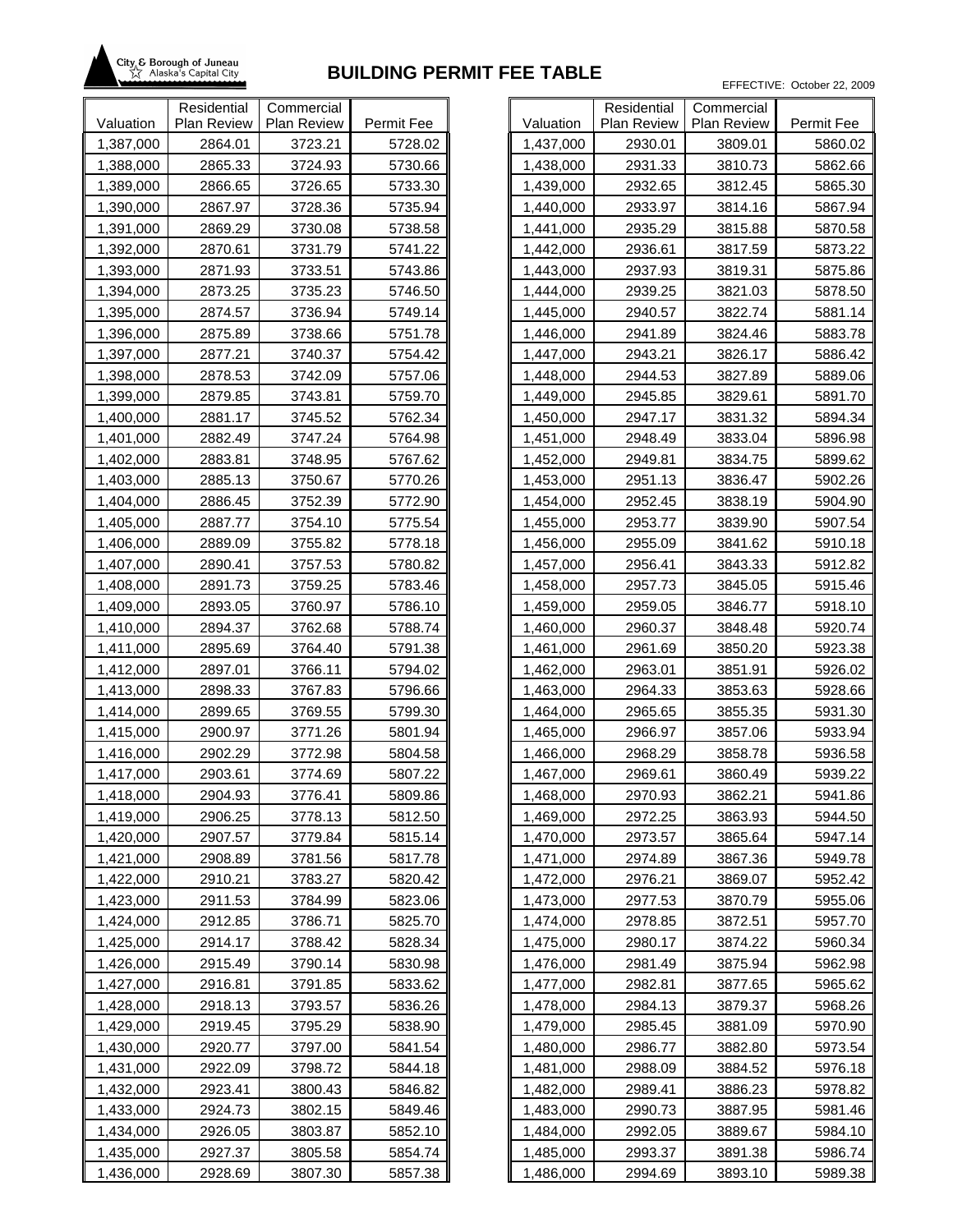

|           | Residential | Commercial  |            |           |
|-----------|-------------|-------------|------------|-----------|
| Valuation | Plan Review | Plan Review | Permit Fee | Valuation |
| 1,487,000 | 2996.01     | 3894.81     | 5992.02    | 1,537,000 |
| 1,488,000 | 2997.33     | 3896.53     | 5994.66    | 1,538,000 |
| 1,489,000 | 2998.65     | 3898.25     | 5997.30    | 1,539,000 |
| 1,490,000 | 2999.97     | 3899.96     | 5999.94    | 1,540,000 |
| 1,491,000 | 3001.29     | 3901.68     | 6002.58    | 1,541,000 |
| 1,492,000 | 3002.61     | 3903.39     | 6005.22    | 1,542,000 |
| 1,493,000 | 3003.93     | 3905.11     | 6007.86    | 1,543,000 |
| 1,494,000 | 3005.25     | 3906.83     | 6010.50    | 1,544,000 |
| 1,495,000 | 3006.57     | 3908.54     | 6013.14    | 1,545,000 |
| 1,496,000 | 3007.89     | 3910.26     | 6015.78    | 1,546,000 |
| 1,497,000 | 3009.21     | 3911.97     | 6018.42    | 1,547,000 |
| 1,498,000 | 3010.53     | 3913.69     | 6021.06    | 1,548,000 |
| 1,499,000 | 3011.85     | 3915.41     | 6023.70    | 1,549,000 |
| 1,500,000 | 3013.17     | 3917.12     | 6026.34    | 1,550,000 |
| 1,501,000 | 3014.49     | 3918.84     | 6028.98    | 1,551,000 |
| 1,502,000 | 3015.81     | 3920.55     | 6031.62    | 1,552,000 |
| 1,503,000 | 3017.13     | 3922.27     | 6034.26    | 1,553,000 |
| 1,504,000 | 3018.45     | 3923.99     | 6036.90    | 1,554,000 |
| 1,505,000 | 3019.77     | 3925.70     | 6039.54    | 1,555,000 |
| 1,506,000 | 3021.09     | 3927.42     | 6042.18    | 1,556,000 |
| 1,507,000 | 3022.41     | 3929.13     | 6044.82    | 1,557,000 |
| 1,508,000 | 3023.73     | 3930.85     | 6047.46    | 1,558,000 |
| 1,509,000 | 3025.05     | 3932.57     | 6050.10    | 1,559,000 |
| 1,510,000 | 3026.37     | 3934.28     | 6052.74    | 1,560,000 |
| 1,511,000 | 3027.69     | 3936.00     | 6055.38    | 1,561,000 |
| 1,512,000 | 3029.01     | 3937.71     | 6058.02    | 1,562,000 |
| 1,513,000 | 3030.33     | 3939.43     | 6060.66    | 1,563,000 |
| 1,514,000 | 3031.65     | 3941.15     | 6063.30    | 1,564,000 |
| 1,515,000 | 3032.97     | 3942.86     | 6065.94    | 1,565,000 |
| 1,516,000 | 3034.29     | 3944.58     | 6068.58    | 1,566,000 |
| 1,517,000 | 3035.61     | 3946.29     | 6071.22    | 1,567,000 |
| 1,518,000 | 3036.93     | 3948.01     | 6073.86    | 1,568,000 |
| 1,519,000 | 3038.25     | 3949.73     | 6076.50    | 1,569,000 |
| 1,520,000 | 3039.57     | 3951.44     | 6079.14    | 1,570,000 |
| 1,521,000 | 3040.89     | 3953.16     | 6081.78    | 1,571,000 |
| 1,522,000 | 3042.21     | 3954.87     | 6084.42    | 1,572,000 |
| 1,523,000 | 3043.53     | 3956.59     | 6087.06    | 1,573,000 |
| 1,524,000 | 3044.85     | 3958.31     | 6089.70    | 1,574,000 |
| 1,525,000 | 3046.17     | 3960.02     | 6092.34    | 1,575,000 |
| 1,526,000 | 3047.49     | 3961.74     | 6094.98    | 1,576,000 |
| 1,527,000 | 3048.81     | 3963.45     | 6097.62    | 1,577,000 |
| 1,528,000 | 3050.13     | 3965.17     | 6100.26    | 1,578,000 |
| 1,529,000 | 3051.45     | 3966.89     | 6102.90    | 1,579,000 |
| 1,530,000 | 3052.77     | 3968.60     | 6105.54    | 1,580,000 |
| 1,531,000 | 3054.09     | 3970.32     | 6108.18    | 1,581,000 |
| 1,532,000 | 3055.41     | 3972.03     | 6110.82    | 1,582,000 |
| 1,533,000 | 3056.73     | 3973.75     | 6113.46    | 1,583,000 |
| 1,534,000 | 3058.05     | 3975.47     | 6116.10    | 1,584,000 |
| 1,535,000 | 3059.37     | 3977.18     | 6118.74    | 1,585,000 |
| 1,536,000 | 3060.69     | 3978.90     | 6121.38    | 1,586,000 |

|           | Residential | Commercial  |            |
|-----------|-------------|-------------|------------|
| Valuation | Plan Review | Plan Review | Permit Fee |
| 1,537,000 | 3062.01     | 3980.61     | 6124.02    |
| 1,538,000 | 3063.33     | 3982.33     | 6126.66    |
| 1,539,000 | 3064.65     | 3984.05     | 6129.30    |
| 1,540,000 | 3065.97     | 3985.76     | 6131.94    |
| 1,541,000 | 3067.29     | 3987.48     | 6134.58    |
| 1,542,000 | 3068.61     | 3989.19     | 6137.22    |
| 1,543,000 | 3069.93     | 3990.91     | 6139.86    |
| 1,544,000 | 3071.25     | 3992.63     | 6142.50    |
| 1,545,000 | 3072.57     | 3994.34     | 6145.14    |
| 1,546,000 | 3073.89     | 3996.06     | 6147.78    |
| 1,547,000 | 3075.21     | 3997.77     | 6150.42    |
| 1,548,000 | 3076.53     | 3999.49     | 6153.06    |
| 1,549,000 | 3077.85     | 4001.21     | 6155.70    |
| 1,550,000 | 3079.17     | 4002.92     | 6158.34    |
| 1,551,000 | 3080.49     | 4004.64     | 6160.98    |
| 1,552,000 | 3081.81     | 4006.35     | 6163.62    |
| 1,553,000 | 3083.13     | 4008.07     | 6166.26    |
| 1,554,000 | 3084.45     | 4009.79     | 6168.90    |
| 1,555,000 | 3085.77     | 4011.50     | 6171.54    |
| 1,556,000 | 3087.09     | 4013.22     | 6174.18    |
| 1,557,000 | 3088.41     | 4014.93     | 6176.82    |
| 1,558,000 | 3089.73     | 4016.65     | 6179.46    |
| 1,559,000 | 3091.05     | 4018.37     | 6182.10    |
| 1,560,000 | 3092.37     | 4020.08     | 6184.74    |
| 1,561,000 | 3093.69     | 4021.80     | 6187.38    |
| 1,562,000 | 3095.01     | 4023.51     | 6190.02    |
| 1,563,000 | 3096.33     | 4025.23     | 6192.66    |
| 1,564,000 | 3097.65     | 4026.95     | 6195.30    |
| 1,565,000 | 3098.97     | 4028.66     | 6197.94    |
| 1,566,000 | 3100.29     | 4030.38     | 6200.58    |
| 1,567,000 | 3101.61     | 4032.09     | 6203.22    |
| 1,568,000 | 3102.93     | 4033.81     | 6205.86    |
| 1,569,000 | 3104.25     | 4035.53     | 6208.50    |
| 1,570,000 | 3105.57     | 4037.24     | 6211.14    |
| 1,571,000 | 3106.89     | 4038.96     | 6213.78    |
| 1,572,000 | 3108.21     | 4040.67     | 6216.42    |
| 1,573,000 | 3109.53     | 4042.39     | 6219.06    |
| 1,574,000 | 3110.85     | 4044.11     | 6221.70    |
| 1,575,000 | 3112.17     | 4045.82     | 6224.34    |
| 1,576,000 | 3113.49     | 4047.54     | 6226.98    |
| 1,577,000 | 3114.81     | 4049.25     | 6229.62    |
| 1,578,000 | 3116.13     | 4050.97     | 6232.26    |
| 1,579,000 | 3117.45     | 4052.69     | 6234.90    |
| 1,580,000 | 3118.77     | 4054.40     | 6237.54    |
| 1,581,000 | 3120.09     | 4056.12     | 6240.18    |
| 1,582,000 | 3121.41     | 4057.83     | 6242.82    |
| 1,583,000 | 3122.73     | 4059.55     | 6245.46    |
| 1,584,000 | 3124.05     | 4061.27     | 6248.10    |
| 1,585,000 | 3125.37     | 4062.98     | 6250.74    |
| 1,586,000 | 3126.69     | 4064.70     | 6253.38    |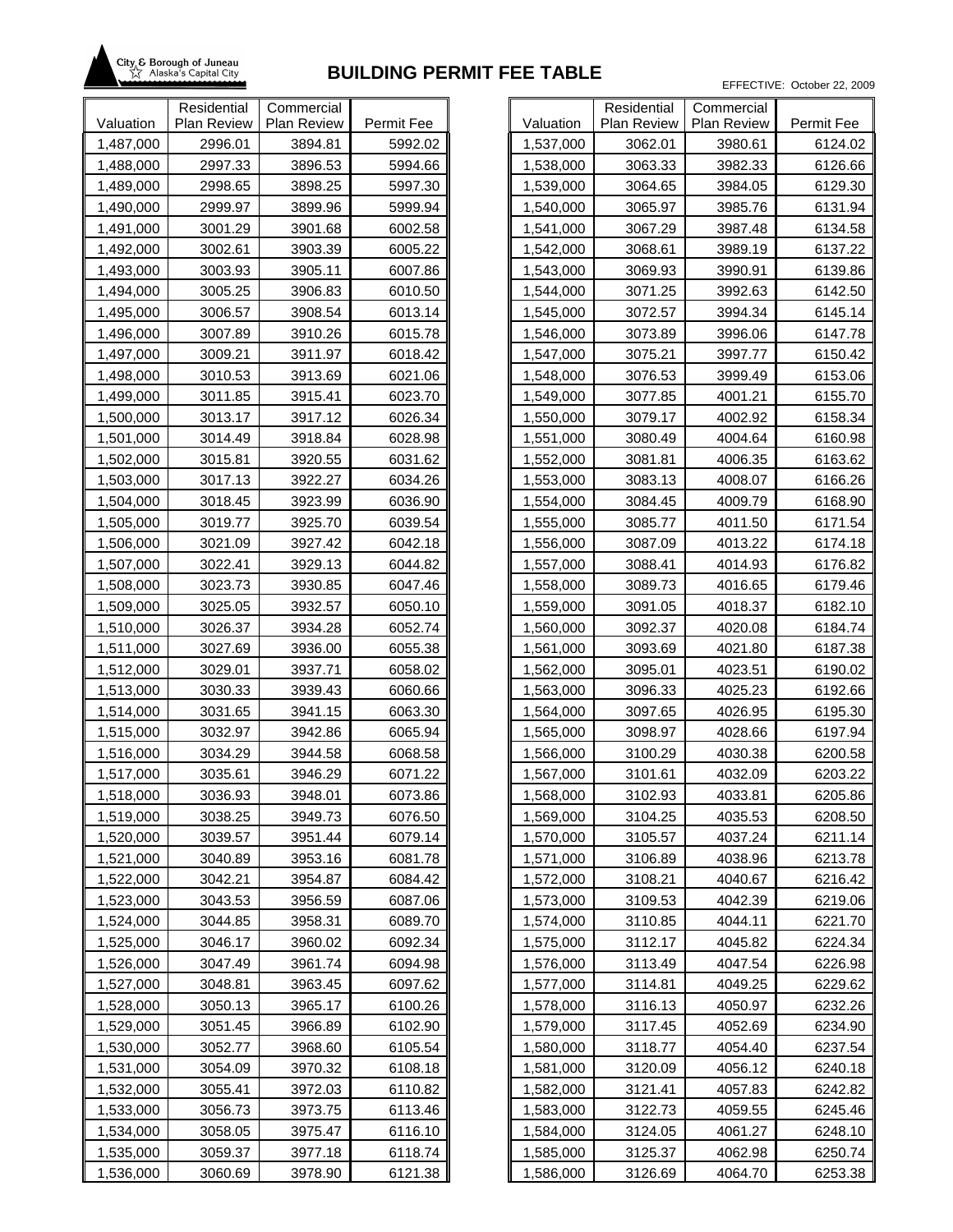

|           | Residential | Commercial  |            |           |
|-----------|-------------|-------------|------------|-----------|
| Valuation | Plan Review | Plan Review | Permit Fee | Valuation |
| 1,587,000 | 3128.01     | 4066.41     | 6256.02    | 1,637,000 |
| 1,588,000 | 3129.33     | 4068.13     | 6258.66    | 1,638,000 |
| 1,589,000 | 3130.65     | 4069.85     | 6261.30    | 1,639,000 |
| 1,590,000 | 3131.97     | 4071.56     | 6263.94    | 1,640,000 |
| 1,591,000 | 3133.29     | 4073.28     | 6266.58    | 1,641,000 |
| 1,592,000 | 3134.61     | 4074.99     | 6269.22    | 1,642,000 |
| 1,593,000 | 3135.93     | 4076.71     | 6271.86    | 1,643,000 |
| 1,594,000 | 3137.25     | 4078.43     | 6274.50    | 1,644,000 |
| 1,595,000 | 3138.57     | 4080.14     | 6277.14    | 1,645,000 |
| 1,596,000 | 3139.89     | 4081.86     | 6279.78    | 1,646,000 |
| 1,597,000 | 3141.21     | 4083.57     | 6282.42    | 1,647,000 |
| 1,598,000 | 3142.53     | 4085.29     | 6285.06    | 1,648,000 |
| 1,599,000 | 3143.85     | 4087.01     | 6287.70    | 1,649,000 |
| 1,600,000 | 3145.17     | 4088.72     | 6290.34    | 1,650,000 |
| 1,601,000 | 3146.49     | 4090.44     | 6292.98    | 1,651,000 |
| 1,602,000 | 3147.81     | 4092.15     | 6295.62    | 1,652,000 |
| 1,603,000 | 3149.13     | 4093.87     | 6298.26    | 1,653,000 |
| 1,604,000 | 3150.45     | 4095.59     | 6300.90    | 1,654,000 |
| 1,605,000 | 3151.77     | 4097.30     | 6303.54    | 1,655,000 |
| 1,606,000 | 3153.09     | 4099.02     | 6306.18    | 1,656,000 |
| 1,607,000 | 3154.41     | 4100.73     | 6308.82    | 1,657,000 |
| 1,608,000 | 3155.73     | 4102.45     | 6311.46    | 1,658,000 |
| 1,609,000 | 3157.05     | 4104.17     | 6314.10    | 1,659,000 |
| 1,610,000 | 3158.37     | 4105.88     | 6316.74    | 1,660,000 |
| 1,611,000 | 3159.69     | 4107.60     | 6319.38    | 1,661,000 |
| 1,612,000 | 3161.01     | 4109.31     | 6322.02    | 1,662,000 |
| 1,613,000 | 3162.33     | 4111.03     | 6324.66    | 1,663,000 |
| 1,614,000 | 3163.65     | 4112.75     | 6327.30    | 1,664,000 |
| 1,615,000 | 3164.97     | 4114.46     | 6329.94    | 1,665,000 |
| 1,616,000 | 3166.29     | 4116.18     | 6332.58    | 1,666,000 |
| 1,617,000 | 3167.61     | 4117.89     | 6335.22    | 1,667,000 |
| 1,618,000 | 3168.93     | 4119.61     | 6337.86    | 1,668,000 |
| 1,619,000 | 3170.25     | 4121.33     | 6340.50    | 1,669,000 |
| 1,620,000 | 3171.57     | 4123.04     | 6343.14    | 1,670,000 |
| 1,621,000 | 3172.89     | 4124.76     | 6345.78    | 1,671,000 |
| 1,622,000 | 3174.21     | 4126.47     | 6348.42    | 1,672,000 |
| 1,623,000 | 3175.53     | 4128.19     | 6351.06    | 1,673,000 |
| 1,624,000 | 3176.85     | 4129.91     | 6353.70    | 1,674,000 |
| 1,625,000 | 3178.17     | 4131.62     | 6356.34    | 1,675,000 |
| 1,626,000 | 3179.49     | 4133.34     | 6358.98    | 1,676,000 |
| 1,627,000 | 3180.81     | 4135.05     | 6361.62    | 1,677,000 |
| 1,628,000 | 3182.13     | 4136.77     | 6364.26    | 1,678,000 |
| 1,629,000 | 3183.45     | 4138.49     | 6366.90    | 1,679,000 |
| 1,630,000 | 3184.77     | 4140.20     | 6369.54    | 1,680,000 |
| 1,631,000 | 3186.09     | 4141.92     | 6372.18    | 1,681,000 |
| 1,632,000 | 3187.41     | 4143.63     | 6374.82    | 1,682,000 |
| 1,633,000 | 3188.73     | 4145.35     | 6377.46    | 1,683,000 |
| 1,634,000 | 3190.05     | 4147.07     | 6380.10    | 1,684,000 |
| 1,635,000 | 3191.37     | 4148.78     | 6382.74    | 1,685,000 |
| 1,636,000 | 3192.69     | 4150.50     | 6385.38    | 1,686,000 |

|           | Residential        | Commercial  |            |
|-----------|--------------------|-------------|------------|
| Valuation | <b>Plan Review</b> | Plan Review | Permit Fee |
| 1,637,000 | 3194.01            | 4152.21     | 6388.02    |
| 1,638,000 | 3195.33            | 4153.93     | 6390.66    |
| 1,639,000 | 3196.65            | 4155.65     | 6393.30    |
| 1,640,000 | 3197.97            | 4157.36     | 6395.94    |
| 1,641,000 | 3199.29            | 4159.08     | 6398.58    |
| 1,642,000 | 3200.61            | 4160.79     | 6401.22    |
| 1,643,000 | 3201.93            | 4162.51     | 6403.86    |
| 1,644,000 | 3203.25            | 4164.23     | 6406.50    |
| 1,645,000 | 3204.57            | 4165.94     | 6409.14    |
| 1,646,000 | 3205.89            | 4167.66     | 6411.78    |
| 1,647,000 | 3207.21            | 4169.37     | 6414.42    |
| 1,648,000 | 3208.53            | 4171.09     | 6417.06    |
| 1,649,000 | 3209.85            | 4172.81     | 6419.70    |
| 1,650,000 | 3211.17            | 4174.52     | 6422.34    |
| 1,651,000 | 3212.49            | 4176.24     | 6424.98    |
| 1,652,000 | 3213.81            | 4177.95     | 6427.62    |
| 1,653,000 | 3215.13            | 4179.67     | 6430.26    |
| 1,654,000 | 3216.45            | 4181.39     | 6432.90    |
| 1,655,000 | 3217.77            | 4183.10     | 6435.54    |
| 1,656,000 | 3219.09            | 4184.82     | 6438.18    |
| 1,657,000 | 3220.41            | 4186.53     | 6440.82    |
| 1,658,000 | 3221.73            | 4188.25     | 6443.46    |
| 1,659,000 | 3223.05            | 4189.97     | 6446.10    |
| 1,660,000 | 3224.37            | 4191.68     | 6448.74    |
| 1,661,000 | 3225.69            | 4193.40     | 6451.38    |
| 1,662,000 | 3227.01            | 4195.11     | 6454.02    |
| 1,663,000 | 3228.33            | 4196.83     | 6456.66    |
| 1,664,000 | 3229.65            | 4198.55     | 6459.30    |
| 1,665,000 | 3230.97            | 4200.26     | 6461.94    |
| 1,666,000 | 3232.29            | 4201.98     | 6464.58    |
| 1,667,000 | 3233.61            | 4203.69     | 6467.22    |
| 1,668,000 | 3234.93            | 4205.41     | 6469.86    |
| 1,669,000 | 3236.25            | 4207.13     | 6472.50    |
| 1,670,000 | 3237.57            | 4208.84     | 6475.14    |
| 1,671,000 | 3238.89            | 4210.56     | 6477.78    |
| 1,672,000 | 3240.21            | 4212.27     | 6480.42    |
| 1,673,000 | 3241.53            | 4213.99     | 6483.06    |
| 1,674,000 | 3242.85            | 4215.71     | 6485.70    |
| 1,675,000 | 3244.17            | 4217.42     | 6488.34    |
| 1,676,000 | 3245.49            | 4219.14     | 6490.98    |
| 1,677,000 | 3246.81            | 4220.85     | 6493.62    |
| 1,678,000 | 3248.13            | 4222.57     | 6496.26    |
| 1,679,000 | 3249.45            | 4224.29     | 6498.90    |
| 1,680,000 | 3250.77            | 4226.00     | 6501.54    |
| 1,681,000 | 3252.09            | 4227.72     | 6504.18    |
| 1,682,000 | 3253.41            | 4229.43     | 6506.82    |
| 1,683,000 | 3254.73            | 4231.15     | 6509.46    |
| 1,684,000 | 3256.05            | 4232.87     | 6512.10    |
| 1,685,000 | 3257.37            | 4234.58     | 6514.74    |
| 1,686,000 | 3258.69            | 4236.30     | 6517.38    |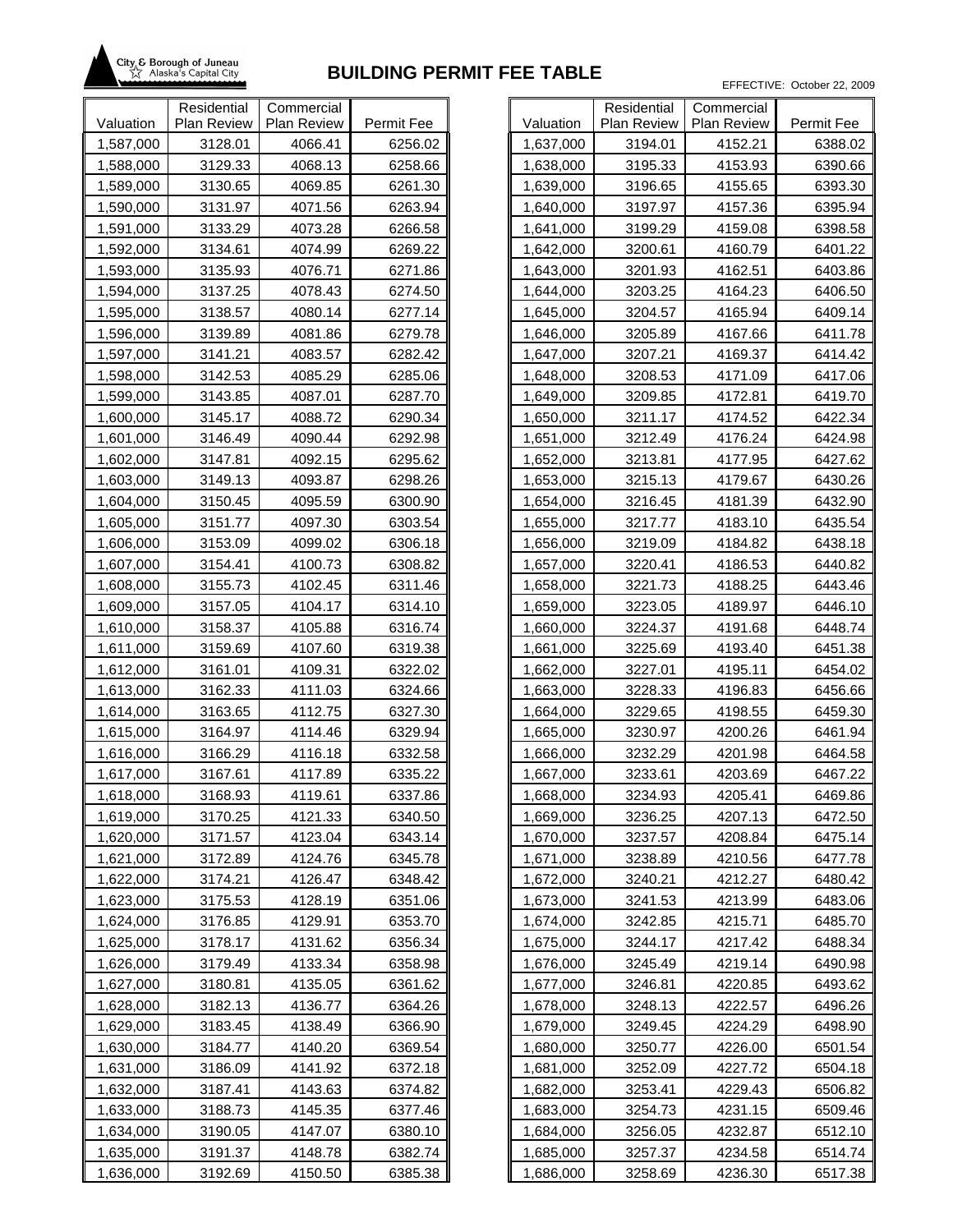

|           | Residential        | Commercial  |            |           |
|-----------|--------------------|-------------|------------|-----------|
| Valuation | <b>Plan Review</b> | Plan Review | Permit Fee | Valuation |
| 1,687,000 | 3260.01            | 4238.01     | 6520.02    | 1,737,000 |
| 1,688,000 | 3261.33            | 4239.73     | 6522.66    | 1,738,000 |
| 1,689,000 | 3262.65            | 4241.45     | 6525.30    | 1,739,000 |
| 1,690,000 | 3263.97            | 4243.16     | 6527.94    | 1,740,000 |
| 1,691,000 | 3265.29            | 4244.88     | 6530.58    | 1,741,000 |
| 1,692,000 | 3266.61            | 4246.59     | 6533.22    | 1,742,000 |
| 1,693,000 | 3267.93            | 4248.31     | 6535.86    | 1,743,000 |
| 1,694,000 | 3269.25            | 4250.03     | 6538.50    | 1,744,000 |
| 1,695,000 | 3270.57            | 4251.74     | 6541.14    | 1,745,000 |
| 1,696,000 | 3271.89            | 4253.46     | 6543.78    | 1,746,000 |
| 1,697,000 | 3273.21            | 4255.17     | 6546.42    | 1,747,000 |
| 1,698,000 | 3274.53            | 4256.89     | 6549.06    | 1,748,000 |
| 1,699,000 | 3275.85            | 4258.61     | 6551.70    | 1,749,000 |
| 1,700,000 | 3277.17            | 4260.32     | 6554.34    | 1,750,000 |
| 1,701,000 | 3278.49            | 4262.04     | 6556.98    | 1,751,000 |
| 1,702,000 | 3279.81            | 4263.75     | 6559.62    | 1,752,000 |
| 1,703,000 | 3281.13            | 4265.47     | 6562.26    | 1,753,000 |
| 1,704,000 | 3282.45            | 4267.19     | 6564.90    | 1,754,000 |
| 1,705,000 | 3283.77            | 4268.90     | 6567.54    | 1,755,000 |
| 1,706,000 | 3285.09            | 4270.62     | 6570.18    | 1,756,000 |
| 1,707,000 | 3286.41            | 4272.33     | 6572.82    | 1,757,000 |
| 1,708,000 | 3287.73            | 4274.05     | 6575.46    | 1,758,000 |
| 1,709,000 | 3289.05            | 4275.77     | 6578.10    | 1,759,000 |
| 1,710,000 | 3290.37            | 4277.48     | 6580.74    | 1,760,000 |
| 1,711,000 | 3291.69            | 4279.20     | 6583.38    | 1,761,000 |
| 1,712,000 | 3293.01            | 4280.91     | 6586.02    | 1,762,000 |
| 1,713,000 | 3294.33            | 4282.63     | 6588.66    | 1,763,000 |
| 1,714,000 | 3295.65            | 4284.35     | 6591.30    | 1,764,000 |
| 1,715,000 | 3296.97            | 4286.06     | 6593.94    | 1,765,000 |
| 1,716,000 | 3298.29            | 4287.78     | 6596.58    | 1,766,000 |
| 1,717,000 | 3299.61            | 4289.49     | 6599.22    | 1,767,000 |
| 1,718,000 | 3300.93            | 4291.21     | 6601.86    | 1,768,000 |
| 1,719,000 | 3302.25            | 4292.93     | 6604.50    | 1,769,000 |
| 1,720,000 | 3303.57            | 4294.64     | 6607.14    | 1,770,000 |
| 1,721,000 | 3304.89            | 4296.36     | 6609.78    | 1,771,000 |
| 1,722,000 | 3306.21            | 4298.07     | 6612.42    | 1,772,000 |
| 1,723,000 | 3307.53            | 4299.79     | 6615.06    | 1,773,000 |
| 1,724,000 | 3308.85            | 4301.51     | 6617.70    | 1,774,000 |
| 1,725,000 | 3310.17            | 4303.22     | 6620.34    | 1,775,000 |
| 1,726,000 | 3311.49            | 4304.94     | 6622.98    | 1,776,000 |
| 1,727,000 | 3312.81            | 4306.65     | 6625.62    | 1,777,000 |
| 1,728,000 | 3314.13            | 4308.37     | 6628.26    | 1,778,000 |
| 1,729,000 | 3315.45            | 4310.09     | 6630.90    | 1,779,000 |
| 1,730,000 | 3316.77            | 4311.80     | 6633.54    | 1,780,000 |
| 1,731,000 | 3318.09            | 4313.52     | 6636.18    | 1,781,000 |
| 1,732,000 | 3319.41            | 4315.23     | 6638.82    | 1,782,000 |
| 1,733,000 | 3320.73            | 4316.95     | 6641.46    | 1,783,000 |
| 1,734,000 | 3322.05            | 4318.67     | 6644.10    | 1,784,000 |
| 1,735,000 | 3323.37            | 4320.38     | 6646.74    | 1,785,000 |
| 1,736,000 | 3324.69            | 4322.10     | 6649.38    | 1,786,000 |

|           | Residential        | Commercial  |            |
|-----------|--------------------|-------------|------------|
| Valuation | <b>Plan Review</b> | Plan Review | Permit Fee |
| 1,737,000 | 3326.01            | 4323.81     | 6652.02    |
| 1,738,000 | 3327.33            | 4325.53     | 6654.66    |
| 1,739,000 | 3328.65            | 4327.25     | 6657.30    |
| 1,740,000 | 3329.97            | 4328.96     | 6659.94    |
| 1,741,000 | 3331.29            | 4330.68     | 6662.58    |
| 1,742,000 | 3332.61            | 4332.39     | 6665.22    |
| 1,743,000 | 3333.93            | 4334.11     | 6667.86    |
| 1,744,000 | 3335.25            | 4335.83     | 6670.50    |
| 1,745,000 | 3336.57            | 4337.54     | 6673.14    |
| 1,746,000 | 3337.89            | 4339.26     | 6675.78    |
| 1,747,000 | 3339.21            | 4340.97     | 6678.42    |
| 1,748,000 | 3340.53            | 4342.69     | 6681.06    |
| 1,749,000 | 3341.85            | 4344.41     | 6683.70    |
| 1,750,000 | 3343.17            | 4346.12     | 6686.34    |
| 1,751,000 | 3344.49            | 4347.84     | 6688.98    |
| 1,752,000 | 3345.81            | 4349.55     | 6691.62    |
| 1,753,000 | 3347.13            | 4351.27     | 6694.26    |
| 1,754,000 | 3348.45            | 4352.99     | 6696.90    |
| 1,755,000 | 3349.77            | 4354.70     | 6699.54    |
| 1,756,000 | 3351.09            | 4356.42     | 6702.18    |
| 1,757,000 | 3352.41            | 4358.13     | 6704.82    |
| 1,758,000 | 3353.73            | 4359.85     | 6707.46    |
| 1,759,000 | 3355.05            | 4361.57     | 6710.10    |
| 1,760,000 | 3356.37            | 4363.28     | 6712.74    |
| 1,761,000 | 3357.69            | 4365.00     | 6715.38    |
| 1,762,000 | 3359.01            | 4366.71     | 6718.02    |
| 1,763,000 | 3360.33            | 4368.43     | 6720.66    |
| 1,764,000 | 3361.65            | 4370.15     | 6723.30    |
| 1,765,000 | 3362.97            | 4371.86     | 6725.94    |
| 1,766,000 | 3364.29            | 4373.58     | 6728.58    |
| 1,767,000 | 3365.61            | 4375.29     | 6731.22    |
| 1,768,000 | 3366.93            | 4377.01     | 6733.86    |
| 1,769,000 | 3368.25            | 4378.73     | 6736.50    |
| 1,770,000 | 3369.57            | 4380.44     | 6739.14    |
| 1,771,000 | 3370.89            | 4382.16     | 6741.78    |
| 1,772,000 | 3372.21            | 4383.87     | 6744.42    |
| 1,773,000 | 3373.53            | 4385.59     | 6747.06    |
| 1,774,000 | 3374.85            | 4387.31     | 6749.70    |
| 1,775,000 | 3376.17            | 4389.02     | 6752.34    |
| 1,776,000 | 3377.49            | 4390.74     | 6754.98    |
| 1,777,000 | 3378.81            | 4392.45     | 6757.62    |
| 1,778,000 | 3380.13            | 4394.17     | 6760.26    |
| 1,779,000 | 3381.45            | 4395.89     | 6762.90    |
| 1,780,000 | 3382.77            | 4397.60     | 6765.54    |
| 1,781,000 | 3384.09            | 4399.32     | 6768.18    |
| 1,782,000 | 3385.41            | 4401.03     | 6770.82    |
| 1,783,000 | 3386.73            | 4402.75     | 6773.46    |
| 1,784,000 | 3388.05            | 4404.47     | 6776.10    |
| 1,785,000 | 3389.37            | 4406.18     | 6778.74    |
| 1,786,000 | 3390.69            | 4407.90     | 6781.38    |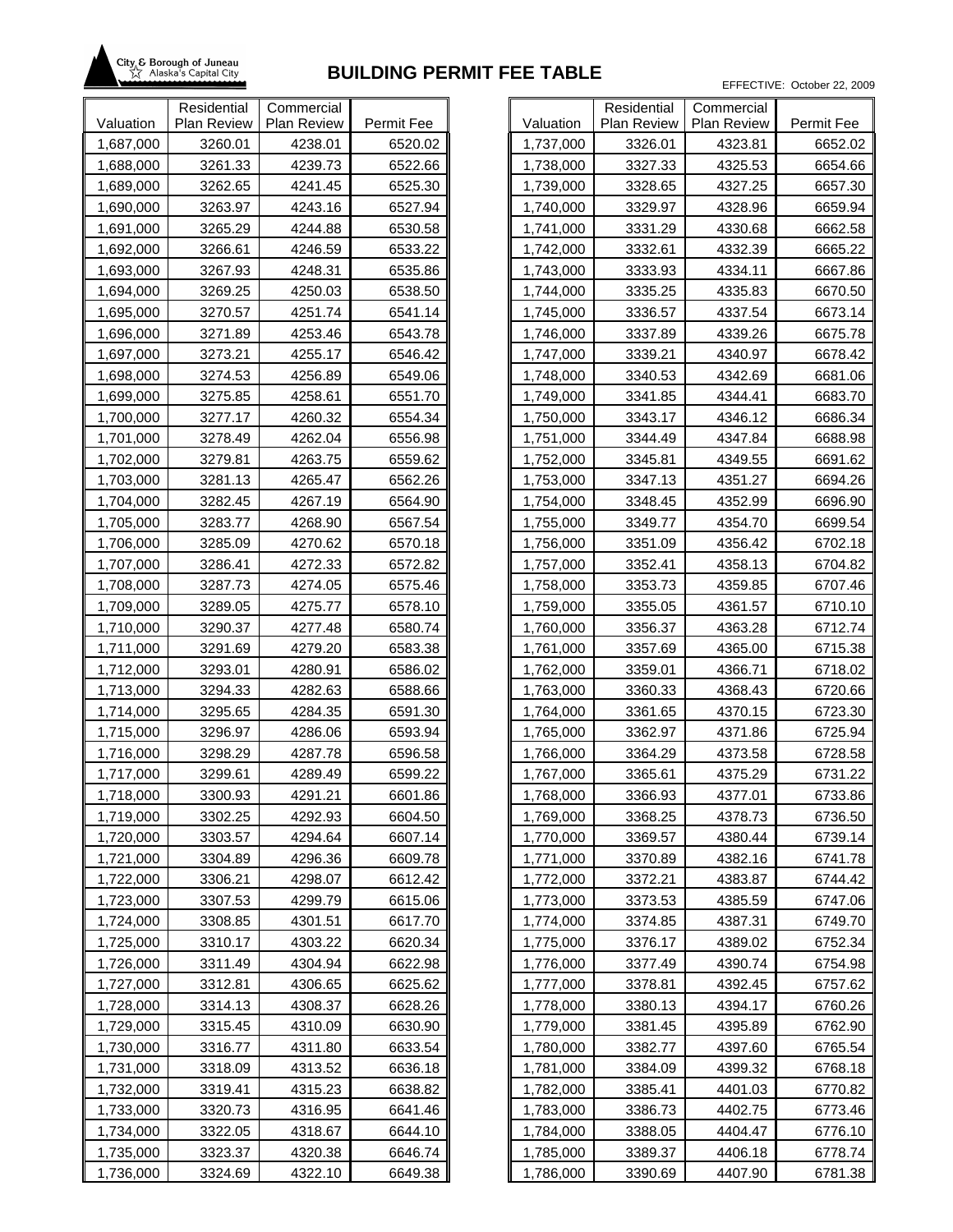

|           | Residential | Commercial  |            |           |
|-----------|-------------|-------------|------------|-----------|
| Valuation | Plan Review | Plan Review | Permit Fee | Valuation |
| 1,787,000 | 3392.01     | 4409.61     | 6784.02    | 1,837,000 |
| 1,788,000 | 3393.33     | 4411.33     | 6786.66    | 1,838,000 |
| 1,789,000 | 3394.65     | 4413.05     | 6789.30    | 1,839,000 |
| 1,790,000 | 3395.97     | 4414.76     | 6791.94    | 1,840,000 |
| 1,791,000 | 3397.29     | 4416.48     | 6794.58    | 1,841,000 |
| 1,792,000 | 3398.61     | 4418.19     | 6797.22    | 1,842,000 |
| 1,793,000 | 3399.93     | 4419.91     | 6799.86    | 1,843,000 |
| 1,794,000 | 3401.25     | 4421.63     | 6802.50    | 1,844,000 |
| 1,795,000 | 3402.57     | 4423.34     | 6805.14    | 1,845,000 |
| 1,796,000 | 3403.89     | 4425.06     | 6807.78    | 1,846,000 |
| 1,797,000 | 3405.21     | 4426.77     | 6810.42    | 1,847,000 |
| 1,798,000 | 3406.53     | 4428.49     | 6813.06    | 1,848,000 |
| 1,799,000 | 3407.85     | 4430.21     | 6815.70    | 1,849,000 |
| 1,800,000 | 3409.17     | 4431.92     | 6818.34    | 1,850,000 |
| 1,801,000 | 3410.49     | 4433.64     | 6820.98    | 1,851,000 |
| 1,802,000 | 3411.81     | 4435.35     | 6823.62    | 1,852,000 |
| 1,803,000 | 3413.13     | 4437.07     | 6826.26    | 1,853,000 |
| 1,804,000 | 3414.45     | 4438.79     | 6828.90    | 1,854,000 |
| 1,805,000 | 3415.77     | 4440.50     | 6831.54    | 1,855,000 |
| 1,806,000 | 3417.09     | 4442.22     | 6834.18    | 1,856,000 |
| 1,807,000 | 3418.41     | 4443.93     | 6836.82    | 1,857,000 |
| 1,808,000 | 3419.73     | 4445.65     | 6839.46    | 1,858,000 |
| 1,809,000 | 3421.05     | 4447.37     | 6842.10    | 1,859,000 |
| 1,810,000 | 3422.37     | 4449.08     | 6844.74    | 1,860,000 |
| 1,811,000 | 3423.69     | 4450.80     | 6847.38    | 1,861,000 |
| 1,812,000 | 3425.01     | 4452.51     | 6850.02    | 1,862,000 |
| 1,813,000 | 3426.33     | 4454.23     | 6852.66    | 1,863,000 |
| 1,814,000 | 3427.65     | 4455.95     | 6855.30    | 1,864,000 |
| 1,815,000 | 3428.97     | 4457.66     | 6857.94    | 1,865,000 |
| 1,816,000 | 3430.29     | 4459.38     | 6860.58    | 1,866,000 |
| 1,817,000 | 3431.61     | 4461.09     | 6863.22    | 1,867,000 |
| 1,818,000 | 3432.93     | 4462.81     | 6865.86    | 1,868,000 |
| 1,819,000 | 3434.25     | 4464.53     | 6868.50    | 1,869,000 |
| 1,820,000 | 3435.57     | 4466.24     | 6871.14    | 1,870,000 |
| 1,821,000 | 3436.89     | 4467.96     | 6873.78    | 1,871,000 |
| 1,822,000 | 3438.21     | 4469.67     | 6876.42    | 1,872,000 |
| 1,823,000 | 3439.53     | 4471.39     | 6879.06    | 1,873,000 |
| 1,824,000 | 3440.85     | 4473.11     | 6881.70    | 1,874,000 |
| 1,825,000 | 3442.17     | 4474.82     | 6884.34    | 1,875,000 |
| 1,826,000 | 3443.49     | 4476.54     | 6886.98    | 1,876,000 |
| 1,827,000 | 3444.81     | 4478.25     | 6889.62    | 1,877,000 |
| 1,828,000 | 3446.13     | 4479.97     | 6892.26    | 1,878,000 |
| 1,829,000 | 3447.45     | 4481.69     | 6894.90    | 1,879,000 |
| 1,830,000 | 3448.77     | 4483.40     | 6897.54    | 1,880,000 |
| 1,831,000 | 3450.09     | 4485.12     | 6900.18    | 1,881,000 |
| 1,832,000 | 3451.41     | 4486.83     | 6902.82    | 1,882,000 |
| 1,833,000 | 3452.73     | 4488.55     | 6905.46    | 1,883,000 |
| 1,834,000 | 3454.05     | 4490.27     | 6908.10    | 1,884,000 |
| 1,835,000 | 3455.37     | 4491.98     | 6910.74    | 1,885,000 |
| 1,836,000 | 3456.69     | 4493.70     | 6913.38    | 1,886,000 |

|           | Residential | Commercial  |            |
|-----------|-------------|-------------|------------|
| Valuation | Plan Review | Plan Review | Permit Fee |
| 1,837,000 | 3458.01     | 4495.41     | 6916.02    |
| 1,838,000 | 3459.33     | 4497.13     | 6918.66    |
| 1,839,000 | 3460.65     | 4498.85     | 6921.30    |
| 1,840,000 | 3461.97     | 4500.56     | 6923.94    |
| 1,841,000 | 3463.29     | 4502.28     | 6926.58    |
| 1,842,000 | 3464.61     | 4503.99     | 6929.22    |
| 1,843,000 | 3465.93     | 4505.71     | 6931.86    |
| 1,844,000 | 3467.25     | 4507.43     | 6934.50    |
| 1,845,000 | 3468.57     | 4509.14     | 6937.14    |
| 1,846,000 | 3469.89     | 4510.86     | 6939.78    |
| 1,847,000 | 3471.21     | 4512.57     | 6942.42    |
| 1,848,000 | 3472.53     | 4514.29     | 6945.06    |
| 1,849,000 | 3473.85     | 4516.01     | 6947.70    |
| 1,850,000 | 3475.17     | 4517.72     | 6950.34    |
| 1,851,000 | 3476.49     | 4519.44     | 6952.98    |
| 1,852,000 | 3477.81     | 4521.15     | 6955.62    |
| 1,853,000 | 3479.13     | 4522.87     | 6958.26    |
| 1,854,000 | 3480.45     | 4524.59     | 6960.90    |
| 1,855,000 | 3481.77     | 4526.30     | 6963.54    |
| 1,856,000 | 3483.09     | 4528.02     | 6966.18    |
| 1,857,000 | 3484.41     | 4529.73     | 6968.82    |
| 1,858,000 | 3485.73     | 4531.45     | 6971.46    |
| 1,859,000 | 3487.05     | 4533.17     | 6974.10    |
| 1,860,000 | 3488.37     | 4534.88     | 6976.74    |
| 1,861,000 | 3489.69     | 4536.60     | 6979.38    |
| 1,862,000 | 3491.01     | 4538.31     | 6982.02    |
| 1,863,000 | 3492.33     | 4540.03     | 6984.66    |
| 1,864,000 | 3493.65     | 4541.75     | 6987.30    |
| 1,865,000 | 3494.97     | 4543.46     | 6989.94    |
| 1,866,000 | 3496.29     | 4545.18     | 6992.58    |
| 1,867,000 | 3497.61     | 4546.89     | 6995.22    |
| 1,868,000 | 3498.93     | 4548.61     | 6997.86    |
| 1,869,000 | 3500.25     | 4550.33     | 7000.50    |
| 1,870,000 | 3501.57     | 4552.04     | 7003.14    |
| 1,871,000 | 3502.89     | 4553.76     | 7005.78    |
| 1,872,000 | 3504.21     | 4555.47     | 7008.42    |
| 1,873,000 | 3505.53     | 4557.19     | 7011.06    |
| 1,874,000 | 3506.85     | 4558.91     | 7013.70    |
| 1,875,000 | 3508.17     | 4560.62     | 7016.34    |
| 1,876,000 | 3509.49     | 4562.34     | 7018.98    |
| 1,877,000 | 3510.81     | 4564.05     | 7021.62    |
| 1,878,000 | 3512.13     | 4565.77     | 7024.26    |
| 1,879,000 | 3513.45     | 4567.49     | 7026.90    |
| 1,880,000 | 3514.77     | 4569.20     | 7029.54    |
| 1,881,000 | 3516.09     | 4570.92     | 7032.18    |
| 1,882,000 | 3517.41     | 4572.63     | 7034.82    |
| 1,883,000 | 3518.73     | 4574.35     | 7037.46    |
| 1,884,000 | 3520.05     | 4576.07     | 7040.10    |
| 1,885,000 | 3521.37     | 4577.78     | 7042.74    |
| 1,886,000 | 3522.69     | 4579.50     | 7045.38    |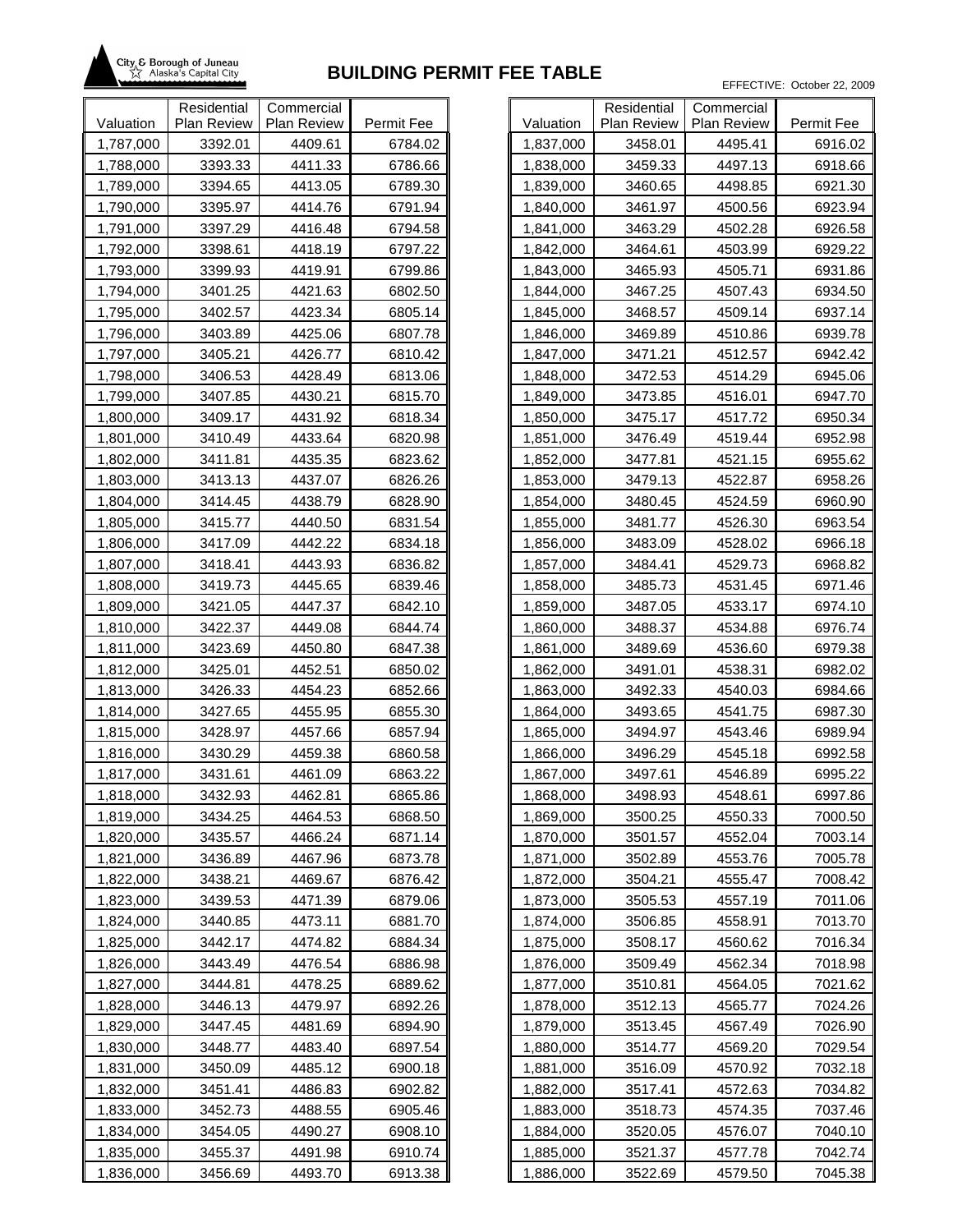

|           | Residential | Commercial  |            |           |
|-----------|-------------|-------------|------------|-----------|
| Valuation | Plan Review | Plan Review | Permit Fee | Valuation |
| 1,887,000 | 3524.01     | 4581.21     | 7048.02    | 1,937,000 |
| 1,888,000 | 3525.33     | 4582.93     | 7050.66    | 1,938,000 |
| 1,889,000 | 3526.65     | 4584.65     | 7053.30    | 1,939,000 |
| 1,890,000 | 3527.97     | 4586.36     | 7055.94    | 1,940,000 |
| 1,891,000 | 3529.29     | 4588.08     | 7058.58    | 1,941,000 |
| 1,892,000 | 3530.61     | 4589.79     | 7061.22    | 1,942,000 |
| 1,893,000 | 3531.93     | 4591.51     | 7063.86    | 1,943,000 |
| 1,894,000 | 3533.25     | 4593.23     | 7066.50    | 1,944,000 |
| 1,895,000 | 3534.57     | 4594.94     | 7069.14    | 1,945,000 |
| 1,896,000 | 3535.89     | 4596.66     | 7071.78    | 1,946,000 |
| 1,897,000 | 3537.21     | 4598.37     | 7074.42    | 1,947,000 |
| 1,898,000 | 3538.53     | 4600.09     | 7077.06    | 1,948,000 |
| 1,899,000 | 3539.85     | 4601.81     | 7079.70    | 1,949,000 |
| 1,900,000 | 3541.17     | 4603.52     | 7082.34    | 1,950,000 |
| 1,901,000 | 3542.49     | 4605.24     | 7084.98    | 1,951,000 |
| 1,902,000 | 3543.81     | 4606.95     | 7087.62    | 1,952,000 |
| 1,903,000 | 3545.13     | 4608.67     | 7090.26    | 1,953,000 |
| 1,904,000 | 3546.45     | 4610.39     | 7092.90    | 1,954,000 |
| 1,905,000 | 3547.77     | 4612.10     | 7095.54    | 1,955,000 |
| 1,906,000 | 3549.09     | 4613.82     | 7098.18    | 1,956,000 |
| 1,907,000 | 3550.41     | 4615.53     | 7100.82    | 1,957,000 |
| 1,908,000 | 3551.73     | 4617.25     | 7103.46    | 1,958,000 |
| 1,909,000 | 3553.05     | 4618.97     | 7106.10    | 1,959,000 |
| 1,910,000 | 3554.37     | 4620.68     | 7108.74    | 1,960,000 |
| 1,911,000 | 3555.69     | 4622.40     | 7111.38    | 1,961,000 |
| 1,912,000 | 3557.01     | 4624.11     | 7114.02    | 1,962,000 |
| 1,913,000 | 3558.33     | 4625.83     | 7116.66    | 1,963,000 |
| 1,914,000 | 3559.65     | 4627.55     | 7119.30    | 1,964,000 |
| 1,915,000 | 3560.97     | 4629.26     | 7121.94    | 1,965,000 |
| 1,916,000 | 3562.29     | 4630.98     | 7124.58    | 1,966,000 |
| 1,917,000 | 3563.61     | 4632.69     | 7127.22    | 1,967,000 |
| 1,918,000 | 3564.93     | 4634.41     | 7129.86    | 1,968,000 |
| 1,919,000 | 3566.25     | 4636.13     | 7132.50    | 1,969,000 |
| 1,920,000 | 3567.57     | 4637.84     | 7135.14    | 1,970,000 |
| 1,921,000 | 3568.89     | 4639.56     | 7137.78    | 1,971,000 |
| 1,922,000 | 3570.21     | 4641.27     | 7140.42    | 1,972,000 |
| 1,923,000 | 3571.53     | 4642.99     | 7143.06    | 1,973,000 |
| 1,924,000 | 3572.85     | 4644.71     | 7145.70    | 1,974,000 |
| 1,925,000 | 3574.17     | 4646.42     | 7148.34    | 1,975,000 |
| 1,926,000 | 3575.49     | 4648.14     | 7150.98    | 1,976,000 |
| 1,927,000 | 3576.81     | 4649.85     | 7153.62    | 1,977,000 |
| 1,928,000 | 3578.13     | 4651.57     | 7156.26    | 1,978,000 |
| 1,929,000 | 3579.45     | 4653.29     | 7158.90    | 1,979,000 |
| 1,930,000 | 3580.77     | 4655.00     | 7161.54    | 1,980,000 |
| 1,931,000 | 3582.09     | 4656.72     | 7164.18    | 1,981,000 |
| 1,932,000 | 3583.41     | 4658.43     | 7166.82    | 1,982,000 |
| 1,933,000 | 3584.73     | 4660.15     | 7169.46    | 1,983,000 |
| 1,934,000 | 3586.05     | 4661.87     | 7172.10    | 1,984,000 |
| 1,935,000 | 3587.37     | 4663.58     | 7174.74    | 1,985,000 |
| 1,936,000 | 3588.69     | 4665.30     | 7177.38    | 1,986,000 |

| Residential<br>Commercial |                    |                    |                    |  |  |  |  |
|---------------------------|--------------------|--------------------|--------------------|--|--|--|--|
| Valuation                 | <b>Plan Review</b> | Plan Review        | Permit Fee         |  |  |  |  |
| 1,937,000                 | 3590.01            | 4667.01            | 7180.02            |  |  |  |  |
| 1,938,000                 | 3591.33            | 4668.73            | 7182.66            |  |  |  |  |
| 1,939,000                 | 3592.65            | 4670.45            | 7185.30            |  |  |  |  |
| 1,940,000                 | 3593.97            | 4672.16            | 7187.94            |  |  |  |  |
| 1,941,000                 | 3595.29            | 4673.88            | 7190.58            |  |  |  |  |
| 1,942,000                 | 3596.61            | 4675.59            | 7193.22            |  |  |  |  |
| 1,943,000                 | 3597.93            | 4677.31            | 7195.86            |  |  |  |  |
| 1,944,000                 | 3599.25            | 4679.03            | 7198.50            |  |  |  |  |
| 1,945,000                 | 3600.57            | 4680.74            | 7201.14            |  |  |  |  |
| 1,946,000                 | 3601.89            | 4682.46            | 7203.78            |  |  |  |  |
| 1,947,000                 | 3603.21            | 4684.17            | 7206.42            |  |  |  |  |
| 1,948,000                 | 3604.53            | 4685.89            | 7209.06            |  |  |  |  |
| 1,949,000                 | 3605.85            | 4687.61            | 7211.70            |  |  |  |  |
| 1,950,000                 | 3607.17            | 4689.32            | 7214.34            |  |  |  |  |
| 1,951,000                 | 3608.49            | 4691.04            | 7216.98            |  |  |  |  |
| 1,952,000                 | 3609.81            | 4692.75            | 7219.62            |  |  |  |  |
| 1,953,000                 | 3611.13            | 4694.47            | 7222.26            |  |  |  |  |
| 1,954,000                 | 3612.45            | 4696.19            | 7224.90            |  |  |  |  |
| 1,955,000                 | 3613.77            | 4697.90            | 7227.54            |  |  |  |  |
| 1,956,000                 | 3615.09            | 4699.62            | 7230.18            |  |  |  |  |
| 1,957,000                 | 3616.41            | 4701.33            | 7232.82            |  |  |  |  |
| 1,958,000                 | 3617.73            | 4703.05            | 7235.46            |  |  |  |  |
| 1,959,000                 | 3619.05            | 4704.77            | 7238.10            |  |  |  |  |
| 1,960,000                 | 3620.37            | 4706.48            | 7240.74            |  |  |  |  |
| 1,961,000                 | 3621.69            | 4708.20            | 7243.38            |  |  |  |  |
| 1,962,000                 | 3623.01            | 4709.91            | 7246.02            |  |  |  |  |
| 1,963,000                 | 3624.33            | 4711.63            | 7248.66            |  |  |  |  |
| 1,964,000                 | 3625.65            | 4713.35            | 7251.30            |  |  |  |  |
| 1,965,000                 | 3626.97            | 4715.06            | 7253.94            |  |  |  |  |
| 1,966,000                 | 3628.29            | 4716.78            | 7256.58            |  |  |  |  |
| 1,967,000                 | 3629.61            | 4718.49            | 7259.22            |  |  |  |  |
| 1,968,000                 | 3630.93            | 4720.21            | 7261.86            |  |  |  |  |
| 1,969,000                 | 3632.25            | 4721.93            | 7264.50            |  |  |  |  |
| 1,970,000                 | 3633.57            | 4723.64            | 7267.14            |  |  |  |  |
|                           | 3634.89            |                    |                    |  |  |  |  |
| 1,971,000<br>1,972,000    | 3636.21            | 4725.36<br>4727.07 | 7269.78<br>7272.42 |  |  |  |  |
| 1,973,000                 | 3637.53            | 4728.79            | 7275.06            |  |  |  |  |
| 1,974,000                 |                    | 4730.51            |                    |  |  |  |  |
| 1,975,000                 | 3638.85<br>3640.17 | 4732.22            | 7277.70<br>7280.34 |  |  |  |  |
|                           |                    | 4733.94            |                    |  |  |  |  |
| 1,976,000                 | 3641.49            |                    | 7282.98<br>7285.62 |  |  |  |  |
| 1,977,000                 | 3642.81            | 4735.65            |                    |  |  |  |  |
| 1,978,000                 | 3644.13            | 4737.37            | 7288.26            |  |  |  |  |
| 1,979,000                 | 3645.45            | 4739.09            | 7290.90            |  |  |  |  |
| 1,980,000                 | 3646.77            | 4740.80            | 7293.54            |  |  |  |  |
| 1,981,000                 | 3648.09            | 4742.52            | 7296.18            |  |  |  |  |
| 1,982,000                 | 3649.41            | 4744.23            | 7298.82            |  |  |  |  |
| 1,983,000                 | 3650.73            | 4745.95            | 7301.46            |  |  |  |  |
| 1,984,000                 | 3652.05            | 4747.67            | 7304.10            |  |  |  |  |
| 1,985,000                 | 3653.37            | 4749.38            | 7306.74            |  |  |  |  |
| 1,986,000                 | 3654.69            | 4751.10            | 7309.38            |  |  |  |  |